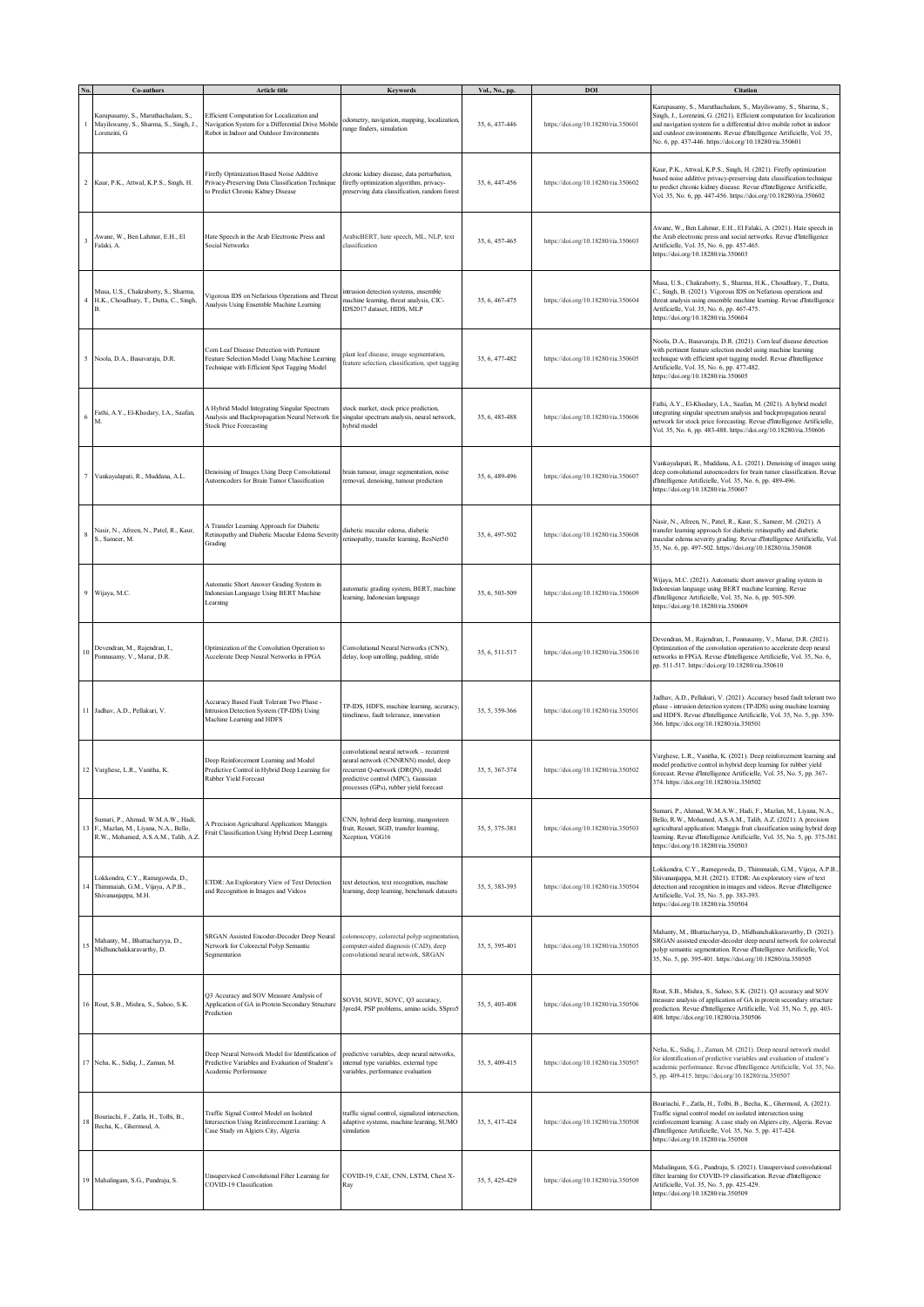| 20     | Ponnusamy, V., Marur, D.R.,<br>Dhanaskodi, D., Palaniappan, T.                                             | Deep Learning-Based X-Ray Baggage Hazardous<br>Object Detection - An FPGA Implementation                                                                                                       | deep learning, X-ray image, YOLO,<br>hazardous object detection, FPGA, CNN<br>architectures, image processing                                                                                                         | 35, 5, 431-435 | https://doi.org/10.18280/ria.350510 | Ponnusamy, V., Marur, D.R., Dhanaskodi, D., Palaniappan, T. (2021).<br>Deep learning-based X-Ray baggage hazardous object detection - An<br>FPGA implementation. Revue d'Intelligence Artificielle, Vol. 35, No.<br>5, pp. 431-435. https://doi.org/10.18280/ria.350510                                              |
|--------|------------------------------------------------------------------------------------------------------------|------------------------------------------------------------------------------------------------------------------------------------------------------------------------------------------------|-----------------------------------------------------------------------------------------------------------------------------------------------------------------------------------------------------------------------|----------------|-------------------------------------|----------------------------------------------------------------------------------------------------------------------------------------------------------------------------------------------------------------------------------------------------------------------------------------------------------------------|
|        | 21 Nagarajan, P.H., Tajunisha, N.                                                                          | Automatic Classification of Ovarian Cancer Types<br>from CT Images Using Deep Semi-Supervised<br>Generative Learning and Convolutional Neural<br>Network                                       | ovarian cancer, convolutional neural<br>network, semi-supervised learning,<br>generative adversarial network                                                                                                          | 35, 4, 273-280 | https://doi.org/10.18280/ria.350401 | Nagarajan, P.H., Tajunisha, N. (2021). Automatic classification of<br>ovarian cancer types from CT images using deep semi-supervised<br>generative learning and convolutional neural network. Revue<br>d'Intelligence Artificielle, Vol. 35, No. 4, pp. 273-280.<br>https://doi.org/10.18280/ria.350401              |
|        | 22 Mazinani, M.R., Ahmadi, K.D.                                                                            | An Adaptive Porn Video Detection Based on<br>Consecutive Frames Using Deep Learning                                                                                                            | porn frame detection, adult video<br>recognition, real-time video processing,<br>convolutional neural network, adaptive<br>classification, computer vision                                                            | 35, 4, 281-290 | https://doi.org/10.18280/ria.350402 | Mazinani, M.R., Ahmadi, K.D. (2021). An adaptive porn video<br>detection based on consecutive frames using deep learning. Revue<br>d'Intelligence Artificielle, Vol. 35, No. 4, pp. 281-290.<br>https://doi.org/10.18280/ria.350402                                                                                  |
| $23\,$ | RS.                                                                                                        | Design and Implementation of Intelligent<br>Lakshaga Jyothi M, Shanmugasundaram Classroom Framework Through Light-Weight<br>Neural Networks Based on Multimodal Sensor<br>Data Fusion Approach | classroom environment, classroom<br>experiment, convolutional neural networks,<br>intelligent systems, interactive systems, IoT<br>devices, multimodal data, multimodal<br>approach, sensor data fusion, edge devices | 35, 4, 291-300 | https://doi.org/10.18280/ria.350403 | Lakshaga Jyothi M, Shanmugasundaram R S. (2021). Design and<br>mplementation of intelligent classroom framework through light-<br>veight neural networks based on multimodal sensor data fusion<br>approach. Revue d'Intelligence Artificielle, Vol. 35, No. 4, pp. 291-<br>300. https://doi.org/10.18280/ria.350403 |
|        | 24 Deepthi, G., Sowjanya, A.M.                                                                             | Query-Based Retrieval Using Universal Sentence<br>Encoder                                                                                                                                      | word embeddings, sentence embeddings,<br>infersent model, universal sentence encoder,<br>deep averaging network, dependency parse<br>tree                                                                             | 35, 4, 301-306 | https://doi.org/10.18280/ria.350404 | Deepthi, G., Sowjanya, A.M. (2021). Query-based retrieval using<br>universal sentence encoder. Revue d'Intelligence Artificielle, Vol. 35,<br>No. 4, pp. 301-306. https://doi.org/10.18280/ria.350404                                                                                                                |
|        | 25 Karsi, R., Zaim, M., El Alami, J.                                                                       | Leveraging Pre-Trained Contextualized Word<br>imbeddings to Enhance Sentiment Classification<br>of Drug Reviews                                                                                | contextual word embedding, drug reviews,<br>ELMo, machine learning, pre-trained word<br>embedding, sentiment analysis                                                                                                 | 35, 4, 307-314 | https://doi.org/10.18280/ria.350405 | Karsi, R., Zaim, M., El Alami, J. (2021). Leveraging pre-trained<br>contextualized word embeddings to enhance sentiment classification<br>of drug reviews. Revue d'Intelligence Artificielle, Vol. 35, No. 4, pp.<br>307-314. https://doi.org/10.18280/ria.350405                                                    |
|        | 26 Movva, R.B., Kontham, R.K.                                                                              | Blind Image Quality Assessment Using a CNN and<br><b>Edge Distortion</b>                                                                                                                       | image quality, No-Reference Image Quality<br>Assessment (NR-IQA), convolutional neural<br>networks (CNN), edge detection                                                                                              | 35, 4, 315-324 | https://doi.org/10.18280/ria.350406 | Movva, R.B., Kontham, R.K. (2021). Blind image quality assessment<br>using a CNN and edge distortion. Revue d'Intelligence Artificielle,<br>Vol. 35, No. 4, pp. 315-324. https://doi.org/10.18280/ria.350406                                                                                                         |
|        | 27 Kalakoti, G., G, P.                                                                                     | Feature Extraction Model with Group-Based<br>Classifier for Content Extraction from Video Data                                                                                                 | content extraction, feature selection, group-<br>based classifier, image extraction, video<br>information, pixel classification                                                                                       | 35, 4, 325-330 | https://doi.org/10.18280/ria.350407 | Kalakoti, G., G, P. (2021). Feature extraction model with group-based<br>classifier for content extraction from video data. Revue d'Intelligence<br>Artificielle, Vol. 35, No. 4, pp. 325-330.<br>https://doi.org/10.18280/ria.350407                                                                                |
| 28     | Wiharto, Nashrullah, F.H., Suryani, E.,<br>Salamah, U., Prakisya, N.P.T.,<br>Setyawan, S.                  | Texture-Based Feature Extraction Using Gabor<br>Filters to Detect Diseases of Tomato Leaves                                                                                                    | Gabor filter, machine learning, support<br>vector machine, texture, color, tomato<br>disease                                                                                                                          | 35, 4, 331-339 | https://doi.org/10.18280/ria.350408 | Wiharto, Nashrullah, F.H., Suryani, E., Salamah, U., Prakisya, N.P.T.<br>Setyawan, S. (2021). Texture-based feature extraction using Gabor<br>filters to detect diseases of tomato leaves. Revue d'Intelligence<br>Artificielle, Vol. 35, No. 4, pp. 331-339.<br>https://doi.org/10.18280/ria.350408                 |
| 29     | Gullapelly, A., Banik, B.G.                                                                                | Classification of Rigid and Non-Rigid Objects<br>Using CNN                                                                                                                                     | KNN, Haarcascade, CNN, classification,<br>rigid, non-rigid                                                                                                                                                            | 35, 4, 341-347 | https://doi.org/10.18280/ria.350409 | Gullapelly, A., Banik, B.G. (2021). Classification of rigid and non-<br>rigid objects using CNN. Revue d'Intelligence Artificielle, Vol. 35,<br>No. 4, pp. 341-347. https://doi.org/10.18280/ria.350409                                                                                                              |
|        | 30 Khedkar, S.P., Ramalingam, A.C.                                                                         | dentification of Network Traffic over IOT<br>Platforms                                                                                                                                         | raffic classification, network traffic, Internet<br>of Things, machine learning, deep learning                                                                                                                        | 35, 4, 349-357 | https://doi.org/10.18280/ria.350410 | Khedkar, S.P., Ramalingam, A.C. (2021). Identification of network<br>raffic over IOT platforms. Revue d'Intelligence Artificielle, Vol. 35,<br>No. 4, pp. 349-357. https://doi.org/10.18280/ria.350410                                                                                                               |
|        | Ponnusamy, V., Natarajan, S.,<br>31 Ramasamy, N., Clement, C.,<br>Rajalingam, P., Mitsunori, M.            | An IoT- Enabled Augmented Reality Framework<br>for Plant Disease Detection                                                                                                                     | augmented reality, convolutional neural<br>network, cloud computing, deep learning,<br>head mount display, IoT, plant disease<br>detection, smart agriculture                                                         | 35.3.185-192   | https://doi.org/10.18280/ria.350301 | Ponnusamy, V., Natarajan, S., Ramasamy, N., Clement, C.,<br>Rajalingam, P., Mitsunori, M. (2021). An IoT- enabled augmented<br>reality framework for plant disease detection. Revue d'Intelligence<br>Artificielle, Vol. 35, No. 3, pp. 185-192.<br>https://doi.org/10.18280/ria.350301                              |
|        | 32 Dinata, R.K., Retno, S., Hasdyna, N.                                                                    | Minimization of the Number of Iterations in K-<br>Medoids Clustering with Purity Algorithm                                                                                                     | clustering, iteration, K-medoids, purity,<br>Davies-Bouldin Index                                                                                                                                                     | 35, 3, 193-199 | https://doi.org/10.18280/ria.350302 | Dinata, R.K., Retno, S., Hasdyna, N. (2021). Minimization of the<br>number of iterations in K-medoids clustering with purity algorithm.<br>Revue d'Intelligence Artificielle, Vol. 35, No. 3, pp. 193-199.<br>https://doi.org/10.18280/ria.350302                                                                    |
|        | 33 Kumar, H.B.B., Chennamma, H.R.                                                                          | Classification of Computer Graphic Images and<br>Photographic Images Based on Fusion of Color<br>and Texture Features                                                                          | ppearance-based features, color, computer<br>graphic images, feature fusion, photographic<br>mages, photo-realistic computer graphic<br>images, texture                                                               | 35, 3, 201-207 | https://doi.org/10.18280/ria.350303 | Kumar, H.B.B., Chennamma, H.R. (2021). Classification of computer<br>graphic images and photographic images based on fusion of color and<br>texture features. Revue d'Intelligence Artificielle, Vol. 35, No. 3, pp.<br>201-207. https://doi.org/10.18280/ria.350303                                                 |
|        | 34 Verma, P., Awasthi, V.K., Sahu, S.K.                                                                    | A Novel Design of Classification of Coronary<br>Artery Disease Using Deep Learning and Data<br>Mining Algorithms                                                                               | coronary artery disease, deep learning,<br>neural network, support vector machine,<br>ensemble model                                                                                                                  | 35, 3, 209-215 | https://doi.org/10.18280/ria.350304 | Verma, P., Awasthi, V.K., Sahu, S.K. (2021). A novel design of<br>classification of coronary artery disease using deep learning and data<br>mining algorithms. Revue d'Intelligence Artificielle, Vol. 35, No. 3,<br>pp. 209-215. https://doi.org/10.18280/ria.350304                                                |
| 35     | Bouougada, B., Bouchiha, D., Rebhi,<br>R., Kidar, A., Lorenzini, G., Bouziane,<br>A., Ahmad, H., Menni, Y. | Aapping Relational Database to OWL Ontology<br><b>Based on MDE Settings</b>                                                                                                                    | knowledge representation, knowledge<br>engineering, model-driven-engineering, atlas-<br>transformation-language, relational database                                                                                  | 35, 3, 217-222 | https://doi.org/10.18280/ria.350305 | Bouougada, B., Bouchiha, D., Rebhi, R., Kidar, A., Lorenzini, G.,<br>Bouziane, A., Ahmad, H., Menni, Y. (2021). Mapping relational<br>database to OWL ontology based on MDE settings. Revue<br>d'Intelligence Artificielle, Vol. 35, No. 3, pp. 217-222.<br>https://doi.org/10.18280/ria.350305                      |
| 36     | Sille, R., Choudhury, T., Chauhan, P.,<br>Sharma, D.                                                       | Dense Hierarchical CNN - A Unified Approach<br>for Brain Tumor Segmentation                                                                                                                    | brain tumor segmentation, dense convolution<br>neural networks (CNN), hierarchical<br>clustering, MRI, deep learning                                                                                                  | 35, 3, 223-233 | https://doi.org/10.18280/ria.350306 | Sille, R., Choudhury, T., Chauhan, P., Sharma, D. (2021). Dense<br>hierarchical CNN - A unified approach for brain tumor segmentation.<br>Revue d'Intelligence Artificielle, Vol. 35, No. 3, pp. 223-233.<br>https://doi.org/10.18280/ria.350306                                                                     |
|        | 37 Bhardwaj, V., Kukreja, V., Singh, A.                                                                    | Jsage of Prosody Modification and Acoustic<br>Adaptation for Robust Automatic Speech<br>Recognition (ASR) System                                                                               | utomatic speech recognition, prosody,<br>pitch, duration, acoustic                                                                                                                                                    | 35, 3, 235-242 | https://doi.org/10.18280/ria.350307 | Bhardwaj, V., Kukreja, V., Singh, A. (2021). Usage of prosody<br>modification and acoustic adaptation for robust automatic speech<br>recognition (ASR) system. Revue d'Intelligence Artificielle, Vol. 35,<br>No. 3, pp. 235-242. https://doi.org/10.18280/ria.350307                                                |
| 38     | Debauche, O., Elmoulat, M.,<br>Mahmoudi, S., Bindelle, J., Lebeau, F.                                      | farm Animals' Behaviors and Welfare Analysis<br>vith IA Algorithms: A Review                                                                                                                   | mimal behavior, machine learning, artificial<br>ntelligence, livestock, cow, sheep, pig,<br>chicken                                                                                                                   | 35, 3, 243-253 | https://doi.org/10.18280/ria.350308 | Debauche, O., Elmoulat, M., Mahmoudi, S., Bindelle, J., Lebeau, F.<br>(2021). Farm animals' behaviors and welfare analysis with IA<br>algorithms: A review. Revue d'Intelligence Artificielle, Vol. 35, No. 3,<br>pp. 243-253. https://doi.org/10.18280/ria.350308                                                   |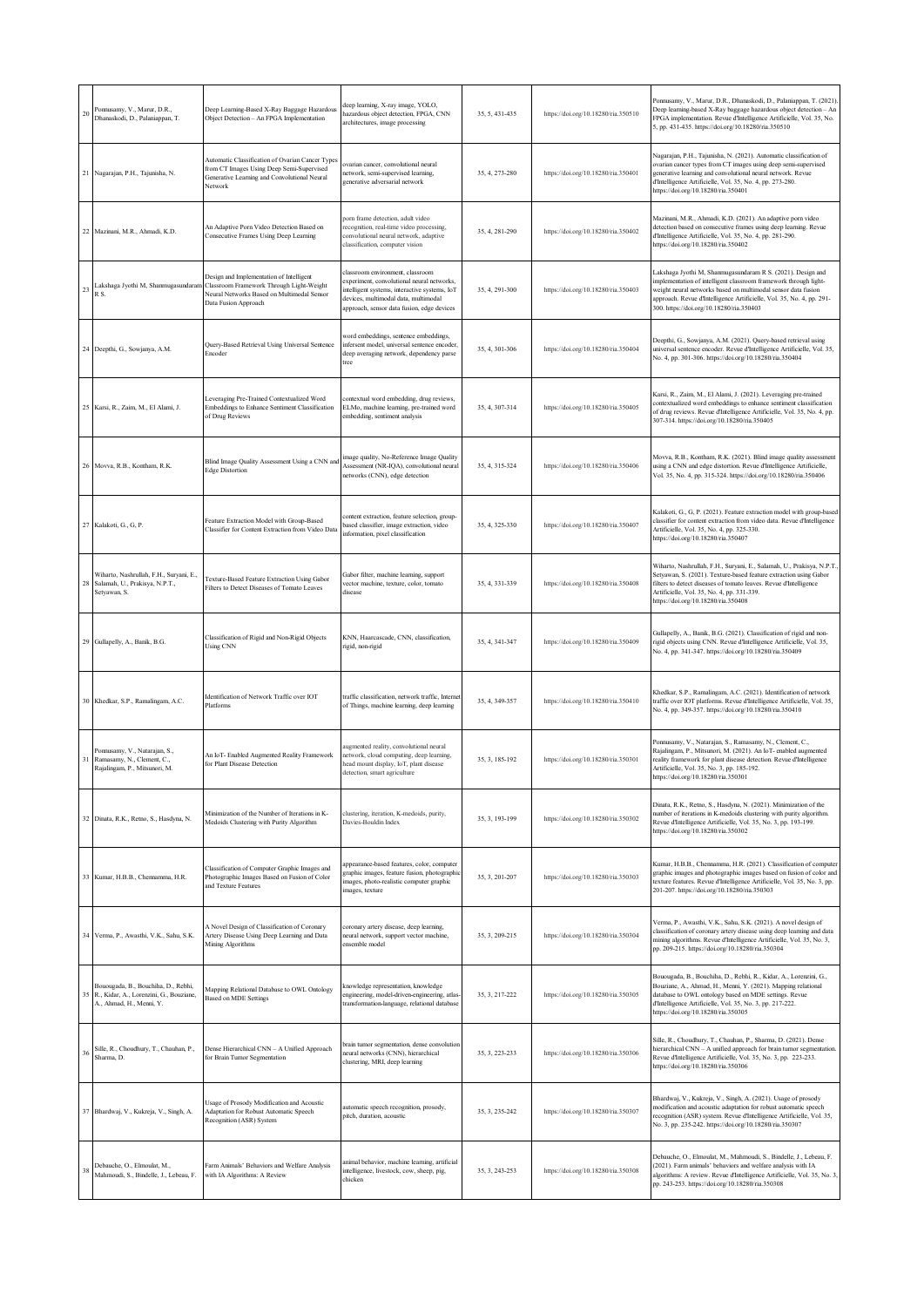|    | 39 Jayaswal, R., Dixit, M.                                                                        | A Framework for Anomaly Classification Using<br>Deep Transfer Learning Approach                                                     | human behavior dataset21(HBD21), deep<br>learning, Xception model, long short-term<br>memory (LSTM), transfer learning, fine tune                                                                           | 35, 3, 255-263 | https://doi.org/10.18280/ria.350309 | Jayaswal, R., Dixit, M. (2021). A framework for anomaly<br>classification using deep transfer learning approach. Revue<br>d'Intelligence Artificielle, Vol. 35, No. 3, pp. 255-263.<br>https://doi.org/10.18280/ria.350309                                                                                                            |
|----|---------------------------------------------------------------------------------------------------|-------------------------------------------------------------------------------------------------------------------------------------|-------------------------------------------------------------------------------------------------------------------------------------------------------------------------------------------------------------|----------------|-------------------------------------|---------------------------------------------------------------------------------------------------------------------------------------------------------------------------------------------------------------------------------------------------------------------------------------------------------------------------------------|
| 4( | Chandrasekaran, G., Singaram, G.,<br>Duraisamy, R., Ghodake, A.S.,<br>Ganesan, P.K.               | Fest Scheduling and Test Time Reduction for SoC<br>by Using Enhanced Firefly Algorithm                                              | System-on-Chip, ant colony optimization,<br>modified ant colony optimization, firefly<br>algorithm, modified firefly algorithm                                                                              | 35, 3, 265-271 | https://doi.org/10.18280/ria.350310 | Chandrasekaran, G., Singaram, G., Duraisamy, R., Ghodake, A.S.,<br>Ganesan, P.K. (2021). Test scheduling and test time reduction for SoC<br>by using enhanced firefly algorithm. Revue d'Intelligence Artificielle,<br>Vol. 35, No. 3, pp. 265-271. https://doi.org/10.18280/ria.350310                                               |
|    | 41 Maddumala, V.R., R, A.                                                                         | Body Mass Index Prediction and Classification<br>Based on Facial Morphological Cues Using<br>Multinomial Logistic Regression        | body mass index, prediction, classification,<br>nultinomial logistic regression,<br>norphological facial cues                                                                                               | 35, 2, 105-113 | https://doi.org/10.18280/ria.350201 | Maddumala, V.R., R, A. (2021). Body mass index prediction and<br>classification based on facial morphological cues using multinomial<br>logistic regression. Revue d'Intelligence Artificielle, Vol. 35, No. 2,<br>pp. 105-113. https://doi.org/10.18280/ria.350201                                                                   |
| 42 | Mahanty, M., Swathi, K., Teja, K.S.,<br>Kumar, P.H., Sravani, A.                                  | Forecasting the Spread of COVID-19 Pandemic<br>with Prophet                                                                         | COVID-19, Fbprophet, time series analysis,<br>nachine learning                                                                                                                                              | 35, 2, 115-122 | https://doi.org/10.18280/ria.350202 | Mahanty, M., Swathi, K., Teja, K.S., Kumar, P.H., Sravani, A.<br>(2021). Forecasting the spread of COVID-19 pandemic with prophet.<br>Revue d'Intelligence Artificielle, Vol. 35, No. 2, pp. 115-122.<br>https://doi.org/10.18280/ria.350202                                                                                          |
|    | 43 Patil, R., Bellary, S.                                                                         | Fransfer Learning Based System for Melanoma<br><b>Type Detection</b>                                                                | nelanoma, skin cancer, type of melanoma,<br>transfer learning, border detection                                                                                                                             | 35, 2, 123-130 | https://doi.org/10.18280/ria.350203 | Patil, R., Bellary, S. (2021). Transfer learning based system for<br>melanoma type detection. Revue d'Intelligence Artificielle, Vol. 35,<br>No. 2, pp. 123-130. https://doi.org/10.18280/ria.350203                                                                                                                                  |
|    | 44 Bornia, J., Ali, F.                                                                            | Combining Deep Learning and Ontology to Reveal ontology, deep learning, video, semantic<br>Video Sequences Semantics                | analysis, neural network                                                                                                                                                                                    | 35, 2, 131-138 | https://doi.org/10.18280/ria.350204 | Bornia, J., Ali, F. (2021). Combining deep learning and ontology to<br>reveal video sequences semantics. Revue d'Intelligence Artificielle,<br>Vol. 35, No. 2, pp. 131-138. https://doi.org/10.18280/ria.350204                                                                                                                       |
| 45 | Nanduri, A.K., Sravanthi, G.L., Pavan<br>Kumar, K.V.K.V.L., Babu, S.R., Rama<br>Krishna, K.V.S.S. | Modified Fuzzy Approach to Automatic<br>Classification of Cyber Hate Speech from the<br>Online Social Networks (OSN's)              | sentiment analysis, rule-based fuzzy logic,<br>support vector machine, decision trees, naive<br>bayes, neural networks, cyber hate<br>conversations                                                         | 35, 2, 139-144 | https://doi.org/10.18280/ria.350205 | Nanduri, A.K., Sravanthi, G.L., Pavan Kumar, K.V.K.V.L., Babu,<br>S.R., Rama Krishna, K.V.S.S. (2021). Modified fuzzy approach to<br>automatic classification of cyber hate speech from the online social<br>networks (OSN's). Revue d'Intelligence Artificielle, Vol. 35, No. 2,<br>pp. 139-144. https://doi.org/10.18280/ria.350205 |
| 46 | Siddiqua, S., Chikkaguddaiah, N.,<br>Manvi, S.S., Aradhya, M.                                     | AksharaNet: A GPU Accelerated Modified Depth-<br>Wise Separable Convolution for Kannada Text<br>Classification                      | deep learning neural networks, Kannada,<br>classification, depth-wise separable<br>convolutions, graphical processing unit,<br>InceptionV3, MobileNetV2, Xception<br>network                                | 35, 2, 145-152 | https://doi.org/10.18280/ria.350206 | Siddiqua, S., Chikkaguddaiah, N., Manvi, S.S., Aradhya, M. (2021).<br>AksharaNet: A GPU accelerated modified depth-wise separable<br>convolution for Kannada text classification. Revue d'Intelligence<br>Artificielle, Vol. 35, No. 2, pp. 145-152.<br>https://doi.org/10.18280/ria.350206                                           |
|    | 47 Kathi, M.G., Shaik, J.H.                                                                       | Estimating the Smile by Evaluating the Spread of<br>.ips                                                                            | landmarks representation of lips with respect<br>to eyes, smile diagnosis, face adjustment                                                                                                                  | 35, 2, 153-158 | https://doi.org/10.18280/ria.350207 | Kathi, M.G., Shaik, J.H. (2021). Estimating the smile by evaluating<br>the spread of lips. Revue d'Intelligence Artificielle, Vol. 35, No. 2, pp.<br>153-158. https://doi.org/10.18280/ria.350207                                                                                                                                     |
|    | 48 Thella, P.K., Venugopal, U.                                                                    | A Group Labelled Classification Model for<br><b>Accurate Medical Plant Detection Used in Drug</b><br>reparation                     | clustering, classification, group labelling,<br>leave shape detection, drug preparation, leaf<br>features                                                                                                   | 35, 2, 159-165 | https://doi.org/10.18280/ria.350208 | Thella, P.K., Venugopal, U. (2021). A group labelled classification<br>model for accurate medical plant detection used in drug preparation.<br>Revue d'Intelligence Artificielle, Vol. 35, No. 2, pp. 159-165.<br>https://doi.org/10.18280/ria.350208                                                                                 |
|    | 49 Bhamare, B.R., Prabhu, J.                                                                      | A Multilabel Classifier for Text Classification and<br><b>Enhanced BERT System</b>                                                  | nultilabel classifier, Bidirectional Encode<br>Representation from Transformers (BERT),<br>Binary Relevance (BR), Classifier Chains<br>(CC), Label Powerset (LP), Aspect Based<br>Sentiment Analysis (ABSA) | 35, 2, 167-176 | https://doi.org/10.18280/ria.350209 | Bhamare, B.R., Prabhu, J. (2021). A multilabel classifier for text<br>classification and enhanced BERT system. Revue d'Intelligence<br>Artificielle, Vol. 35, No. 2, pp. 167-176.<br>https://doi.org/10.18280/ria.350209                                                                                                              |
| 50 | Mohankumar, S., Thimmaiah, G.M.,<br>Chikkaguddaiah, N., Gowda, V.B.                               | MODFAT: Moving Object Detection by Removing<br>Shadow Based on Fuzzy Technique with an<br><b>Adaptive Thresholding Method</b>       | object detection, shadow removal, fuzzy<br>logic, adaptive threshold, occlusion                                                                                                                             | 35, 2, 177-183 | https://doi.org/10.18280/ria.350210 | Mohankumar, S., Thimmaiah, G.M., Chikkaguddaiah, N., Gowda,<br>V.B. (2021). MODFAT: Moving object detection by removing<br>shadow based on fuzzy technique with an adaptive thresholding<br>method. Revue d'Intelligence Artificielle, Vol. 35, No. 2, pp. 177-183.<br>https://doi.org/10.18280/ria.350210                            |
|    | 51 Paramasivan, S.K.                                                                              | Oeep Learning Based Recurrent Neural Networks<br>o Enhance the Performance of Wind Energy<br>orecasting: A Review                   | deep learning, gated recurrent unit, long<br>short term memory, recurrent neural<br>network, wind power forecasting, wind<br>speed                                                                          | 35, 1, 1-10    | https://doi.org/10.18280/ria.350101 | Paramasivan, S.K. (2021). Deep learning based recurrent neural<br>networks to enhance the performance of wind energy forecasting: A<br>review. Revue d'Intelligence Artificielle, Vol. 35, No. 1, pp. 1-10.<br>https://doi.org/10.18280/ria.350101                                                                                    |
|    | 52 Tyagi, H., Kumar, R.                                                                           | Attack and Anomaly Detection in IoT Networks<br>Ising Supervised Machine Learning Approaches                                        | IoT, intrusion detection system, attacks, BoT<br>IoT dataset, detection, machine learning,<br><b>SVM</b>                                                                                                    | 35, 1, 11-21   | https://doi.org/10.18280/ria.350102 | Tyagi, H., Kumar, R. (2021). Attack and anomaly detection in IoT<br>networks using supervised machine learning approaches. Revue<br>d'Intelligence Artificielle, Vol. 35, No. 1, pp. 11-21.<br>https://doi.org/10.18280/ria.350102                                                                                                    |
| 53 | Chindyana, M., Wulandhari, L.A.                                                                   | Segmentation of Tourist Interest on Tourism<br>Object Categories by Comparing PSO K-Means<br>nd DBSCAN Method                       | tourist interest segmentation, tour package<br>recommendations, silhouette coefficient,<br>PSO K-Means, DBSCAN, Davies-Bouldin<br>index coefficient                                                         | 35, 1, 23-37   | https://doi.org/10.18280/ria.350103 | Chindyana, M., Wulandhari, L.A. (2021). Segmentation of tourist<br>interest on tourism object categories by comparing PSO K-means and<br>DBSCAN method. Revue d'Intelligence Artificielle, Vol. 35, No. 1,<br>pp. 23-37. https://doi.org/10.18280/ria.350103                                                                          |
|    | 54 Ahmed, M.Z., Mahesh, C.                                                                        | Weight Based Labeled Classifier Using<br>Machine Learning Technique for Classification of<br>Medical Data                           | nedical data classification, electronic health<br>records, error prediction, machine learning<br>technique, data classification                                                                             | 35, 1, 39-46   | https://doi.org/10.18280/ria.350104 | Ahmed, M.Z., Mahesh, C. (2021). A weight based labeled classifier<br>using machine learning technique for classification of medical data.<br>Revue d'Intelligence Artificielle, Vol. 35, No. 1, pp. 39-46.<br>https://doi.org/10.18280/ria.350104                                                                                     |
|    | 55 Meda, S., Bhogapathi, R.B.                                                                     | An Efficient and Scalable Heart Disease Diagnosis<br>System with Attribute Impact Based Weights and<br>Genetic Correlation Analysis | fuzzy neural networks, cardiovascular<br>disease, attribute impact calculation, genetic<br>correlation analysis algorithm, clustering<br>techniques<br>I. Introduction                                      | 35, 1, 47-53   | https://doi.org/10.18280/ria.350105 | Meda, S., Bhogapathi, R.B. (2021). An efficient and scalable heart<br>disease diagnosis system with attribute impact based weights and<br>genetic correlation analysis. Revue d'Intelligence Artificielle, Vol. 35,<br>No. 1, pp. 47-53. https://doi.org/10.18280/ria.350105                                                          |
|    | 56 Kulkarni, P., T M, R.                                                                          | Video Based Sub-Categorized Facial Emotion<br>Detection Using LBP and Edge Computing                                                | emotion detection, facial expression,<br>happiness and sad expression, Human<br>computer interactions                                                                                                       | 35, 1, 55-61   | https://doi.org/10.18280/ria.350106 | Kulkarni, P., T M, R. (2021). Video based sub-categorized facial<br>emotion detection using LBP and edge computing. Revue<br>d'Intelligence Artificielle, Vol. 35, No. 1, pp. 55-61.<br>https://doi.org/10.18280/ria.350106                                                                                                           |
|    | 57 Luo, S.Y., Gu, Y.J., Yao, X.X., Fan, W.                                                        | Research on Text Sentiment Analysis Based on<br>Neural Network and Ensemble Learning                                                | sentiment analysis, document vectorization,<br>long short-term memory network,<br>convolutional neural network, support vector<br>machine, stacking integration                                             | 35, 1, 63-70   | https://doi.org/10.18280/ria.350107 | Luo, S.Y., Gu, Y.J., Yao, X.X., Fan, W. (2021). Research on text<br>sentiment analysis based on neural network and ensemble learning.<br>Revue d'Intelligence Artificielle, Vol. 35, No. 1, pp. 63-70.<br>https://doi.org/10.18280/ria.350107                                                                                         |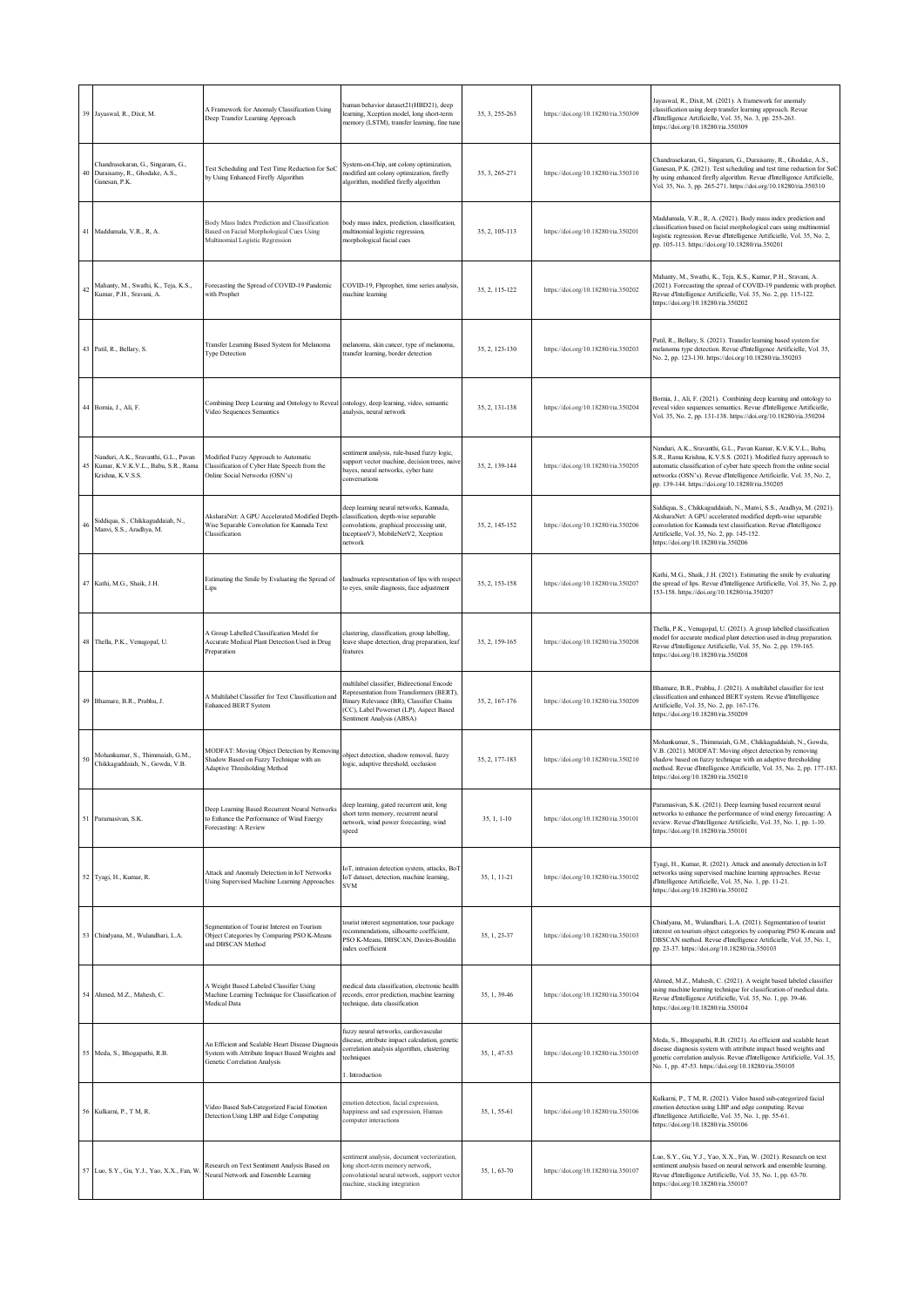|    | 58 Shabbeer, S., Reddy, E.S.                                             | Prediction of Sudden Health Crises Owing to<br>Congestive Heart Failure with Deep Learning<br>Models                                   | nulti layer perceptron (MLP), hospital re-<br>admission, length of stay, electronic health<br>records (EHR), congestive heart failure<br>(CHF)                                      | 35, 1, 71-76   | https://doi.org/10.18280/ria.350108 | Shabbeer, S., Reddy, E.S. (2021). Prediction of sudden health crises<br>owing to congestive heart failure with deep learning models. Revue<br>d'Intelligence Artificielle, Vol. 35, No. 1, pp. 71-76.<br>https://doi.org/10.18280/ria.350108                                                                                       |
|----|--------------------------------------------------------------------------|----------------------------------------------------------------------------------------------------------------------------------------|-------------------------------------------------------------------------------------------------------------------------------------------------------------------------------------|----------------|-------------------------------------|------------------------------------------------------------------------------------------------------------------------------------------------------------------------------------------------------------------------------------------------------------------------------------------------------------------------------------|
|    | 59 Saladi, S.D., Yarlagadda, R.                                          | An Enhanced Bankruptcy Prediction Model Using<br>Fuzzy Clustering Model and Random Forest<br>Algorithm                                 | bankruptcy prediction, random forest<br>classifiers, MapReduce techniques, big data<br>analytics, and fuzzy modeling                                                                | 35, 1, 77-83   | https://doi.org/10.18280/ria.350109 | Saladi, S.D., Yarlagadda, R. (2021). An enhanced bankruptcy<br>prediction model using fuzzy clustering model and random forest<br>algorithm. Revue d'Intelligence Artificielle, Vol. 35, No. 1, pp. 77-83.<br>https://doi.org/10.18280/ria.350109                                                                                  |
|    | 60 Manikyam, N.R.H., Devi, M.S.                                          | A Framework for Leveraging Image Security in<br>Cloud with Simultaneous Compression and<br><b>Encryption Using Compressive Sensing</b> | cloud computing, image security,<br>compressive sensing, cloud image security<br>framework (CISF)                                                                                   | 35, 1, 85-91   | https://doi.org/10.18280/ria.350110 | Manikyam, N.R.H., Devi, M.S. (2021). A framework for leveraging<br>image security in cloud with simultaneous compression and encryption<br>using compressive sensing. Revue d'Intelligence Artificielle, Vol. 35,<br>No. 1, pp. 85-91. https://doi.org/10.18280/ria.350110                                                         |
| 6  | Challa, R.K., Chintha, S.P., Reddaiah,<br>B., Rao, K.S.                  | A Novel Fast Searching Algorithm Based on Least position, search, curve fitting, linear, non-<br>Square Regression                     | linear                                                                                                                                                                              | 35, 1, 93-98   | https://doi.org/10.18280/ria.350111 | Challa, R.K., Chintha, S.P., Reddaiah, B., Rao, K.S. (2021). A novel<br>fast searching algorithm based on least square regression. Revue<br>d'Intelligence Artificielle, Vol. 35, No. 1, pp. 93-98.<br>https://doi.org/10.18280/ria.350111                                                                                         |
| 62 | Vankayalapati, R., Ghutugade, K.B.,<br>Vannapuram, R., Prasanna, B.P.S.  | K-Means Algorithm for Clustering of Learners<br>Performance Levels Using Machine Learning<br>Techniques                                | K-means, clustering, data analyzing,<br>performance evaluation, pattern recognition,<br>machine learning                                                                            | 35, 1, 99-104  | https://doi.org/10.18280/ria.350112 | Vankayalapati, R., Ghutugade, K.B., Vannapuram, R., Prasanna,<br>B.P.S. (2021). K-means algorithm for clustering of learners<br>performance levels using machine learning techniques. Revue<br>d'Intelligence Artificielle, Vol. 35, No. 1, pp. 99-104.<br>https://doi.org/10.18280/ria.350112                                     |
| 63 | Tripathi, A., Jain, A., Mishra, K.K.,<br>Pandey, A.B., Vashist, P.C.     | MCNN: A deep learning based rapid diagnosis<br>method for COVID-19 from the X-ray images                                               | Convolutional Neural Network (ConvNet or<br>CNN), RT-PCR, COVID-19, X-ray images,<br><b>MCNN</b>                                                                                    | 34, 6, 673-682 | https://doi.org/10.18280/ria.340601 | Tripathi, A., Jain, A., Mishra, K.K., Pandey, A.B., Vashist, P.C.<br>(2020). MCNN: A deep learning based rapid diagnosis method for<br>COVID-19 from the X-ray images. Revue d'Intelligence Artificielle,<br>Vol. 34, No. 6, pp. 673-682. https://doi.org/10.18280/ria.340601                                                      |
|    | 64 Akbar, S., Midhunchakkaravarthy, D.                                   | A novel filtered segmentation-based Bayesian deep<br>neural network framework on large diabetic<br>retinopathy databases               | diabetic retinopathy, feature ranking,<br>Bayesian classification, deep neural network                                                                                              | 34, 6, 683-692 | https://doi.org/10.18280/ria.340602 | Akbar, S., Midhunchakkaravarthy, D. (2020). A novel filtered<br>segmentation-based Bayesian deep neural network framework on<br>large diabetic retinopathy databases. Revue d'Intelligence Artificielle,<br>Vol. 34, No. 6, pp. 683-692. https://doi.org/10.18280/ria.340602                                                       |
|    | 65 Hermon, G.B., Sharma, D.                                              | Unique lion identification using triplet loss and<br>Siamese networks                                                                  | pattern recognition, pattern matching, triplet<br>loss, animal biometrics, animal<br>identification, automated photo<br>identification, computer-vision, non-invasive<br>techniques | 34, 6, 693-700 | https://doi.org/10.18280/ria.340603 | Hermon, G.B., Sharma, D. (2020). Unique lion identification using<br>triplet loss and Siamese networks. Revue d'Intelligence Artificielle,<br>Vol. 34, No. 6, pp. 693-700. https://doi.org/10.18280/ria.340603                                                                                                                     |
|    | 66 Rayala, V., Kalli, S.R.                                               | Big data clustering using improvised Fuzzy C-<br>Means clustering                                                                      | Fuzzy C-Means (FCM), Convolutional<br>Neural Network (CNN), improvised Fuzzy<br>C-Means (IFCM)                                                                                      | 34, 6, 701-708 | https://doi.org/10.18280/ria.340604 | Rayala, V., Kalli, S.R. (2020). Big data clustering using improvised<br>Fuzzy C-Means clustering. Revue d'Intelligence Artificielle, Vol. 34,<br>No. 6, pp. 701-708. https://doi.org/10.18280/ria.340604                                                                                                                           |
| 67 | Tommandru, S., Sandanam, D.                                              | An automated framework for patient identification<br>and verification using deep learning                                              | deep learning framework, face detection,<br>face recognition, patient identification,<br>patient verification                                                                       | 34, 6, 709-719 | https://doi.org/10.18280/ria.340605 | Tommandru, S., Sandanam, D. (2020). An automated framework for<br>patient identification and verification using deep learning. Revue<br>d'Intelligence Artificielle, Vol. 34, No. 6, pp. 709-719.<br>https://doi.org/10.18280/ria.340605                                                                                           |
| 68 | Bousmaha, K.Z., Chergui, N.H.,<br>Mbarek, M.S.A., Hadrich, L.B.          | AQG: Arabic question generator                                                                                                         | Arabic natural language process, question<br>generation, semantic role labelling, semantic<br>nethods, model-based methods                                                          | 34, 6, 721-729 | https://doi.org/10.18280/ria.340606 | Bousmaha, K.Z., Chergui, N.H., Mbarek, M.S.A., Hadrich, L.B.<br>(2020). AQG: Arabic question generator. Revue d'Intelligence<br>Artificielle, Vol. 34, No. 6, pp. 721-729.<br>https://doi.org/10.18280/ria.340606                                                                                                                  |
|    | 69 Singla, S.K., Garg, R.D., Dubey, O.P.                                 | insemble machine learning methods to estimate<br>the sugarcane yield based on remote sensing<br>information                            | andom forest, SVR, CART, KNN, NDVI,<br>MDA. MDG                                                                                                                                     | 34, 6, 731-743 | https://doi.org/10.18280/ria.340607 | Singla, S.K., Garg, R.D., Dubey, O.P. (2020). Ensemble machine<br>learning methods to estimate the sugarcane yield based on remote<br>sensing information. Revue d'Intelligence Artificielle, Vol. 34, No. 6,<br>pp. 731-743. https://doi.org/10.18280/ria.340607                                                                  |
| 70 | Yadav, A., Prasad, B.B.V.S.V.,<br>Mojjada, R.K., Kothamasu, K.K., Joshi, | Application of artificial neural network and<br>genetic algorithm based artificial neural network<br>nodels for river flow predictio   | artificial neural network, genetic algorithm,<br>Mahanadi River, rainfall, water flow                                                                                               | 34, 6, 745-751 | https://doi.org/10.18280/ria.340608 | Yadav, A., Prasad, B.B.V.S.V., Mojjada, R.K., Kothamasu, K.K.,<br>Joshi, D. (2020). Application of artificial neural network and genetic<br>algorithm based artificial neural network models for river flow<br>prediction. Revue d'Intelligence Artificielle, Vol. 34, No. 6, pp. 745-<br>751. https://doi.org/10.18280/ria.340608 |
| 71 | Bandi, V., Bhattacharyya, D.,<br>Midhunchakkravarthy, D.                 | Prediction of brain stroke severity using machine<br>learning                                                                          | ntracerebral hemorrhagic stroke, ischemic<br>stroke, improvised random forest, machine<br>learning, stroke prediction, subarachnoid<br>hemorrhagic stroke                           | 34, 6, 753-761 | https://doi.org/10.18280/ria.340609 | Bandi, V., Bhattacharyya, D., Midhunchakkravarthy, D. (2020).<br>Prediction of brain stroke severity using machine learning. Revue<br>d'Intelligence Artificielle, Vol. 34, No. 6, pp. 753-761.<br>https://doi.org/10.18280/ria.340609                                                                                             |
| 72 | Thottathyl, H., Pavan, K.K.,<br>Panchadula, R.P.                         | Microarray breast cancer data clustering using map microarray data, clustering, unsupervised<br>reduce based K-means algorithm         | learning, unlabelled data, gene expression                                                                                                                                          | 34, 6, 763-769 | https://doi.org/10.18280/ria.340610 | Thottathyl, H., Pavan, K.K., Panchadula, R.P. (2020). Microarray<br>breast cancer data clustering using map reduce based K-means<br>algorithm. Revue d'Intelligence Artificielle, Vol. 34, No. 6, pp. 763-<br>769. https://doi.org/10.18280/ria.340610                                                                             |
|    | 73 Ayeche, F., Alti, A.                                                  | Novel descriptors for effective recognition of face<br>and facial expressions                                                          | directional gradient descriptor, texture<br>feature analysis, SVM classifier, face<br>recognition                                                                                   | 34, 5, 521-530 | https://doi.org/10.18280/ria.340501 | Ayeche, F., Alti, A. (2020). Novel descriptors for effective<br>recognition of face and facial expressions. Revue d'Intelligence<br>Artificielle, Vol. 34, No. 5, pp. 521-530.<br>https://doi.org/10.18280/ria.340501                                                                                                              |
|    | 74 Naoui, M., Belalem, G.                                                | Intensity profiles in active shape model                                                                                               | object segmentation, active shape model,<br>shape model, local appearance model,<br>matching procedure, intensity model                                                             | 34, 5, 531-539 | https://doi.org/10.18280/ria.340502 | Naoui, M., Belalem, G. (2020). Intensity profiles in active shape<br>model. Revue d'Intelligence Artificielle, Vol. 34, No. 5, pp. 531-539.<br>https://doi.org/10.18280/ria.340502                                                                                                                                                 |
|    | 75 Samantaray, L., Hembram, S., Panda, R.                                | A new Harris Hawks-Cuckoo search optimizer for<br>multilevel thresholding of thermogram images                                         | optimizer, Harris Hawks optimization,<br>cuckoo search, multilevel thresholding,<br>thermogram image analysis                                                                       | 34, 5, 541-551 | https://doi.org/10.18280/ria.340503 | Samantaray, L., Hembram, S., Panda, R. (2020). A new Harris<br>Hawks-Cuckoo search optimizer for multilevel thresholding of<br>thermogram images. Revue d'Intelligence Artificielle, Vol. 34, No. 5,<br>pp. 541-551. https://doi.org/10.18280/ria.340503                                                                           |
|    | 76 Li, W.X.                                                              | Financial crisis warning of financial robot based on<br>artificial intelligence                                                        | artificial intelligence (AI), financial robot,<br>financial crisis warning, robotic process<br>automation (RPA)                                                                     | 34, 5, 553-561 | https://doi.org/10.18280/ria.340504 | Li, W.X. (2020). Financial crisis warning of financial robot based on<br>artificial intelligence. Revue d'Intelligence Artificielle, Vol. 34, No. 5,<br>pp. 553-561. https://doi.org/10.18280/ria.340504                                                                                                                           |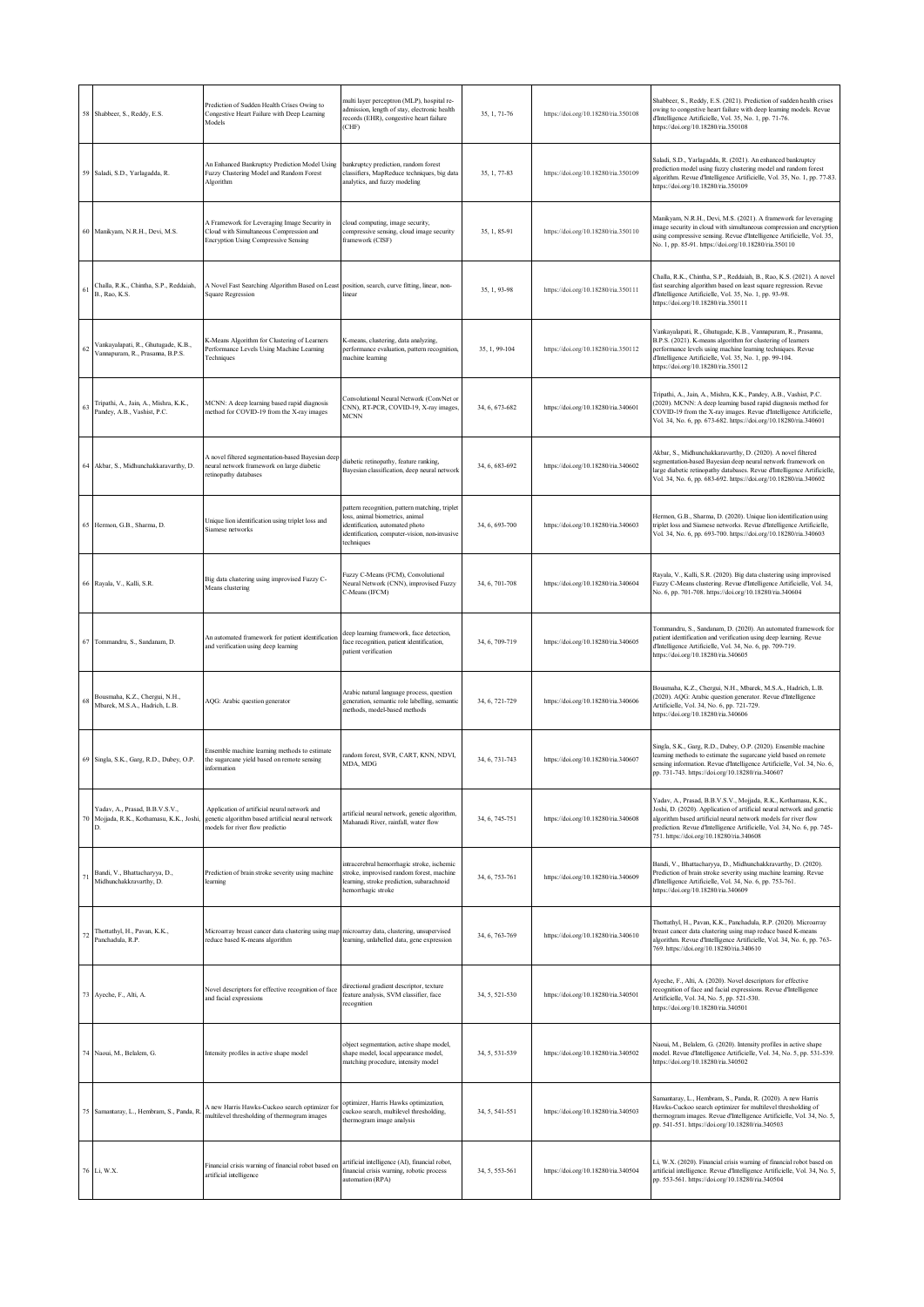| 77 | Jallal, M.A., El Yassini, A., Chabaa, S.,<br>Zeroual, A., Ibnyaich, S. | deep learning algorithm for solar radiation time<br>eries forecasting: A case study of El Kelaa des<br>Sraghna city                                  | artificial intelligence, global solar radiation,<br>leep learning, Elman neural network,<br>forecasting, time series                                          | 34, 5, 563-596 | https://doi.org/10.18280/ria.340505 | Jallal, M.A., El Yassini, A., Chabaa, S., Zeroual, A., Ibnyaich, S.<br>(2020). A deep learning algorithm for solar radiation time series<br>forecasting: A case study of El Kelaa des Sraghna city. Revue<br>d'Intelligence Artificielle, Vol. 34, No. 5, pp. 563-569.<br>https://doi.org/10.18280/ria.340505 |
|----|------------------------------------------------------------------------|------------------------------------------------------------------------------------------------------------------------------------------------------|---------------------------------------------------------------------------------------------------------------------------------------------------------------|----------------|-------------------------------------|---------------------------------------------------------------------------------------------------------------------------------------------------------------------------------------------------------------------------------------------------------------------------------------------------------------|
|    | 78 Alqudah, A., Alqudah, A.M., Qazan, S.                               | Lightweight deep learning for malaria parasite<br>letection using cell-image of blood smear images                                                   | deep learning, convolutional neural<br>networks, malaria, classification, computer-<br>aided diagnosis, blood smear                                           | 34, 5, 571-576 | https://doi.org/10.18280/ria.340506 | Alqudah, A., Alqudah, A.M., Qazan, S. (2020). Lightweight deep<br>learning for malaria parasite detection using cell-image of blood smear<br>mages. Revue d'Intelligence Artificielle, Vol. 34, No. 5, pp. 571-576.<br>https://doi.org/10.18280/ria.340506                                                    |
|    | 79 Wang, L.P.                                                          | An improved long short-term memory neural<br>retwork for macroeconomic forecast                                                                      | long short-term memory (LSTM), neural<br>network, macroeconomics, economic<br>forecast, mixed frequency                                                       | 34, 5, 577-584 | https://doi.org/10.18280/ria.340507 | Wang, L.P. (2020). An improved long short-term memory neural<br>network for macroeconomic forecast. Revue d'Intelligence Artificielle,<br>Vol. 34, No. 5, pp. 577-584. https://doi.org/10.18280/ria.340507                                                                                                    |
|    | 80 Anthwal, S., Ganotra, D.                                            | Dynamic features based on flow-correlation and<br>tog for recognition of discrete facial expressions                                                 | optical flow, HOG, facial expression<br>ecognition, emotion interpretation, multi-<br>class support vector machine                                            | 34, 5, 585-594 | https://doi.org/10.18280/ria.340508 | Anthwal, S., Ganotra, D. (2020). Dynamic features based on flow-<br>correlation and hog for recognition of discrete facial expressions.<br>Revue d'Intelligence Artificielle, Vol. 34, No. 5, pp. 585-594.<br>https://doi.org/10.18280/ria.340508                                                             |
|    | 81 Ke, L.                                                              | Synchronization control of high-order inertial<br>Hopfield neural network with time delay                                                            | high-order inertial Hopfield neural network,<br>variable substitution, fundamental solution<br>matrix, exponential synchronization                            | 34, 5, 595-600 | https://doi.org/10.18280/ria.340509 | Ke, L. (2020). Synchronization control of high-order inertial Hopfield<br>neural network with time delay. Revue d'Intelligence Artificielle, Vol.<br>34, No. 5, pp. 595-600. https://doi.org/10.18280/ria.340509                                                                                              |
|    | 82 Sajja, T.K., Kalluri, H.K.                                          | A deep learning method for prediction of<br>ardiovascular disease using convolutional neural<br>etwork                                               | ardiovascular disease. heart attack.<br>onvolutional neural network, SVM, KNN,<br>ogistic regression, naïve Bayes, deep<br>learning                           | 34, 5, 601-606 | https://doi.org/10.18280/ria.340510 | Sajja, T.K., Kalluri, H.K. (2020). A deep learning method for<br>prediction of cardiovascular disease using convolutional neural<br>network. Revue d'Intelligence Artificielle, Vol. 34, No. 5, pp. 601-<br>606. https://doi.org/10.18280/ria.340510                                                          |
| 83 | Wen, J., Wei, X.C.,. Liu, H.P., Rong,<br>Y.Y.                          | Fuzzy cluster analysis on influencing factors of<br>ollege student scores                                                                            | student score, fuzzy cluster analysis (FCA),<br>principal component analysis (PCA),<br>analysis of variance (ANOVA)                                           | 34, 5, 607-616 | https://doi.org/10.18280/ria.340511 | Wen, J., Wei, X.C.,. Liu, H.P., Rong, Y.Y. (2020). Fuzzy cluster<br>analysis on influencing factors of college student scores. Revue<br>d'Intelligence Artificielle, Vol. 34, No. 5, pp. 607-616.<br>https://doi.org/10.18280/ria.340511                                                                      |
| 84 | Y., Bulla, S.                                                          | Palakodati, S.S.S., Chirra, V.R., Dasari, Fresh and rotten fruits classification using CNN<br>and transfer learning                                  | agricultural industry, CNN, pre-trained<br>models. Softmax                                                                                                    | 34, 5, 617-622 | https://doi.org/10.18280/ria.340512 | Palakodati, S.S.S., Chirra, V.R., Dasari, Y., Bulla, S. (2020). Fresh<br>and rotten fruits classification using CNN and transfer learning. Revue<br>d'Intelligence Artificielle, Vol. 34, No. 5, pp. 617-622.<br>https://doi.org/10.18280/ria.340512                                                          |
|    | 85 Lou B.N., Chen, N., Ma, L.                                          | Competitiveness evaluation of tourist attractions<br>ased on artificial neural network                                                               | backpropagation neural network (BPNN), k-<br>modes algorithm, clustering and<br>optimization, competitiveness of tourist<br>attractions                       | 34, 5, 623-630 | https://doi.org/10.18280/ria.340513 | Lou B.N., Chen, N., Ma, L. (2020). Competitiveness evaluation of<br>ourist attractions based on artificial neural network. Revue<br>d'Intelligence Artificielle, Vol. 34, No. 5, pp. 623-630.<br>https://doi.org/10.18280/ria.340513                                                                          |
| 86 | Ranjeeth, S., Latchoumi, T.P.                                          | Predicting kids malnutrition using multilayer<br>perceptron with stochastic gradient descent                                                         | malnutrition, predictive model, classifier,<br>stochastic gradient descent, feature<br>selection, normalization                                               | 34, 5, 631-636 | https://doi.org/10.18280/ria.340514 | Ranjeeth, S., Latchoumi, T.P. (2020). Predicting kids malnutrition<br>using multilayer perceptron with stochastic gradient descent. Revue<br>d'Intelligence Artificielle, Vol. 34, No. 5, pp. 631-636.<br>https://doi.org/10.18280/ria.340514                                                                 |
|    | 87 Cheng, J.F.                                                         | An evaluation strategy for commercial precision<br>narketing based on artificial neural network                                                      | artificial neural network (ANN), k-means<br>clustering (KMC), precision marketing,<br>ttention-interest-desire-memory-action<br>(ADIMA) model                 | 34, 5, 637-644 | https://doi.org/10.18280/ria.340515 | Cheng, J.F. (2020). An evaluation strategy for commercial precision<br>marketing based on artificial neural network. Revue d'Intelligence<br>Artificielle, Vol. 34, No. 5, pp. 637-644.<br>https://doi.org/10.18280/ria.340515                                                                                |
|    | 88 Battula, B.P., Balaganesh, D.                                       | Medical image data classification using deep<br>learning based hybrid model with CNN and<br>encoder                                                  | CNN, encoder, medical images,<br>classification                                                                                                               | 34, 5, 645-652 | https://doi.org/10.18280/ria.340516 | Battula, B.P., Balaganesh, D. (2020). Medical image data<br>classification using deep learning based hybrid model with CNN and<br>encoder. Revue d'Intelligence Artificielle, Vol. 34, No. 5, pp. 645-652.<br>https://doi.org/10.18280/ria.340516                                                             |
|    | 89 Jain, R., Garg, V.K.                                                | EMG signal feature extraction, normalization and<br>classification for pain and normal muscles using<br>genetic algorithm and support vector machine | electromyography, normalization, genetic<br>algorithm, cosine similarity, support vector<br>mechanism                                                         | 34, 5, 653-661 | https://doi.org/10.18280/ria.340517 | Jain, R., Garg, V.K. (2020). EMG signal feature extraction,<br>normalization and classification for pain and normal muscles using<br>genetic algorithm and support vector machine. Revue d'Intelligence<br>Artificielle, Vol. 34, No. 5, pp. 653-661.<br>https://doi.org/10.18280/ria.340517                  |
|    | 90 Wang, H.Y.                                                          | tecognition of wrong sports movements based on<br>leep neural network                                                                                | three-dimensional (3D) convolutional neural<br>network (CNN), demonstrative sports<br>novements, movement standardization,<br>wrong movement recognition      | 34, 5, 663-671 | https://doi.org/10.18280/ria.340518 | Wang, H.Y. (2020). Recognition of wrong sports movements based<br>on deep neural network. Revue d'Intelligence Artificielle, Vol. 34, No.<br>5, pp. 663-671. https://doi.org/10.18280/ria.340518                                                                                                              |
| 9  | Doppala, B.P., Bhattacharyya, D.,<br>Chakkravarthy, M.                 | Stratification of cardiovascular diseases using deep<br>learning                                                                                     | Cardiovascular Diseases (CVD), deep<br>learning, cat fuzzy neural network, hybrid<br>ant colony, African buffalo optimization                                 | 34, 4, 377-385 | https://doi.org/10.18280/ria.340401 | Doppala, B.P., Bhattacharyya, D., Chakkravarthy, M. (2020).<br>Stratification of cardiovascular diseases using deep learning. Revue<br>d'Intelligence Artificielle, Vol. 34, No. 4, pp. 377-385.<br>https://doi.org/10.18280/ria.340401                                                                       |
| 92 | Amanzadeh, S., Forghani, Y., Chabok,<br>J.M.                           | mprovements on learning kernel extended<br>lictionary for face recognition                                                                           | classification, sparse representation, kernel<br>extended dictionary learning, occlusion                                                                      | 34, 4, 387-394 | https://doi.org/10.18280/ria.340402 | Amanzadeh, S., Forghani, Y., Chabok, J.M. (2020). Improvements on<br>earning kernel extended dictionary for face recognition. Revue<br>d'Intelligence Artificielle, Vol. 34, No. 4, pp. 387-394.<br>https://doi.org/10.18280/ria.340402                                                                       |
|    | 93 Chen, N., Liang, Y.                                                 | A tourist flow prediction model for scenic areas<br>vased on particle swarm optimization of neural<br>network                                        | particle swarm optimization (PSO), long<br>short-term memory (LSTM), neural network<br>(NN), scenic area, tourist flow                                        | 34, 4, 395-402 | https://doi.org/10.18280/ria.340403 | Chen, N., Liang, Y. (2020). A tourist flow prediction model for scenic<br>areas based on particle swarm optimization of neural network. Revue<br>d'Intelligence Artificielle, Vol. 34, No. 4, pp. 395-402.<br>https://doi.org/10.18280/ria.340403                                                             |
|    | 94 Boukhari, Y.                                                        | Application and comparison of machine learning<br>algorithms for predicting mass loss of cement raw<br>materials due to decarbonation process        | ant colony optimization, artificial neural<br>network, autoencoder, decarbonation<br>process, deep neural networks, mass loss,<br>particle swarm optimization | 34, 4, 403-411 | https://doi.org/10.18280/ria.340404 | Boukhari, Y. (2020). Application and comparison of machine learning<br>algorithms for predicting mass loss of cement raw materials due to<br>decarbonation process. Revue d'Intelligence Artificielle, Vol. 34, No.<br>4, pp. 403-411. https://doi.org/10.18280/ria.340404                                    |
|    | 95 Wijaya, M.C.                                                        | Iwo stages best first search algorithm using hard<br>nd soft constraints heuristic for course timetabling                                            | timetabling, best first search, hard<br>constraint, soft constraint                                                                                           | 34, 4, 413-418 | https://doi.org/10.18280/ria.340405 | Wijaya, M.C. (2020). Two stages best first search algorithm using<br>hard and soft constraints heuristic for course timetabling. Revue<br>d'Intelligence Artificielle, Vol. 34, No. 4, pp. 413-418.<br>https://doi.org/10.18280/ria.340405                                                                    |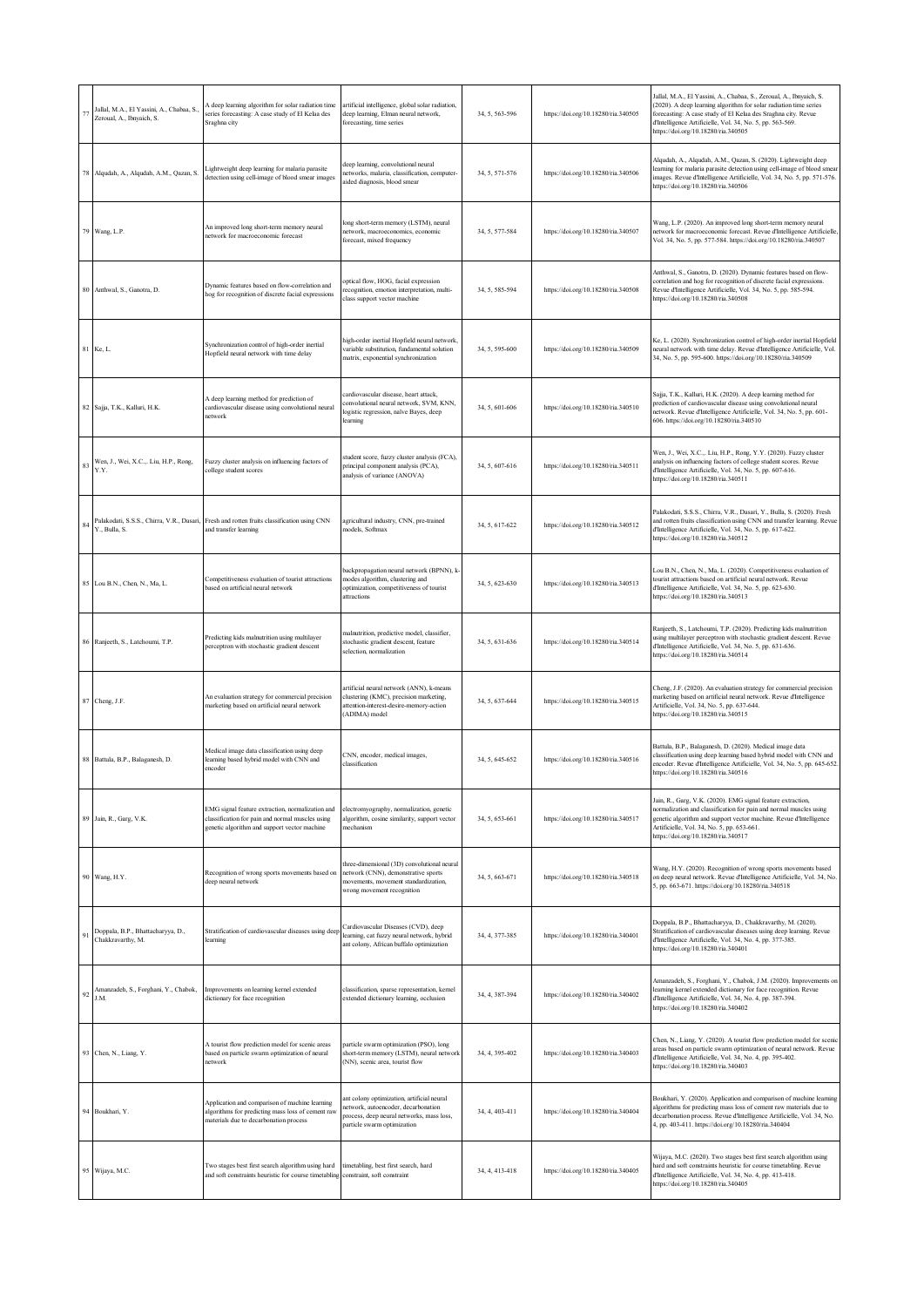| 96 | Srivastava, S., Kumar, G., Mishra, R.K.<br>Kulshrestha, N.                         | A complex diffusion based modified fuzzy C-<br>means approach for segmentation of ultrasound<br>image in presence of speckle noise for breast<br>cancer detection | fuzzy C means, complex diffusion,<br>ultrasound image, speckle noise, Rayleigh<br>noise                                                           | 34, 4, 419-427 | https://doi.org/10.18280/ria.340406 | Srivastava, S., Kumar, G., Mishra, R.K., Kulshrestha, N. (2020). A<br>complex diffusion based modified fuzzy C- means approach for<br>segmentation of ultrasound image in presence of speckle noise for<br>breast cancer detection. Revue d'Intelligence Artificielle, Vol. 34, No.<br>4, pp. 419-427. https://doi.org/10.18280/ria.340406    |
|----|------------------------------------------------------------------------------------|-------------------------------------------------------------------------------------------------------------------------------------------------------------------|---------------------------------------------------------------------------------------------------------------------------------------------------|----------------|-------------------------------------|-----------------------------------------------------------------------------------------------------------------------------------------------------------------------------------------------------------------------------------------------------------------------------------------------------------------------------------------------|
|    | 97 Sheikhi, S.                                                                     | An efficient method for detection of fake accounts<br>on the Instagram platform                                                                                   | Instagram, fake account detection, social<br>nedia, fake followers, machine learning                                                              | 34, 4, 429-436 | https://doi.org/10.18280/ria.340407 | Sheikhi, S. (2020). An efficient method for detection of fake accounts<br>on the Instagram platform. Revue d'Intelligence Artificielle, Vol. 34,<br>No. 4, pp. 429-436. https://doi.org/10.18280/ria.340407                                                                                                                                   |
|    | 98 Ou, L.Y., Chen, L.                                                              | An improved deep learning algorithm for risk<br>prediction of corporate internet reporting                                                                        | deep learning (DL), corporate internet<br>reporting (CIR), risk prediction, long short-<br>term memory (LSTM)                                     | 34, 4, 437-444 | https://doi.org/10.18280/ria.340408 | Ou, L.Y., Chen, L. (2020). An improved deep learning algorithm for<br>risk prediction of corporate internet reporting. Revue d'Intelligence<br>Artificielle, Vol. 34, No. 4, pp. 437-444.<br>https://doi.org/10.18280/ria.340408                                                                                                              |
| 99 | Mothukuri, R., Basaveswararao, B.,<br>Bulla, S.                                    | Judgement classification using hybrid ANN-<br>Shuffled frog leaping model on cyber crime<br>udgement database                                                     | udgement case classification, shuffled frog<br>eaping model, optimization                                                                         | 34, 4, 445-456 | https://doi.org/10.18280/ria.340409 | Mothukuri, R., Basaveswararao, B., Bulla, S. (2020). Judgement<br>classification using hybrid ANN-Shuffled frog leaping model on cyber<br>crime judgement database. Revue d'Intelligence Artificielle, Vol. 34,<br>No. 4, pp. 445-456. https://doi.org/10.18280/ria.340409                                                                    |
|    | 100 Moraboena, S., Ketepalli, G., Ragam, P                                         | A deep learning approach to network intrusion<br>detection using deep autoencoder                                                                                 | leep learning, anomaly detection,<br>autoencoders, NSL-KDD, network security,<br><b>CICIDS</b>                                                    | 34, 4, 457-463 | https://doi.org/10.18280/ria.340410 | Moraboena, S., Ketepalli, G., Ragam, P. (2020). A deep learning<br>approach to network intrusion detection using deep autoencoder.<br>Revue d'Intelligence Artificielle, Vol. 34, No. 4, pp. 457-463.<br>https://doi.org/10.18280/ria.340410                                                                                                  |
|    | 101 Zhao, Y.X., Ren, W., Li, Z.                                                    | Prediction of English scores of college students<br>based on multi-source data fusion and social<br>behavior analysis                                             | nulti-source data fusion, social behavior<br>analysis, machine learning (ML), student<br>score, support vector machine (SVM)                      | 34, 4, 465-470 | https://doi.org/10.18280/ria.340411 | Zhao, Y.X., Ren, W., Li, Z. (2020). Prediction of English scores of<br>college students based on multi-source data fusion and social behavior<br>analysis. Revue d'Intelligence Artificielle, Vol. 34, No. 4, pp. 465-470.<br>https://doi.org/10.18280/ria.340411                                                                             |
|    | 102 Guo, S.S., Tang, L.L., Guo, X.Y., Huang, Z.                                    | Power customer complaint prediction model based<br>on time series analysis                                                                                        | time series analysis, backpropagation neural<br>network (BPNN), customer service,<br>prediction model                                             | 34, 4, 471-477 | https://doi.org/10.18280/ria.340412 | Guo, S.S., Tang, L.L., Guo, X.Y., Huang, Z. (2020). Power customer<br>complaint prediction model based on time series analysis. Revue<br>d'Intelligence Artificielle, Vol. 34, No. 4, pp. 471-477.<br>https://doi.org/10.18280/ria.340412                                                                                                     |
|    | 103 Dewangan, B.K., Jain, A., Choudhury,                                           | GAP: Hybrid task scheduling algorithm for cloud                                                                                                                   | resource scheduling, completion time, cost,<br>VM utilization, optimization algorithm                                                             | 34, 4, 479-485 | https://doi.org/10.18280/ria.340413 | Dewangan, B.K., Jain, A., Choudhury, T. (2020). GAP: Hybrid task<br>scheduling algorithm for cloud. Revue d'Intelligence Artificielle, Vol.<br>34, No. 4, pp. 479-485. https://doi.org/10.18280/ria.340413                                                                                                                                    |
|    | 104 An, L., Li, A.H.                                                               | Design and implementation of a student archive<br>etrieval method based on image processing                                                                       | mage processing, archive retrieval, hash<br>earning, deep convolutional neural network<br>(DCNN)                                                  | 34, 4, 487-494 | https://doi.org/10.18280/ria.340414 | An, L., Li, A.H. (2020). Design and implementation of a student<br>archive retrieval method based on image processing. Revue<br>d'Intelligence Artificielle, Vol. 34, No. 4, pp. 487-494.<br>https://doi.org/10.18280/ria.340414                                                                                                              |
|    | Subramani, M., Rajaduari, K.,<br>105 Choudhury, S.D., Topkar, A.,<br>Ponnusamy, V. | Evaluating one stage detector architecture of<br>convolutional neural network for threat object<br>detection using X-ray baggage security imaging                 | deep learning, x-ray baggage screening,<br>object detection, RetinaNet, SSD                                                                       | 34, 4, 495-500 | https://doi.org/10.18280/ria.340415 | Subramani, M., Rajaduari, K., Choudhury, S.D., Topkar, A.,<br>Ponnusamy, V. (2020). Evaluating one stage detector architecture of<br>convolutional neural network for threat object detection using X-ray<br>baggage security imaging. Revue d'Intelligence Artificielle, Vol. 34,<br>No. 4, pp. 495-500. https://doi.org/10.18280/ria.340415 |
|    | 106 Liu, F., You, Y.                                                               | A big data-based anti-fraud model for internet<br>finance                                                                                                         | nachine learning (ML), random forest (RF)<br>algorithm, big data analysis, risk control<br>model, internet finance, anti-fraud model              | 34, 4, 501-506 | https://doi.org/10.18280/ria.340416 | Liu, F., You, Y. (2020). A big data-based anti-fraud model for internet<br>finance. Revue d'Intelligence Artificielle, Vol. 34, No. 4, pp. 501-506.<br>https://doi.org/10.18280/ria.340416                                                                                                                                                    |
|    | 107 Uthirapathy, S.E., Sandanam, D.                                                | Real-time opinion prediction method for<br>emergency public events in social media networks<br>using opinion hit matrix                                           | public event, social media, user groups,<br>interest identification, opinion hit matrix,<br>class level post measure                              | 34, 4, 507-514 | https://doi.org/10.18280/ria.340417 | Uthirapathy, S.E., Sandanam, D. (2020). Real-time opinion prediction<br>method for emergency public events in social media networks using<br>opinion hit matrix. Revue d'Intelligence Artificielle, Vol. 34, No. 4,<br>pp. 507-514. https://doi.org/10.18280/ria.340417                                                                       |
|    | 108 Zhang, C., Li, Q.X., Cheng, X.                                                 | Text sentiment classification based on feature<br>fusion                                                                                                          | word vector, convolutional neural network<br>(CNN), bidirectional long short-term<br>memory (BiLSTM) network,<br>CNN_BiLSTM parallel hybrid model | 34, 4, 515-520 | https://doi.org/10.18280/ria.340418 | Zhang, C., Li, Q.X., Cheng, X. (2020). Text sentiment classification<br>based on feature fusion. Revue d'Intelligence Artificielle, Vol. 34, No.<br>4, pp. 515-520. https://doi.org/10.18280/ria.340418                                                                                                                                       |
|    | 109 Taha, M.B., Suwi, H., Khaswneh, F.,<br>Alzaareer, K.                           | Adaptive ciphertext policy attribute based<br>encryption scheme for internet of things devices<br>using decision tree                                             | nachine learning, IoT, CP-ABE, decision<br>tree, offloading                                                                                       | 34, 3, 233-241 | https://doi.org/10.18280/ria.340301 | Taha, M.B., Suwi, H., Khaswneh, F., Alzaareer, K. (2020). Adaptive<br>ciphertext policy attribute based encryption scheme for internet of<br>things devices using decision tree. Revue d'Intelligence Artificielle,<br>Vol. 34, No. 3, pp. 233-241. https://doi.org/10.18280/ria.340301                                                       |
|    | 110 Das, A., Agrawal, S., Samantaray, L., Panda, R., Abraham, A.                   | State-of-the art optimal multilevel thresholding<br>methods for brain MR image analysis                                                                           | iomedical imaging, brain image analysis,<br>image processing, MRI, multilevel<br>thresholding, optimization                                       | 34, 3, 243-256 | https://doi.org/10.18280/ria.340302 | Das, A., Agrawal, S., Samantaray, L., Panda, R., Abraham, A. (2020).<br>State-of-the art optimal multilevel thresholding methods for brain MR<br>image analysis. Revue d'Intelligence Artificielle, Vol. 34, No. 3, pp.<br>243-256. https://doi.org/10.18280/ria.340302                                                                       |
|    | 111 Lin, H., Li, L.X., Wang, H., Wang, Y.S., Ma, Z.Q.                              | Traffic flow prediction using SPGAPSO-CKRVM<br>model                                                                                                              | traffic flow prediction, relevance vector<br>machine, combined kernel function,<br>parameter optimization, Spark                                  | 34, 3, 257-265 | https://doi.org/10.18280/ria.340303 | Lin, H., Li, L.X., Wang, H., Wang, Y.S., Ma, Z.Q. (2020). Traffic<br>flow prediction using SPGAPSO-CKRVM model. Revue<br>d'Intelligence Artificielle, Vol. 34, No. 3, pp. 257-265.<br>https://doi.org/10.18280/ria.340303                                                                                                                     |
|    | 112 Ayache, F., Alti, A.                                                           | Performance evaluation of machine learning for<br>ecognizing human facial emotions                                                                                | numan facial emotions, active shape model,<br>nachine learning, Generalized Procrust<br>Analysis, quadratic classifier                            | 34, 3, 267-275 | https://doi.org/10.18280/ria.340304 | Ayache, F., Alti, A. (2020). Performance evaluation of machine<br>learning for recognizing human facial emotions. Revue d'Intelligence<br>Artificielle, Vol. 34, No. 3, pp. 267-275.<br>https://doi.org/10.18280/ria.340304                                                                                                                   |
|    | 113 El Atillah, M., El Fazazy, K.                                                  | Recognition of intrusive alphabets to the Arabic<br>anguage using a deep morphological gradient                                                                   | deep learning, multilayer perceptron (MLP),<br>norphological gradient, optical character<br>recognition                                           | 34, 3, 277-284 | https://doi.org/10.18280/ria.340305 | El Atillah, M., El Fazazy, K. (2020). Recognition of intrusive<br>alphabets to the Arabic language using a deep morphological gradient.<br>Revue d'Intelligence Artificielle, Vol. 34, No. 3, pp. 277-284.<br>https://doi.org/10.18280/ria.340305                                                                                             |
|    | 114 Cai, J.J., Li, J., Liu, B., Yao, W.                                            | Apple variety recognition based on multiview<br>eature fusion                                                                                                     | apple, variety recognition, image<br>classification, discriminant image patch,<br>nultiview technology, feature fusion                            | 34, 3, 285-295 | https://doi.org/10.18280/ria.340306 | Cai, J.J., Li, J., Liu, B., Yao, W. (2020). Apple variety recognition<br>based on multiview feature fusion. Revue d'Intelligence Artificielle,<br>Vol. 34, No. 3, pp. 285-295. https://doi.org/10.18280/ria.340306                                                                                                                            |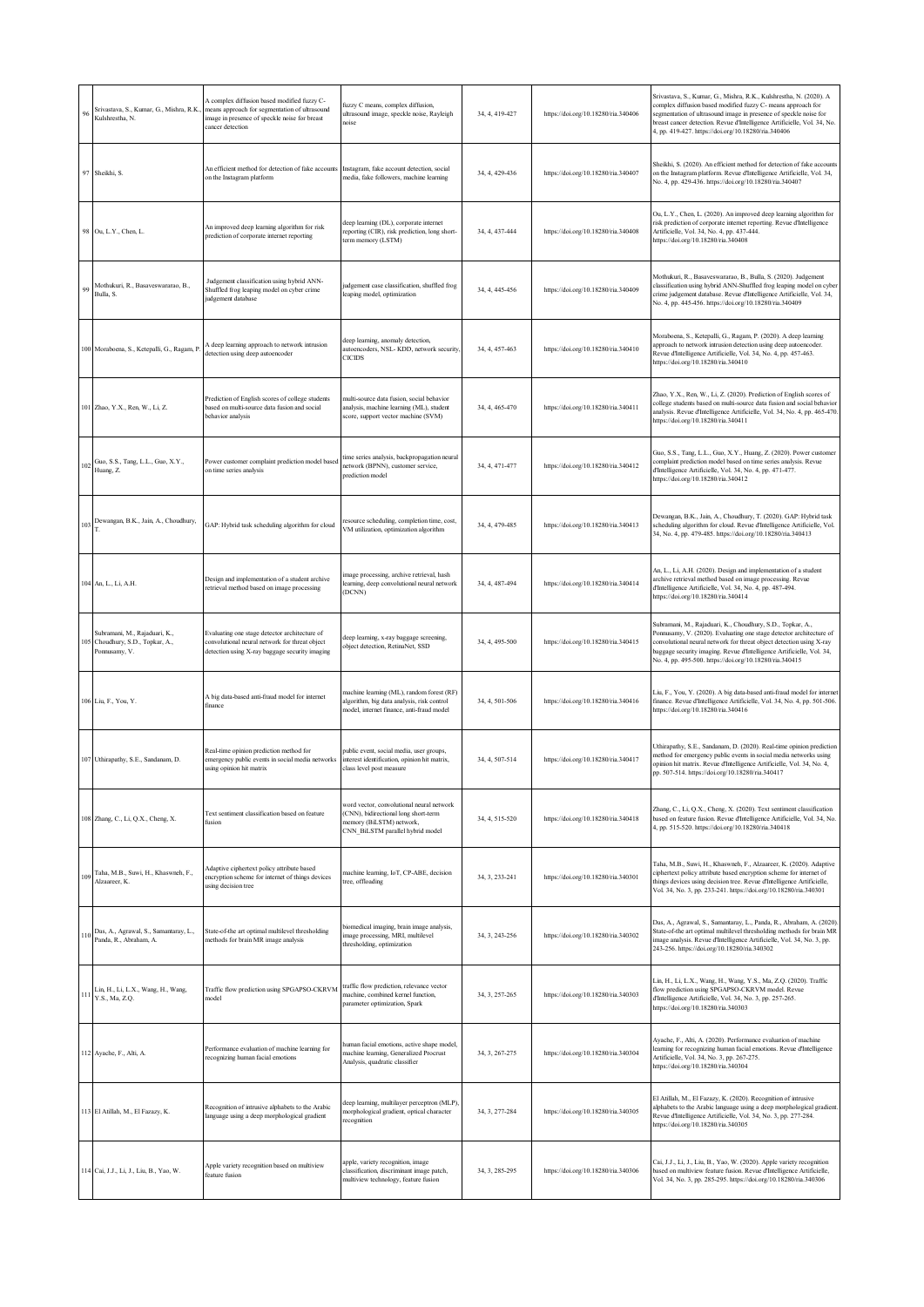|     | 115 Harifi, S., Khalilian, M., Thailmnejad, S.                                 | Jsing metaheuristic algorithms to improve k-<br>means clustering: A comparative study                                             | means clustering, metaheuristic<br>algorithms, particle swarm optimization,<br>genetic algorithm, differential evolution<br>algorithm                                    | 34, 3, 297-305 | https://doi.org/10.18280/ria.340307 | Harifi, S., Khalilian, M., Mohammadzadeh, J., Ebrahimnejad, S.<br>(2020). Using metaheuristic algorithms to improve k-means<br>clustering: A comparative study. Revue d'Intelligence Artificielle, Vol.<br>34, No. 3, pp. 297-305. https://doi.org/10.18280/ria.340307          |
|-----|--------------------------------------------------------------------------------|-----------------------------------------------------------------------------------------------------------------------------------|--------------------------------------------------------------------------------------------------------------------------------------------------------------------------|----------------|-------------------------------------|---------------------------------------------------------------------------------------------------------------------------------------------------------------------------------------------------------------------------------------------------------------------------------|
|     | 116 Dondeti, V., Bodapati, J.D., Shareef,<br>S.N., Naralasetti, V.             | Deep convolution features in non-linear embedding<br>space for fundus image classification                                        | Diabetic Retinopathy (DR), Radial Basis<br>Kernel (RBF), Neural Architecture Search<br>Network (NASNet) features, deep features,<br>-Support Vector Machine (SVM), t-SNE | 34, 3, 307-313 | https://doi.org/10.18280/ria.340308 | Dondeti, V., Bodapati, J.D., Shareef, S.N., Naralasetti, V. (2020).<br>Deep convolution features in non-linear embedding space for fundus<br>image classification. Revue d'Intelligence Artificielle, Vol. 34, No. 3,<br>pp. 307-313. https://doi.org/10.18280/ria.340308       |
|     | 117 Wang, H.P.                                                                 | An insurance sales prediction model based on deep<br>learning                                                                     | deep learning (DL), long short-term memory<br>(LSTM) network, insurance sales prediction,<br>nultiple linear regression (MLR)                                            | 34, 3, 315-321 | https://doi.org/10.18280/ria.340309 | Wang, H.P. (2020). An insurance sales prediction model based on<br>deep learning. Revue d'Intelligence Artificielle, Vol. 34, No. 3, pp.<br>315-321. https://doi.org/10.18280/ria.340309                                                                                        |
|     | Sstla, V., Kolli, V.K.K., Voggu, L.K.,<br>118 Bhavanam, R., Vallabhasoyula, S. | Predictive model for network intrusion detection<br>system using deep learning                                                    | IDS, NIDS, support vector machine, deep<br>neural networks, NSL-KDD                                                                                                      | 34, 3, 323-330 | https://doi.org/10.18280/ria.340310 | Sstla, V., Kolli, V.K.K., Voggu, L.K., Bhavanam, R., Vallabhasoyula,<br>S. (2020). Predictive model for network intrusion detection system<br>using deep learning. Revue d'Intelligence Artificielle, Vol. 34, No. 3,<br>pp. 323-330. https://doi.org/10.18280/ria.340310       |
|     | 119 Li, Z.                                                                     | A neighbor propagation clustering algorithm for<br>intrusion detection                                                            | intrusion detection, outlier detection, data<br>mining, clustering, neighbor propagation                                                                                 | 34, 3, 331-336 | https://doi.org/10.18280/ria.340311 | Li, Z. (2020). A neighbor propagation clustering algorithm for<br>intrusion detection. Revue d'Intelligence Artificielle, Vol. 34, No. 3,<br>pp. 331-336. https://doi.org/10.18280/ria.340311                                                                                   |
|     | Aroulanandam, V.V., Latchoumi, T.P.,<br>120 Balamurugan, K., Yookesh, T.L.     | Improving the energy efficiency in mobile Ad-Ho<br>network using learning-based routing                                           | earning-based routing, neural networks,<br>node range adjustment, sequential learning,<br>veighted clustering                                                            | 34, 3, 337-343 | https://doi.org/10.18280/ria.340312 | Aroulanandam, V.V., Latchoumi, T.P., Balamurugan, K., Yookesh,<br>T.L. (2020). Improving the energy efficiency in mobile Ad-Hoc<br>network using learning-based routing. Revue d'Intelligence Artificielle,<br>Vol. 34, No. 3, pp. 337-343. https://doi.org/10.18280/ria.340312 |
|     | 121 Pang, L., Liu, Y.L.                                                        | Construction and application of a financial big data<br>analysis model based on machine learning                                  | machine learning (ML), financial big data,<br>big data analysis (BDA) model, combinatory<br>prediction                                                                   | 34, 3, 345-350 | https://doi.org/10.18280/ria.340313 | Pang, L., Liu, Y.L. (2020). Construction and application of a financial<br>big data analysis model based on machine learning. Revue<br>d'Intelligence Artificielle, Vol. 34, No. 3, pp. 345-350.<br>https://doi.org/10.18280/ria.340313                                         |
|     | 122 Joshua, E.S.N., Chakkravarthy, M.,<br>Bhattacharyya, D.                    | An extensive review on lung cancer detection using<br>nachine learning techniques: A systematic study                             | ung cancer, machine-learning, ensemble-<br>learning, classification, back-propagation<br>algorithm                                                                       | 34, 3, 351-359 | https://doi.org/10.18280/ria.340314 | Joshua, E.S.N., Chakkravarthy, M., Bhattacharyya, D. (2020). An<br>extensive review on lung cancer detection using machine learning<br>techniques: A systematic study. Revue d'Intelligence Artificielle, Vol.<br>34, No. 3, pp. 351-359. https://doi.org/10.18280/ria.340314   |
| 123 | Ranjan, A., Singh, V.P., Singh, A.K.,<br>Thakur, A.K., Mishra, R.B.            | Classifying brain state in sentence polarity<br>exposure: An ANN model for fMRI data                                              | fMRI, voxel, ANN, entropy, sentence<br>polarity                                                                                                                          | 34, 3, 361-368 | https://doi.org/10.18280/ria.340315 | Ranjan, A., Singh, V.P., Singh, A.K., Thakur, A.K., Mishra, R.B.<br>(2020). Classifying brain state in sentence polarity exposure: An ANN<br>model for fMRI data. Revue d'Intelligence Artificielle, Vol. 34, No. 3,<br>pp. 361-368. https://doi.org/10.18280/ria.340315        |
|     | 124 Liu, L.M.                                                                  | Analysis on class participation based on artificial<br>intelligence                                                               | Artificial Intelligence (AI), class<br>participation, feature extraction, feature<br>fusion, deep convolutional neural network<br>$(D-CNN)$                              | 34, 3, 369-375 | https://doi.org/10.18280/ria.340316 | Liu, L.M. (2020). Analysis on class participation based on artificial<br>intelligence. Revue d'Intelligence Artificielle, Vol. 34, No. 3, pp. 369-<br>375. https://doi.org/10.18280/ria.340316                                                                                  |
|     | 125 Ait Ben Ali, B., Mihi, S., El Bazi, I.,<br>Laachfoubi, N.                  | A recent survey of Arabic named entity recognition<br>on social media                                                             | named entity recognition, Arabic dialect,<br>NLP, social media, formal and informal text                                                                                 | 34, 2, 125-135 | https://doi.org/10.18280/ria.340202 | Ait Ben Ali, B., Mihi, S., El Bazi, I., Laachfoubi, N. (2020). A recent<br>survey of Arabic named entity recognition on social media. Revue<br>d'Intelligence Artificielle, Vol. 34, No. 2, pp. 125-135.<br>https://doi.org/10.18280/ria.340202                                 |
|     | 126 Zhu, X.H.                                                                  | Deep learning modelling of systemic financial risk prewarning, index system, deep learning                                        | systemic financial risk (SFR), risk<br>(DL)                                                                                                                              | 34, 2, 137-141 | https://doi.org/10.18280/ria.340203 | Zhu, X.H. (2020). Deep learning modelling of systemic financial risk.<br>Revue d'Intelligence Artificielle, Vol. 34, No. 2, pp. 137-141.<br>https://doi.org/10.18280/ria.340203                                                                                                 |
|     | Mirhashemi, M.H., Anvari, R., Barari,<br>127 M., Mozayani, N.                  | Test-cost sensitive ensemble of classifiers using<br>reinforcement learning                                                       | test-cost sensitive classification, ensemble of<br>classifiers, reinforcement learning                                                                                   | 34, 2, 143-150 | https://doi.org/10.18280/ria.340204 | Mirhashemi, M.H., Anvari, R., Barari, M., Mozayani, N. (2020).<br>Test-cost sensitive ensemble of classifiers using reinforcement<br>learning. Revue d'Intelligence Artificielle, Vol. 34, No. 2, pp. 143-150.<br>https://doi.org/10.18280/ria.340204                           |
| 128 | Wahdan, H.G., Abdelslam, H.E., Abou-<br>El-Enien, T.H.M., Kassem, S.S.         | Two-modified emperor penguins colony<br>optimization algorithms                                                                   | meta heuristic, optimization, emperor<br>penguin colony, nature inspired                                                                                                 | 34, 2, 151-160 | https://doi.org/10.18280/ria.340205 | Wahdan, H.G., Abdelslam, H.E., Abou-El-Enien, T.H.M., Kassem,<br>S.S. (2020). Two-modified emperor penguins colony optimization<br>algorithms. Revue d'Intelligence Artificielle, Vol. 34, No. 2, pp. 151-<br>160. https://doi.org/10.18280/ria.340205                          |
|     | 129 Guo, Q., Fu, G.N., Li, L.M.                                                | Innovation strategy generation for building design<br>based on the optimization algorithm for dynamic<br>sorting of extension set | vuilding design innovation, innovation<br>strategy generation, dynamic sorting of<br>extension set, online data, building case<br>library (BCL)                          | 34, 2, 161-170 | https://doi.org/10.18280/ria.340206 | Guo, Q., Fu, G.N., Li, L.M. (2020). Innovation strategy generation for<br>building design based on the optimization algorithm for dynamic<br>sorting of extension set. Revue d'Intelligence Artificielle, Vol. 34, No.<br>2, pp. 161-170. https://doi.org/10.18280/ria.340206   |
|     | Lohithashva, B.H., Manjunath Aradhya,<br>$130$ V.N., Guru, D.S.                | Violent video event detection based on integrated<br>LBP and GLCM texture features                                                | eatures fusion, GLCM, LBP, optical flow,<br>patio-temporal interest points, texture<br>features, videos, violent event                                                   | 34, 2, 179-187 | https://doi.org/10.18280/ria.340208 | Lohithashva, B.H., Manjunath Aradhya, V.N., Guru, D.S. (2020).<br>Violent video event detection based on integrated LBP and GLCM<br>texture features. Revue d'Intelligence Artificielle, Vol. 34, No. 2, pp.<br>179-187. https://doi.org/10.18280/ria.340208                    |
|     | 131 Chai, G.F., Zhang, L., Yang, M.X.                                          | Prediction of transit time on urban roads based on<br>particle filtering                                                          | urban roads, transit time prediction, particle<br>filtering, traffic network, speed matrix                                                                               | 34, 2, 189-194 | https://doi.org/10.18280/ria.340209 | Chai, G.F., Zhang, L., Yang, M.X. (2020). Prediction of transit time<br>on urban roads based on particle filtering. Revue d'Intelligence<br>Artificielle, Vol. 34, No. 2, pp. 189-194.<br>https://doi.org/10.18280/ria.340209                                                   |
|     | 132 Rahmani, A.E., Katouli, M.                                                 | Breast cancer detection improvement by<br>grasshopper optimization algorithm and<br>classification SVM                            | preast cancer, classification SVM, diseases,<br>grasshopper optimization algorithm                                                                                       | 34, 2, 195-202 | https://doi.org/10.18280/ria.340210 | Rahmani, A.E., Katouli, M. (2020). Breast cancer detection<br>improvement by grasshopper optimization algorithm and classification<br>SVM. Revue d'Intelligence Artificielle, Vol. 34, No. 2, pp. 195-202.<br>https://doi.org/10.18280/ria.340210                               |
|     | 133 Jiang, W.X.                                                                | A novel big data classification algorithm based on<br>vackpropagation neural network                                              | classification algorithm, big data,<br>backpropagation neural network (BPNN),<br>batch learning, multi-layer perceptron<br>(MLP)                                         | 34, 2, 203-208 | https://doi.org/10.18280/ria.340211 | Jiang, W.X. (2020). A novel big data classification algorithm based on<br>backpropagation neural network. Revue d'Intelligence Artificielle,<br>Vol. 34, No. 2, pp. 203-208. https://doi.org/10.18280/ria.340211                                                                |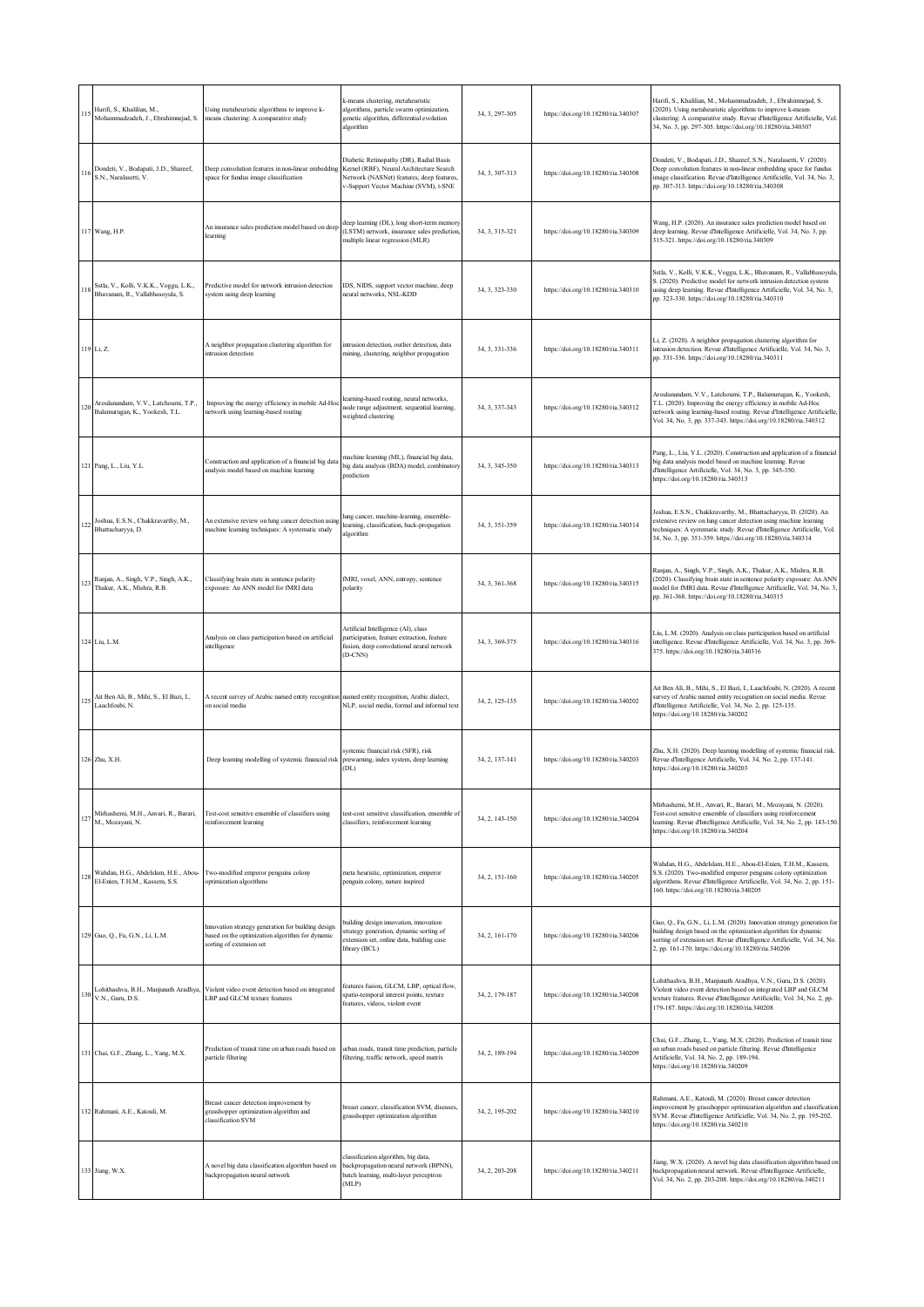|     | 134 Chawla, N., Kapoor, N.                                                              | Musculoskeletal abnormality detection in humerus<br>radiographs using deep learning                                                       | deep learning, computer based diagnosis,<br>image based diagnosis, ensemble learning,<br>abnormality detection                                                                          | 34, 2, 209-214 | https://doi.org/10.18280/ria.340212 | Chawla, N., Kapoor, N. (2020). Musculoskeletal abnormality<br>detection in humerus radiographs using deep learning. Revue<br>d'Intelligence Artificielle, Vol. 34, No. 2, pp. 209-214.<br>https://doi.org/10.18280/ria.340212                                                  |
|-----|-----------------------------------------------------------------------------------------|-------------------------------------------------------------------------------------------------------------------------------------------|-----------------------------------------------------------------------------------------------------------------------------------------------------------------------------------------|----------------|-------------------------------------|--------------------------------------------------------------------------------------------------------------------------------------------------------------------------------------------------------------------------------------------------------------------------------|
|     | 135 Ketepalli, G., Bulla, P.                                                            | Review on generative deep learning models and<br>datasets for intrusion detection systems                                                 | IDS, ANN, machine learning, deep learning,<br><b>RNN</b>                                                                                                                                | 34, 2, 215-226 | https://doi.org/10.18280/ria.340213 | Ketepalli, G., Bulla, P. (2020). Review on generative deep learning<br>models and datasets for intrusion detection systems. Revue<br>d'Intelligence Artificielle, Vol. 34, No. 2, pp. 215-226.<br>https://doi.org/10.18280/ria.340213                                          |
|     | 136 Li, S.J.                                                                            | orecast of traffic flow state during large<br>ompetition events                                                                           | arge competition events, traffic flow state<br>(TFS), forecast, parameter optimization,<br>upport vector machine (SVM), simulated<br>annealing (SA) algorithm                           | 34, 2, 227-232 | https://doi.org/10.18280/ria.340214 | Li, S.J. (2020). Forecast of traffic flow state during large competition<br>events. Revue d'Intelligence Artificielle, Vol. 34, No. 2, pp. 227-232.<br>https://doi.org/10.18280/ria.340214                                                                                     |
| 137 | Alzaareer, K., Al-Shetwi, A.Q., El-<br>bayeh, C.Z., Taha, M.B.                          | Automatic generation control of multi-area<br>interconnected power systems using ANN<br>controller                                        | automatic generation control, PI controller,<br>PID controller, artificial neural network<br>controller (ANN), tie line, Area Control<br>Error (ACE), MATLAB/SIMULINK                   | 34, 1, 1-10    | https://doi.org/10.18280/ria.340101 | Alzaareer, K., Al-Shetwi, A.Q., El-bayeh, C.Z., Taha, M.B. (2020).<br>Automatic generation control of multi-area interconnected power<br>systems using ANN controller. Revue d'Intelligence Artificielle, Vol.<br>34, No. 1, pp. 1-10. https://doi.org/10.18280/ria.340101     |
|     | 138 Yang, C.Y., Wang, W.F.                                                              | Progressive data hiding in integer wavelet<br>transform of electrocardiogram by using simple<br>decision rule and coefficient calibration | data hiding, ECG steganography, 1D IWT<br>progressive bit embedding/extraction,<br>coefficient alignment                                                                                | 34, 1, 11-20   | https://doi.org/10.18280/ria.340102 | Yang, C.Y., Wang, W.F. (2020). Progressive data hiding in integer<br>wavelet transform of electrocardiogram by using simple decision rule<br>and coefficient calibration. Revue d'Intelligence Artificielle, Vol. 34,<br>No. 1, pp. 11-20. https://doi.org/10.18280/ria.340102 |
|     | 139 Bascil, M.S.                                                                        | Jaw-operated human computer interface based on<br>EEG signals via artificial neural networks                                              | EEG, Jaw-Machine interface (JMI), PCA,<br>MLNN+LM, PNN                                                                                                                                  | 34, 1, 21-27   | https://doi.org/10.18280/ria.340103 | Bascil, M.S. (2020). Jaw-operated human computer interface based<br>on EEG signals via artificial neural networks. Revue d'Intelligence<br>Artificielle, Vol. 34, No. 1, pp. 21-27.<br>https://doi.org/10.18280/ria.340103                                                     |
|     | 140 Zhao, Y.M.                                                                          | Spatial-temporal correlation-based LSTM<br>algorithm and its application in PM2.5 prediction                                              | long-short term memory (LSTM) network,<br>air pollutant concentration prediction,<br>recurrent neural network (RNN), spatial-<br>temporal correlation, PM2.5 concentration              | 34, 1, 29-38   | https://doi.org/10.18280/ria.340104 | Zhao, Y.M. (2020). Spatial-temporal correlation-based LSTM<br>algorithm and its application in PM2.5 prediction. Revue d'Intelligence<br>Artificielle, Vol. 34, No. 1, pp. 29-38.<br>https://doi.org/10.18280/ria.340104                                                       |
|     | 141 Mouilah, C., Rahmoun, A.                                                            | A balanced traffic routing using the bio-inspired<br>raversing and marking metaheuristics                                                 | ature-inspired metaheuristics, balanced<br>raffic routing, marking algorithm,<br>geographic information system                                                                          | 34, 1, 39-44   | https://doi.org/10.18280/ria.340105 | Mouilah, C., Rahmoun, A. (2020). A balanced traffic routing using the<br>bio-inspired traversing and marking metaheuristics. Revue<br>d'Intelligence Artificielle, Vol. 34, No. 1, pp. 39-44.<br>https://doi.org/10.18280/ria.340105                                           |
|     | 142 Nurwulan, N.R.                                                                      | Performance evaluation of decomposition methods<br>in perturbed walking                                                                   | mobile phone, perturbed walking,<br>decomposition, EEMD, wavelet, DWT,<br><b>WPD</b>                                                                                                    | 34, 1, 45-50   | https://doi.org/10.18280/ria.340106 | Nurwulan, N.R. (2020). Performance evaluation of decomposition<br>methods in perturbed walking. Revue d'Intelligence Artificielle, Vol.<br>34, No. 1, pp. 45-50. https://doi.org/10.18280/ria.340106                                                                           |
|     | 143 Jiao, C.Y.                                                                          | Big data mining optimization algorithm based on<br>machine learning model                                                                 | big data, machine learning, BP neural<br>network, least mean square, imbalanced<br>classification, batch learning                                                                       | 34.1.51-57     | https://doi.org/10.18280/ria.340107 | Jiao, C.Y. (2020). Big data mining optimization algorithm based on<br>machine learning model. Revue d'Intelligence Artificielle, Vol. 34, No.<br>1, pp. 51-57. https://doi.org/10.18280/ria.340107                                                                             |
|     | 144 Gholami, A., Forghani, Y.                                                           | mproving multi-class Co-Clustering-based<br>collaborative recommendation using item tags                                                  | recommender system, collaborative filtering,<br>multi-class Co-Clustering (MCoC), rating<br>vector, tag vector                                                                          | 34, 1, 59-65   | https://doi.org/10.18280/ria.340108 | Gholami, A., Forghani, Y. (2020). Improving multi-class Co-<br>Clustering-based collaborative recommendation using item tags.<br>Revue d'Intelligence Artificielle, Vol. 34, No. 1, pp. 59-65.<br>https://doi.org/10.18280/ria.340108                                          |
| 145 | Khiter, A., Mitiche, A.B.H.A., Mitiche,                                                 | Denoising electrocardiogram signal from<br>electromyogram noise using adaptive filter<br>combination                                      | ECG signal, EMG noise, wavelet transform<br>(WT), wiener filtering, normalized least<br>mean square algorithm (NLMS)                                                                    | 34, 1, 67-74   | https://doi.org/10.18280/ria.340109 | Khiter, A., Mitiche, A.B.H.A., Mitiche, L. (2020). Denoising<br>electrocardiogram signal from electromyogram noise using adaptive<br>filter combination. Revue d'Intelligence Artificielle, Vol. 34, No. 1, pp.<br>67-74. https://doi.org/10.18280/ria.340109                  |
|     | Tang, D.P., Jin, M., Wang, Q., Zhou,<br>146 $\frac{1 \text{ cm}}{\text{W}}$ , Zhang, J. | Human activity recognition algorithm based on<br>ne-dimensional convolutional neural network                                              | uman activity recognition, machine<br>earning, convolutional neural network,<br>ensor information                                                                                       | 34, 1, 75-80   | https://doi.org/10.18280/ria.340110 | Tang, D.P., Jin, M., Wang, Q., Zhou, W., Zhang, J. (2020). Human<br>activity recognition algorithm based on one-dimensional convolutional<br>neural network. Revue d'Intelligence Artificielle, Vol. 34, No. 1, pp.<br>75-80. https://doi.org/10.18280/ria.340110              |
|     | 147 Elouali, A., Elberrichi, Z., Elouali, N.                                            | Hate speech detection on multilingual twitter using<br>onvolutional neural networks                                                       | neural networks, hate speech, multilingual,<br>convolutional neural network, text<br>classification, character level representatio                                                      | 34, 1, 81-88   | https://doi.org/10.18280/ria.340111 | Elouali, A., Elberrichi, Z., Elouali, N. (2020). Hate speech detection<br>on multilingual twitter using convolutional neural networks. Revue<br>d'Intelligence Artificielle, Vol. 34, No. 1, pp. 81-88.<br>https://doi.org/10.18280/ria.340111                                 |
|     | 148 Deepika, N., Bhat, M.N.                                                             | Predicting the E-commerce companies stock with<br>the aid of web advertising via search engine and<br>ocial media                         | consumer service, web advertisement, social<br>media, E-commerce, stock price, YouTube,<br>comment, sentiment analysis                                                                  | 34, 1, 89-94   | https://doi.org/10.18280/ria.340112 | Deepika, N., Bhat, M.N. (2020). Predicting the E-commerce<br>companies stock with the aid of web advertising via search engine and<br>social media. Revue d'Intelligence Artificielle, Vol. 34, No. 1, pp. 89-<br>94. https://doi.org/10.18280/ria.340112                      |
|     | 149 Guo, Q., Yang, C., Tian, S.Q.                                                       | Prediction of purchase intention among E-<br>ommerce platform users based on big data<br>malysis                                          | big data analysis, purchase intention, feature<br>engineering, e-commerce platform (ECP),<br>extreme gradient boosting (XGBoost)                                                        | 34, 1, 95-100  | https://doi.org/10.18280/ria.340113 | Guo, Q., Yang, C., Tian, S.Q. (2020). Prediction of purchase intention<br>among E-commerce platform users based on big data analysis. Revue<br>d'Intelligence Artificielle, Vol. 34, No. 1, pp. 95-100.<br>https://doi.org/10.18280/ria.340113                                 |
|     | 150 Boukhari, Y.                                                                        | Using intelligent models to predict weight loss of<br>raw materials during cement clinker production                                      | adaptive neuro-fuzzy inference system,<br>artificial neural network, clinker, genetic<br>algorithm, least squares support vector<br>machines, regression tree ensembles, weight<br>loss | 34, 1, 101-110 | https://doi.org/10.18280/ria.340114 | Boukhari, Y. (2020). Using intelligent models to predict weight loss<br>of raw materials during cement clinker production. Revue<br>d'Intelligence Artificielle, Vol. 34, No. 1, pp. 101-110.<br>https://doi.org/10.18280/ria.340114                                           |
|     | 151 Tian, Y.H., Li, Z.Y., Zhang, Y., Wu, Q.                                             | Supply-demand prediction of DiDi based on points<br>of interests selection in extreme gradient boosting<br>algorithm                      | sharing economy, point of interest (POI),<br>supply-demand prediction, extreme gradient<br>boosting (XGBoost)                                                                           | 34, 1, 111-116 | https://doi.org/10.18280/ria.340115 | Tian, Y.H., Li, Z.Y., Zhang, Y., Wu, Q. (2020). Supply-demand<br>prediction of DiDi based on points of interests selection in extreme<br>gradient boosting algorithm. Revue d'Intelligence Artificielle, Vol. 34,<br>No. 1, pp. 111-116. https://doi.org/10.18280/ria.340115   |
|     | 152 Bais, H., Machkour, M.                                                              | Method and apparatus for querying relational and<br>XML database using French language                                                    | ntelligent interface, natural language<br>processing, backus-naur form, machine<br>learning, linguistic operations                                                                      | 33, 6, 393-401 | https://doi.org/10.18280/ria.330601 | Bais, H., Machkour, M. (2019). Method and apparatus for querying<br>relational and XML database using French language. Revue<br>d'Intelligence Artificielle, Vol. 33, No. 6, pp. 393-401.<br>https://doi.org/10.18280/ria.330601                                               |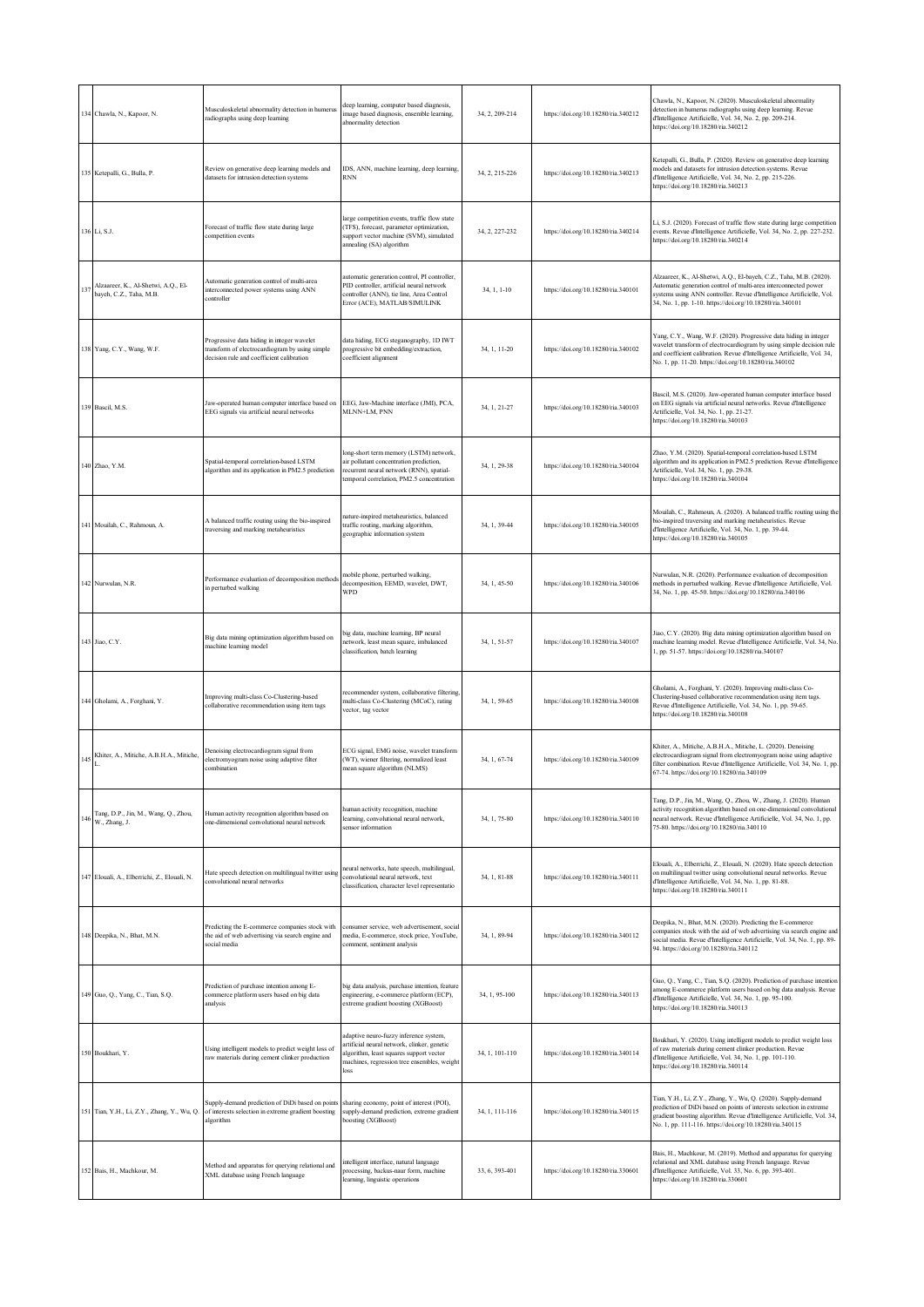|     | 153 Hu, X.Y., Liu, J.L., Li, S.W., Li, K.                                                 | A knowledge management system for the<br>variation in regional clinical pathways of<br>traditional Chinese medicine based on smart cloud<br>ervices | clinical pathways (CPs), variation<br>management, knowledge management<br>system (KMS), cloud services                                                                   | 33, 6, 403-413 | https://doi.org/10.18280/ria.330602 | Hu, X.Y., Liu, J.L., Li, S.W., Li, K. (2019). A knowledge<br>management system for the variation in regional clinical pathways of<br>raditional Chinese medicine based on smart cloud services. Revue<br>d'Intelligence Artificielle, Vol. 33, No. 6, pp. 403-413.<br>https://doi.org/10.18280/ria.330602 |
|-----|-------------------------------------------------------------------------------------------|-----------------------------------------------------------------------------------------------------------------------------------------------------|--------------------------------------------------------------------------------------------------------------------------------------------------------------------------|----------------|-------------------------------------|-----------------------------------------------------------------------------------------------------------------------------------------------------------------------------------------------------------------------------------------------------------------------------------------------------------|
|     | 154 Jayasankari, S., Domnic, S.                                                           | Histogram shape based Gaussian histogram<br>pecification for contrast enhancement                                                                   | image processing, contrast enhancement,<br>gaussian distribution, histogram<br>specification                                                                             | 33, 6, 415-426 | https://doi.org/10.18280/ria.330603 | Jayasankari, S., Domnic, S. (2019). Histogram shape based Gaussian<br>histogram specification for contrast enhancement. Revue d'Intelligence<br>Artificielle, Vol. 33, No. 6, pp. 415-426.<br>https://doi.org/10.18280/ria.330603                                                                         |
| 155 | Chouidira, I., Khodja, D.E., Chakroune,                                                   | Induction machine faults detection and localization<br>by neural networks methods                                                                   | induction machine, faults detection and<br>localization, broken bars, artificial neural<br>network (ANN), root mean square (RMS),<br>multi winding, three-phase model    | 33, 6, 427-434 | https://doi.org/10.18280/ria.330604 | Chouidira, I., Khodja, D.E., Chakroune, S. (2019). Induction machine<br>faults detection and localization by neural networks methods. Revue<br>d'Intelligence Artificielle, Vol. 33, No. 6, pp. 427-434.<br>https://doi.org/10.18280/ria.330604                                                           |
| 156 | Sadi, M.S., Nooruddin, S.                                                                 | Rahaman, A., Islam, M.M., Islam, M.R., Developing IoT based smart health monitoring<br>systems: A review                                            | intelligent smart health monitoring, internet<br>of things, ECG sensor, temperature sensor,<br>pulse sensor, review                                                      | 33, 6, 435-440 | https://doi.org/10.18280/ria.330605 | Rahaman, A., Islam, M.M., Islam, M.R., Sadi, M.S., Nooruddin, S.<br>2019). Developing IoT based smart health monitoring systems: A<br>review. Revue d'Intelligence Artificielle, Vol. 33, No. 6, pp. 435-440.<br>https://doi.org/10.18280/ria.330605                                                      |
|     | 157 Deore, S.P., Pravin, A.                                                               | Histogram of oriented gradients based off-line<br>handwritten Devanagari characters recognition<br>asing SVM, K-NN and NN classifiers               | devanagari character recognition, feature<br>extraction, digitization, histogram of<br>oriented gradients, K-nearest neighbor,<br>neural network, support vector machine | 33, 6, 441-446 | https://doi.org/10.18280/ria.330606 | Deore, S.P., Pravin, A. (2019). Histogram of oriented gradients based<br>off-line handwritten Devanagari characters recognition using SVM, K-<br>NN and NN classifiers. Revue d'Intelligence Artificielle, Vol. 33, No.<br>6, pp. 441-446. https://doi.org/10.18280/ria.330606                            |
|     | 158 Berrezzek, F., Khelil, K., Bouadjila, T.                                              | Efficient wind speed forecasting using discrete<br>vavelet transform and artificial neural networks                                                 | wind power forecasting, discrete wavelet<br>transform, neural networks                                                                                                   | 33, 6, 447-452 | https://doi.org/10.18280/ria.330607 | Berrezzek, F., Khelil, K., Bouadjila, T. (2019). Efficient wind speed<br>forecasting using discrete wavelet transform and artificial neural<br>networks. Revue d'Intelligence Artificielle, Vol. 33, No. 6, pp. 447-<br>452. https://doi.org/10.18280/ria.330607                                          |
|     | 159 Wang, H., Zhou, C.D., Li, L.X.                                                        | Design and application of a text clustering<br>algorithm based on parallelized K-means clustering clustering (KMC), canopy algorithm                | text clustering, word2vec, k-means                                                                                                                                       | 33, 6, 453-460 | https://doi.org/10.18280/ria.330608 | Wang, H., Zhou, C.D., Li, L.X. (2019). Design and application of a<br>text clustering algorithm based on parallelized K-means clustering.<br>Revue d'Intelligence Artificielle, Vol. 33, No. 6, pp. 453-460.<br>https://doi.org/10.18280/ria.330608                                                       |
|     | 160 Chirra, V.R.R., Uyyala, S.R., Kolli,<br>V.K.K.                                        | Deep CNN: A machine learning approach for<br>driver drowsiness detection based on eye state                                                         | viola-jones, stacked deep convolution neural<br>network, softmax layer, CNN                                                                                              | 33, 6, 461-466 | https://doi.org/10.18280/ria.330609 | Chirra, V.R.R., Uyyala, S.R., Kolli, V.K.K. (2019). Deep CNN: A<br>machine learning approach for driver drowsiness detection based on<br>eye state. Revue d'Intelligence Artificielle, Vol. 33, No. 6, pp. 461-<br>466. https://doi.org/10.18280/ria.330609                                               |
|     | 161 Song, J.H., Xie, H., Shi, L.P.                                                        | Design of improved algorithm and model for<br>nulti-constrained fuzzy predictive analysis                                                           | fuzzy predictive analysis, multiple<br>constraints, system engineering, fuzzy<br>theory, algorithm and model                                                             | 33, 6, 467-473 | https://doi.org/10.18280/ria.330610 | Song, J.H., Xie, H., Shi, L.P. (2019). Design of improved algorithm<br>and model for multi-constrained fuzzy predictive analysis. Revue<br>d'Intelligence Artificielle, Vol. 33, No. 6, pp. 467-473.<br>https://doi.org/10.18280/ria.330610                                                               |
|     | 162 Wang, T.M., Chen, Y.Y.                                                                | A nonlinear tensor-based machine learning<br>algorithm for image classification                                                                     | tensor representation, nonlinear<br>classification, support tensor machine<br>(STM), image classification                                                                | 33, 6, 475-481 | https://doi.org/10.18280/ria.330611 | Wang, T.M., Chen, Y.Y. (2019). A nonlinear tensor-based machine<br>learning algorithm for image classification. Revue d'Intelligence<br>Artificielle, Vol. 33, No. 6, pp. 475-481.<br>https://doi.org/10.18280/ria.330611                                                                                 |
| 163 | Habib, A., Islam, M.M., Kabir, M.N.,<br>Mredul, M.B., Hasan, M.                           | Staircase detection to guide visually impaired<br>people: A hybrid approach                                                                         | staircase detection, visually impaired people,<br>sensors, computer vision, faster r-CNN                                                                                 | 33, 5, 327-334 | https://doi.org/10.18280/ria.330501 | Habib, A., Islam, M.M., Kabir, M.N., Mredul, M.B., Hasan, M.<br>(2019). Staircase detection to guide visually impaired people: A<br>hybrid approach. Revue d'Intelligence Artificielle, Vol. 33, No. 5, pp.<br>327-334. https://doi.org/10.18280/ria.330501                                               |
|     | 164 Yildirim, M., Çinar, A.                                                               | Classification of white blood cells by deep learning classification, leukocytes, machine learning,<br>methods for diagnosing disease                | neural networks, white blood cells                                                                                                                                       | 33, 5, 335-340 | https://doi.org/10.18280/ria.330502 | Yildirim, M., Çinar, A. (2019). Classification of white blood cells by<br>deep learning methods for diagnosing disease. Revue d'Intelligence<br>Artificielle, Vol. 33, No. 5, pp. 335-340.<br>https://doi.org/10.18280/ria.330502                                                                         |
|     | 165 Lu, H., Wang, T.C.                                                                    | An automobile noise prediction model based on<br>extension data mining algorithm                                                                    | automobile noise prediction, extension data<br>mining (EDM), weight calculation,<br>information entropy                                                                  | 33, 5, 341-347 | https://doi.org/10.18280/ria.330503 | Lu, H., Wang, T.C. (2019). An automobile noise prediction model<br>based on extension data mining algorithm. Revue d'Intelligence<br>Artificielle, Vol. 33, No. 5, pp. 341-347.<br>https://doi.org/10.18280/ria.330503                                                                                    |
|     | Senousy, Y., Hanna, W.K., Shehab, A.,<br>166 Riad, A.M., El-Bakry, H.M.,<br>Elkhamisy, N. | Egyptian social insurance big data mining using<br>upervised learning algorithms                                                                    | social insurance, data pre-processing,<br>supervised learning algorithms, and big data<br>mining                                                                         | 33, 5, 349-357 | https://doi.org/10.18280/ria.330504 | Senousy, Y., Hanna, W.K., Shehab, A., Riad, A.M., El-Bakry, H.M.,<br>Elkhamisy, N. (2019). Egyptian social insurance big data mining using<br>supervised learning algorithms. Revue d'Intelligence Artificielle, Vol.<br>33, No. 5, pp. 349-357. https://doi.org/10.18280/ria.330504                      |
|     | 167 Pei, J.Y., Shan, P.                                                                   | Prediction of the dissemination of health news on<br>microblogging sites based on ample feature<br>selection and support vector machine             | feature selection, binary classification, news<br>dissemination, support vector machine<br>(SVM)                                                                         | 33, 5, 359-365 | https://doi.org/10.18280/ria.330505 | Pei, J.Y., Shan, P. (2019). Prediction of the dissemination of health<br>news on microblogging sites based on ample feature selection and<br>support vector machine. Revue d'Intelligence Artificielle, Vol. 33, No.<br>5, pp. 359-365. https://doi.org/10.18280/ria.330505                               |
| 168 | Arounachalam, V.V., Latchoumi, T.P.,<br>Bhavya, B., Sultana, S.S.                         | Object detection in convolution neural networks<br>using iterative refinements                                                                      | convolutional neural networks, object<br>detection, localization refinement, region-<br>based CNN, stochastic gradient descent                                           | 33, 5, 367-372 | https://doi.org/10.18280/ria.330506 | Arounachalam, V.V., Latchoumi, T.P., Bhavya, B., Sultana, S.S.<br>(2019). Object detection in convolution neural networks using iterative<br>refinements. Revue d'Intelligence Artificielle, Vol. 33, No. 5, pp. 367-<br>372. https://doi.org/10.18280/ria.330506                                         |
|     | 169 Gothania, J., Rathore, S.K.                                                           | Performance metrics for chromatic correlation<br>clustering for social network analysis                                                             | community detection, community discovery,<br>chromatic correlation clustering, chromatic<br>balls, performance metrics, social network<br>analysis                       | 33, 5, 373-378 | https://doi.org/10.18280/ria.330507 | Gothania, J., Rathore, S.K. (2019). Performance metrics for<br>chromatic correlation clustering for social network analysis. Revue<br>d'Intelligence Artificielle, Vol. 33, No. 5, pp. 373-378.<br>https://doi.org/10.18280/ria.330507                                                                    |
|     | 170 He, M.                                                                                | A gas outburst prediction model based on data<br>nining and information fusion                                                                      | gas outburst, data mining, backpropagation<br>neural network (BPNN), improved particle<br>swarm optimization (IPSO), dempster-<br>shafter (D-S) theory of evidence       | 33, 5, 379-386 | https://doi.org/10.18280/ria.330508 | He, M. (2019). A gas outburst prediction model based on data mining<br>and information fusion. Revue d'Intelligence Artificielle, Vol. 33, No.<br>5, pp. 379-386. https://doi.org/10.18280/ria.330508                                                                                                     |
|     | 171 Sharma, R., Hooda, N.                                                                 | Optimized ensemble machine learning framework<br>for high dimensional imbalanced bio assays                                                         | machine learning, ensemble, bioassays,<br>AMOTE, drug prediction                                                                                                         | 33, 5, 387-392 | https://doi.org/10.18280/ria.330509 | Sharma, R., Hooda, N. (2019). Optimized ensemble machine learning<br>framework for high dimensional imbalanced bio assays. Revue<br>d'Intelligence Artificielle, Vol. 33, No. 5, pp. 387-392.<br>https://doi.org/10.18280/ria.330509                                                                      |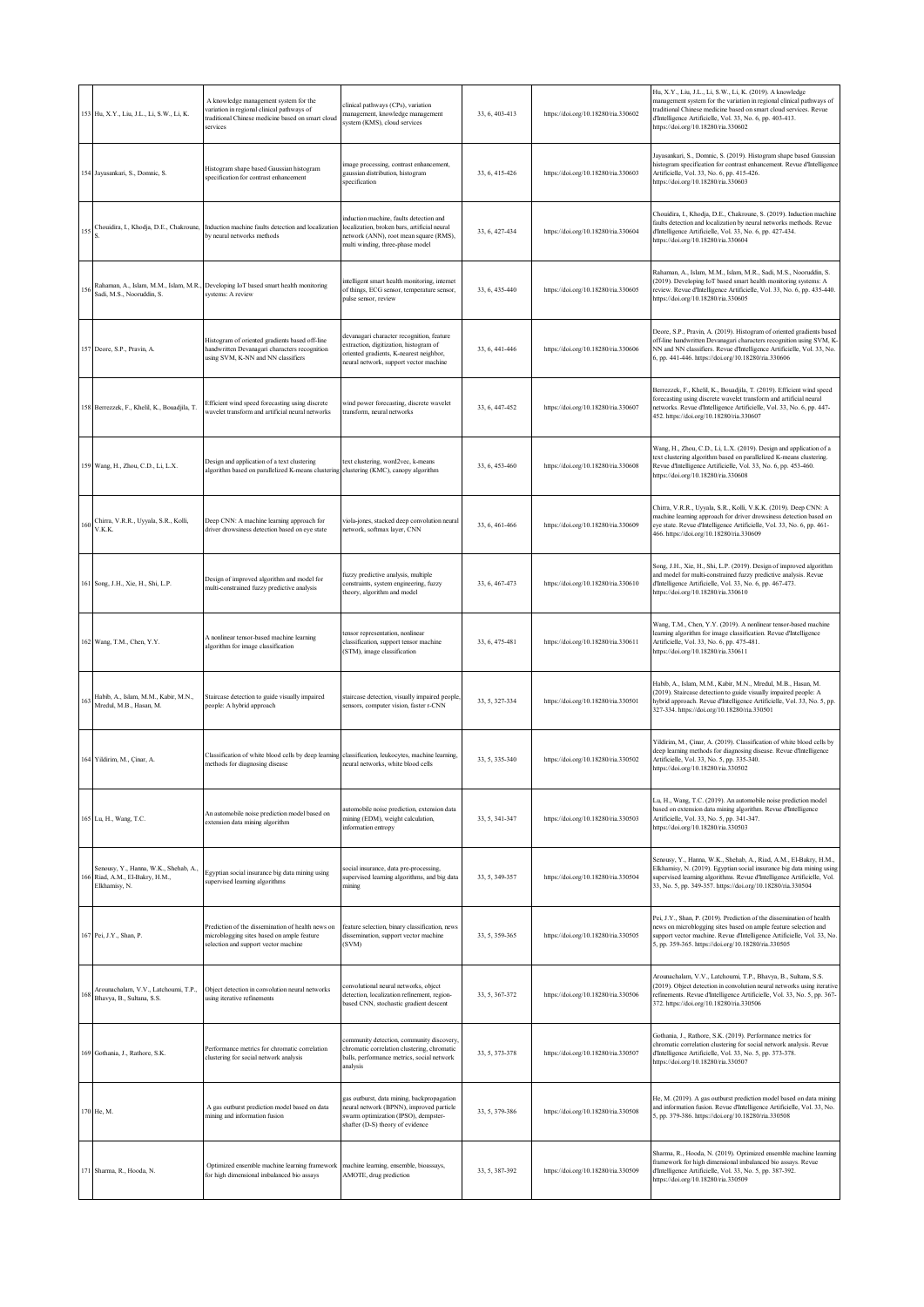|     | 172 Alhlffee, M.                                             | Pre-screening textual based evaluation for the<br>diagnosed female breast cancer (WBC)                                                                                  | virtual assistance, sequence to sequence<br>neural network, bigram and trigram                                                                                        | 33, 4, 255-263 | https://doi.org/10.18280/ria.330401 | Alhlffee, M. (2019). Pre-screening textual based evaluation for the<br>diagnosed female breast cancer (WBC). Revue d'Intelligence<br>Artificielle, Vol. 33, No. 4, pp. 255-263.<br>https://doi.org/10.18280/ria.330401                                                                                         |
|-----|--------------------------------------------------------------|-------------------------------------------------------------------------------------------------------------------------------------------------------------------------|-----------------------------------------------------------------------------------------------------------------------------------------------------------------------|----------------|-------------------------------------|----------------------------------------------------------------------------------------------------------------------------------------------------------------------------------------------------------------------------------------------------------------------------------------------------------------|
|     | 173 Youssef, F., Houda, B.                                   | Optimal combination of imitation and<br>reinforcement learning for self-driving cars                                                                                    | deep reinforcement learning, behavioral<br>cloning, supervised imitation learning,<br>prioritized experience replay, expert's trust<br>nargin, simulation environment | 33, 4, 265-273 | https://doi.org/10.18280/ria.330402 | Youssef, F., Houda, B. (2019). Optimal combination of imitation and<br>reinforcement learning for self-driving cars. Revue d'Intelligence<br>Artificielle, Vol. 33, No. 4, pp. 265-273.<br>https://doi.org/10.18280/ria.330402                                                                                 |
|     | 174 Cheng, X., Zhao, C.Y.                                    | Prediction of tourist flow based on deep belief<br>network and echo state network                                                                                       | ourist flow, model prediction, echo state<br>network (ESN), deep learning (DL)                                                                                        | 33, 4, 275-281 | https://doi.org/10.18280/ria.330403 | Cheng, X., Zhao, C.Y. (2019). Prediction of tourist flow based on<br>deep belief network and echo state network. Revue d'Intelligence<br>Artificielle, Vol. 33, No. 4, pp. 275-281.<br>https://doi.org/10.18280/ria.330403                                                                                     |
| 175 | Muhammed, D.A., Saeed, S.A.M.,<br>Rashid, T.A.               | A simulation model for pedestrian crowd<br>evacuation based on various AI techniques                                                                                    | evacuation models, computational modeling,<br>simulation, participants' emergency<br>behavior, evacuation time, environment,<br>engineering applications              | 33, 4, 283-292 | https://doi.org/10.18280/ria.330404 | Muhammed, D.A., Saeed, S.A.M., Rashid, T.A. (2019). A simulation<br>model for pedestrian crowd evacuation based on various AI<br>techniques . Revue d'Intelligence Artificielle, Vol. 33, No. 4, pp. 283-<br>292. https://doi.org/10.18280/ria.330404                                                          |
|     | 176 Jin, G.X., Bai, K., Zhang, Y.X., He, H.                  | A smart water metering system based on image<br>ecognition and Narrowband Internet of Things                                                                            | mart water meter, narrowband internet of<br>things (NBIOT), image processing,<br>convolutional neural network (CNN), digit<br>ecognition                              | 33, 4, 293-298 | https://doi.org/10.18280/ria.330405 | Jin, G.X., Bai, K., Zhang, Y.X., He, H. (2019). A smart water<br>metering system based on image recognition and Narrowband Internet<br>of Things. Revue d'Intelligence Artificielle, Vol. 33, No. 4, pp. 293-<br>298. https://doi.org/10.18280/ria.330405                                                      |
|     | Premamayudu, B., Subbarao, P., Rao,<br>K.V.                  | Improved artistic images generation using transfer<br>learning                                                                                                          | eural style transfer, transfer learning,<br>onvolutional neural networks, deep<br>learning, transfer learning                                                         | 33, 4, 299-304 | https://doi.org/10.18280/ria.330406 | Premamayudu, B., Subbarao, P., Rao, K.V. (2019). Improved artistic<br>images generation using transfer learning. Revue d'Intelligence<br>Artificielle, Vol. 33, No. 4, pp. 299-304.<br>https://doi.org/10.18280/ria.330406                                                                                     |
|     | 178 Kumar, K., Nandan, D., Mishra, R.K.                      | Compact hardware of running gaussian average<br>algorithm for moving object detection realized on<br>FPGA and ASIC                                                      | ASIC, background subtraction, FPGA,<br>moving object detection, running gaussian<br>average, video processing                                                         | 33, 4, 305-311 | https://doi.org/10.18280/ria.330407 | Kumar, K., Nandan, D., Mishra, R.K. (2019). Compact hardware of<br>running gaussian average algorithm for moving object detection<br>realized on FPGA and ASIC. Revue d'Intelligence Artificielle, Vol. 33,<br>No. 4, pp. 305-311. https://doi.org/10.18280/ria.330407                                         |
|     | 179 Teki, S.M., Banothu, B., Varma, M.K.                     | An un-realized algorithm for effective privacy<br>preservation using classification and regression<br>rees                                                              | privacy, privacy preservation, decision tree,<br>perturbation, un-realization, classification,<br>regression                                                          | 33, 4, 313-319 | https://doi.org/10.18280/ria.330408 | Teki, S.M., Banothu, B., Varma, M.K. (2019). An un-realized<br>algorithm for effective privacy preservation using classification and<br>regression trees. Revue d'Intelligence Artificielle, Vol. 33, No. 4, pp.<br>313-319. https://doi.org/10.18280/ria.330408                                               |
|     | 180 Li, B.X., Fan, R., Yang, B., Lin, S.G.                   | Detection of abnormal oil data based on feature<br>selection                                                                                                            | abnormal oil data, oil management, feature<br>selection, fisher score                                                                                                 | 33, 4, 321-325 | https://doi.org/10.18280/ria.330409 | Li, B.X., Fan, R., Yang, B., Lin, S.G. (2019). Detection of abnormal<br>oil data based on feature selection. Revue d'Intelligence Artificielle,<br>Vol. 33, No. 4, pp. 321-325. https://doi.org/10.18280/ria.330409                                                                                            |
|     | 181 Bascil, M.S.                                             | Convolutional neural network to extract the best<br>treatment way of warts based on data mining                                                                         | vart, cryotherapy, immunotherapy,<br>Convolutional Neural Network (CNN), data<br>nining                                                                               | 33, 3, 165-170 | https://doi.org/10.18280/ria.330301 | Bascil, M.S. (2019). Convolutional neural network to extract the best<br>treatment way of warts based on data mining. Revue d'Intelligence<br>Artificielle, Vol. 33, No. 3, pp. 165-170.<br>https://doi.org/10.18280/ria.330301                                                                                |
|     | 182 Du, Y.S., Wang, Y.C., Zhang, X.J., Nie, Z.L.             | Automatic separation management between<br>multiple unmanned aircraft vehicles in uncertain<br>dynamic airspace based on trajectory prediction                          | mmanned aircraft vehicle (UAV),<br>eparation assurance, collision avoidance,<br>conflict resolution, unmanned aircraft system<br>traffic management (UTM)             | 33, 3, 171-180 | https://doi.org/10.18280/ria.330302 | Du, Y.S., Wang, Y.C., Zhang, X.J., Nie, Z.L. (2019). Automatic<br>separation management between multiple unmanned aircraft vehicles<br>in uncertain dynamic airspace based on trajectory prediction. Revue<br>d'Intelligence Artificielle, Vol. 33, No. 3, pp. 171-180.<br>https://doi.org/10.18280/ria.330302 |
| 183 | Chefrour, A., Souici-Meslati, L., Difi, I.,<br>Bakkouche, N. | A novel incremental learning algorithm based on<br>incremental vector support machina and<br>incremental neural network learn++                                         | parallel multiple classifiers, supervised<br>machine learning, isvm-learn++, weak<br>learning                                                                         | 33, 3, 181-188 | https://doi.org/10.18280/ria.330303 | Chefrour, A., Souici-Meslati, L., Difi, I., Bakkouche, N. (2019). A<br>novel incremental learning algorithm based on incremental vector<br>support machina and incremental neural network learn++. Revue<br>d'Intelligence Artificielle, Vol. 33, No. 3, pp. 181-188.<br>https://doi.org/10.18280/ria.330303   |
|     | 184 Shukla, A.N., Bharti, V., Garag, M.L.                    | A linked list-based exact algorithm for graph<br>coloring problem                                                                                                       | graph coloring, adjacency matrix, singly<br>linked list, undirected graph                                                                                             | 33, 3, 189-195 | https://doi.org/10.18280/ria.330304 | Shukla, A.N., Bharti, V., Garag, M.L. (2019). A linked list-based<br>exact algorithm for graph coloring problem. Revue d'Intelligence<br>Artificielle, Vol. 33, No. 3, pp. 189-195.<br>https://doi.org/10.18280/ria.330304                                                                                     |
|     | 185 Li, K., Zhang, G.H., Li, N., Yang, H.                    | A novel public information system for mobile<br>geriatric medical services                                                                                              | public information system (PIS), mobile<br>medical industry, geriatric medical services,<br>structure-conduct-performance (SCP)<br>paradigm, balanced scorecard (BSC) | 33, 3, 197-202 | https://doi.org/10.18280/ria.330305 | Li, K., Zhang, G.H., Li, N., Yang, H. (2019). A novel public<br>information system for mobile geriatric medical services. Revue<br>d'Intelligence Artificielle, Vol. 33, No. 3, pp. 197-202.<br>https://doi.org/10.18280/ria.330305                                                                            |
| 186 | Feranir, S., Semchedine, F., Baadache,                       | A machine learning-based lightweight intrusion<br>detection system for the internet of things                                                                           | nternet of things (IOT), intrusion detection<br>system (IDS), anomaly detection, feature<br>selection                                                                 | 33, 3, 203-211 | https://doi.org/10.18280/ria.330306 | Fenanir, S., Semchedine, F., Baadache, A. (2019). A machine<br>learning-based lightweight intrusion detection system for the internet<br>of things. Revue d'Intelligence Artificielle, Vol. 33, No. 3, pp. 203-<br>211. https://doi.org/10.18280/ria.330306                                                    |
| 187 | Merati, M., Mahmoudi, S., Chenine, A.,<br>Chikh, M.A.        | A new triplet convolutional neural network for<br>classification of lesions on mammograms                                                                               | reast cancer, mammography, deep learning<br>(DL), subnetwork, classification, malignant,<br>benign                                                                    | 33, 3, 213-217 | https://doi.org/10.18280/ria.330307 | Merati, M., Mahmoudi, S., Chenine, A., Chikh, M.A. (2019). A new<br>triplet convolutional neural network for classification of lesions on<br>mammograms. Revue d'Intelligence Artificielle, Vol. 33, No. 3, pp.<br>213-217. https://doi.org/10.18280/ria.330307                                                |
|     | 188 Ma, W.Y.                                                 | A neighborhood structure-preserving bi-objective<br>optimization method based on class center and<br>discriminant analysis and its application in facial<br>recognition | locally preserving projection (LPP), class-<br>center LPP (CLPP), bi-objective<br>optimization, face recognition                                                      | 33, 3, 219-225 | https://doi.org/10.18280/ria.330308 | Ma, W.Y. (2019). A neighborhood structure-preserving bi-objective<br>optimization method based on class center and discriminant analysis<br>and its application in facial recognition. Revue d'Intelligence<br>Artificielle, Vol. 33, No. 3, pp. 219-225.<br>https://doi.org/10.18280/ria.330308               |
|     | 189 Kondabala, R., Kumar, V., Ali, A.                        | A machine learning prediction model for the<br>affinity between glucose and binder                                                                                      | nachine learning, regression, prediction<br>nodels, glucose binder, binding affinity                                                                                  | 33, 3, 227-233 | https://doi.org/10.18280/ria.330309 | Kondabala, R., Kumar, V., Ali, A. (2019). A machine learning<br>prediction model for the affinity between glucose and binder. Revue<br>d'Intelligence Artificielle, Vol. 33, No. 3, pp. 227-233.<br>https://doi.org/10.18280/ria.330309                                                                        |
|     | 190 Swati, S., Kumar, M., Mishra, R.K.                       | Classification of microarray data using kernel<br>vased classifiers                                                                                                     | classification, extreme learning machine,<br>relevance vector machine, gene selection,<br>microarray, T-test                                                          | 33, 3, 235-247 | https://doi.org/10.18280/ria.330310 | Swati, S., Kumar, M., Mishra, R.K. (2019). Classification of<br>microarray data using kernel based classifiers. Revue d'Intelligence<br>Artificielle, Vol. 33, No. 3, pp. 235-247.<br>https://doi.org/10.18280/ria.330310                                                                                      |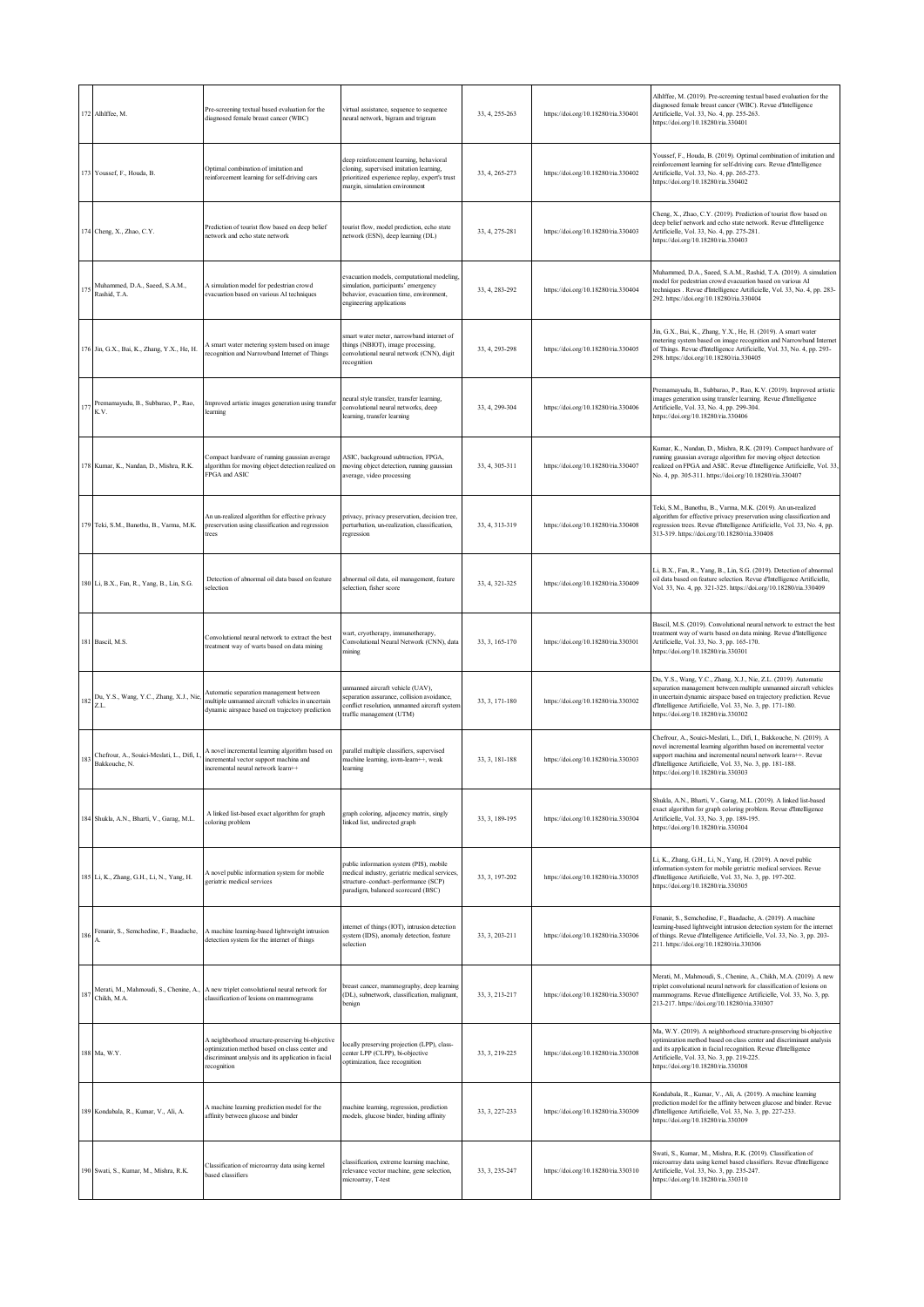| 191 Wang, F.F., Hu, H.F.                                                                        | An energy-efficient unequal clustering routing<br>algorithm for wireless sensor network                                   | wireless sensor network (WSN), cluster<br>routing, hot-spot problem, lifecycle                                                                                         | 33, 3, 249-254 | https://doi.org/10.18280/ria.330311 | Wang, F.F., Hu, H.F. (2019). An energy-efficient unequal clustering<br>routing algorithm for wireless sensor network. Revue d'Intelligence<br>Artificielle, Vol. 33, No. 3, pp. 249-254.<br>https://doi.org/10.18280/ria.330311                                                |
|-------------------------------------------------------------------------------------------------|---------------------------------------------------------------------------------------------------------------------------|------------------------------------------------------------------------------------------------------------------------------------------------------------------------|----------------|-------------------------------------|--------------------------------------------------------------------------------------------------------------------------------------------------------------------------------------------------------------------------------------------------------------------------------|
| 192 Soliman, G.M.A., Abou-El-Enien,<br>T.H.M.                                                   | Terrorism prediction using artificial neural network                                                                      | feedforward neural networks, hybrid<br>algorithm, wrapper approach,<br>metaheuristics algorithms, fitness function,<br>supervised machine learning                     | 33, 2, 81-87   | https://doi.org/10.18280/ria.330201 | Soliman, G.M.A., Abou-El-Enien, T.H.M. (2019). Terrorism<br>prediction using artificial neural network. Revue d'Intelligence<br>Artificielle, Vol. 33, No.2, pp. 81-87.<br>https://doi.org/10.18280/ria.330201                                                                 |
| Wang, Y.H., Qiao, P.L., Sun, G.L., Fan,<br>K., Zeng, X.                                         | Classification of imbalanced dataset based on<br>random walk model                                                        | mbalanced dataset, random walk model<br>RWM), data classification, support vector<br>nachine (SVM), random walk probability                                            | 33, 2, 89-95   | https://doi.org/10.18280/ria.330202 | Wang, Y.H., Qiao, P.L., Sun, G.L., Fan, K., Zeng, X. (2019).<br>Classification of imbalanced dataset based on random walk model.<br>Revue d'Intelligence Artificielle, Vol. 33, No. 2, pp. 89-95.<br>https://doi.org/10.18280/ria.330202                                       |
| 194 Talmale, R., Bhat, M.N., Thakare, N.                                                        | Energy attentive pre-fault detection mechanism<br>with multilevel transmission for distributed<br>wireless sensor network | wireless sensor network, pre fault detection,<br>routing, energy-efficiency                                                                                            | 33, 2, 97-103  | https://doi.org/10.18280/ria.330203 | Talmale, R., Bhat, M.N., Thakare, N. (2019). Energy attentive pre-<br>fault detection mechanism with multilevel transmission for distributed<br>wireless sensor network. Revue d'Intelligence Artificielle, Vol. 33,<br>No. 2, pp. 97-103. https://doi.org/10.18280/ria.330203 |
| 195 Zhao, K., Wang, D., Wang, Y.                                                                | A face recognition algorithm based on optimal<br>eature selection                                                         | face recognition, feature selection, grey<br>relational analysis (GRA), face classifier,<br>recognition speed                                                          | 33, 2, 105-109 | https://doi.org/10.18280/ria.330204 | Zhao, K., Wang, D., Wang, Y. (2019). A face recognition algorithm<br>based on optimal feature selection. Revue d'Intelligence Artificielle,<br>Vol. 33, No. 2, pp. 105-109. https://doi.org/10.18280/ria.330204                                                                |
| Agrawal, S., Panda, R., Kumari, S.,<br>196 $\overleftrightarrow{\textrm{Dora}}$ L., Abraham, A. | A new hybrid multifocus image fusion model using<br>single optimum gabor filter                                           | gabor energy feature, gabor filter bank,<br>nultifocus image fusion, optimum gabor<br>filter, squirrel search algorithm                                                | 33, 2, 111-118 | https://doi.org/10.18280/ria.330205 | Agrawal, S., Panda, R., Kumari, S., Dora, L., Abraham, A. (2019). A<br>new hybrid multifocus image fusion model using single optimum<br>gabor filter. Revue d'Intelligence Artificielle, Vol. 33, No. 2, pp. 111-<br>118. https://doi.org/10.18280/ria.330205                  |
| 197 Lin, Z.S., Chen, X.                                                                         | Intelligent loading of scattered cargoes based on<br>improved ant colony optimization                                     | wall-based ant colony optimization<br>(WBACO), scattered cargoes, volume<br>utilization, expectation function, heuristic<br>factors                                    | 33, 2, 119-125 | https://doi.org/10.18280/ria.330206 | Lin, Z.S., Chen, X. (2019). Intelligent loading of scattered cargoes<br>based on improved ant colony optimization. Revue d'Intelligence<br>Artificielle, Vol. 33, No. 2, pp. 119-125.<br>https://doi.org/10.18280/ria.330206                                                   |
| 198 Rezki, M.                                                                                   | Detecting lie-A practical approach                                                                                        | physiological changes, biomedical signals,<br>olygraph, lie detection, GSR, correlation                                                                                | 33, 2, 127-132 | https://doi.org/10.18280/ria.330207 | Rezki, M. (2019). Detecting Lie-A practical approach. Revue<br>d'Intelligence Artificielle, Vol. 33, No. 2, pp. 127-132.<br>https://doi.org/10.18280/ria.330207                                                                                                                |
| Liu, L., Qiao, X., Shi, X.D., Wang, Y., Shi, Y.G.                                               | Apple binocular visual identification and<br>positioning system                                                           | labVIEW, object identification and<br>positioning, binocular vision                                                                                                    | 33, 2, 133-137 | https://doi.org/10.18280/ria.330208 | Liu, L., Qiao, X., Shi, X.D., Wang, Y., Shi, Y.G. (2019). Apple<br>binocular visual identification and positioning system. Revue<br>d'Intelligence Artificielle, Vol. 33, No. 2, pp. 133-137.<br>https://doi.org/10.18280/ria.330208                                           |
| 200 Singh, S.K., Saraswat, A.                                                                   | Design service volume, capacity, level of service<br>calculation and forecasting for a semi-urban city                    | capacity, level of service, design service<br>olume, traffic survey, traffic growth, traffic<br>orecasting                                                             | 33, 2, 139-143 | https://doi.org/10.18280/ria.330209 | Singh, S.K., Saraswat, A. (2019). Design service volume, capacity,<br>level of service calculation and forecasting for a semi-urban city.<br>Revue d'Intelligence Artificielle, Vol. 33, No. 2, pp. 139-143.<br>https://doi.org/10.18280/ria.330209                            |
| 201 Lin, T., Wu, P., Gao, F.M., Wang, L.H.                                                      | A secure query protocol for multi-layer wireless<br>sensor networks based on internet of things                           | vireless sensor network (WSN), multi-layer<br>ecure query protocol, internet of things<br>(TOI)                                                                        | 33, 2, 145-149 | https://doi.org/10.18280/ria.330210 | Lin, T., Wu, P., Gao, F.M., Wang, L.H. (2019). A secure query<br>protocol for multi-layer wireless sensor networks based on internet of<br>things. Revue d'Intelligence Artificielle, Vol. 33, No. 2, pp. 145-149.<br>https://doi.org/10.18280/ria.330210                      |
| Odesola, I.F., Ige, E.O., Adesokan,<br>A.A., Ige, I.O.A.                                        | An ann approach for estimation of thermal comfort<br>and sick building syndrome                                           | thermal comfort, leverberg-marquardt,<br>neural networks, correlation coefficient,<br>mean square error                                                                | 33, 2, 151-158 | https://doi.org/10.18280/ria.330211 | Odesola, I.F., Ige, E.O., Adesokan, A.A., Ige, I.O.A. (2019). An ANN<br>approach for estimation of thermal comfort and sick building<br>syndrome. Revue d'Intelligence Artificielle, Vol. 33, No. 2, pp. 151-<br>158. https://doi.org/10.18280/ria.330211                      |
| 203 Younes, T.M.                                                                                | Novel approach of non-linearity analyses of<br>esistive temperature sensors                                               | signal conditioning, thermoresistive, bridge<br>parameters, non-linearity analyses                                                                                     | 33, 2, 159-164 | https://doi.org/10.18280/ria.330212 | Younes, T.M. (2019). Novel approach of non-linearity analyses of<br>resistive temperature sensors. Revue d'Intelligence Artificielle, Vol.<br>33, No. 2, pp. 159-164. https://doi.org/10.18280/ria.330212                                                                      |
| 204 Saadaoui, K., Bouderah, B., Assas, O., Khodja, M.A.                                         | Type-1 and type-2 fuzzy sets to control a nonlinear<br>dynamic system                                                     | type-1 fuzzy sets, interval type-2 fuzzy sets,<br>nonlinear dynamic system, puma560 robot                                                                              | $33, 1, 1-7$   | https://doi.org/10.18280/ria.330101 | Saadaoui, K., Bouderah, B., Assas, O., Khodja, M.A. (2019). Type-1<br>and type-2 fuzzy sets to control a nonlinear dynamic system. Revue<br>d'Intelligence Artificielle, Vol. 33, No.1, pp. 1-7.<br>https://doi.org/10.18280/ria.330101                                        |
| 205 Kanumalli, S.S., Chinta, A., Chandra<br>Murty, P.S.R.                                       | solation of wormhole attackers in iov using wpwp<br>packet                                                                | network, vanet, IOV, collision                                                                                                                                         | 33, 1, 9-13    | https://doi.org/10.18280/ria.330102 | Kanumalli, S.S., Chinta, A., Chandra Murty, P.S.R. (2019). Isolation<br>of wormhole attackers in IOV using WPWP packet. Revue<br>d'Intelligence Artificielle, Vol. 33, No. 1, pp. 9-13.<br>https://doi.org/10.18280/ria.330102                                                 |
| 206 Zhao, W., Wang, G.Y., Peng, B.                                                              | Knowledge text classification based on virtual<br>category tree                                                           | knowledge text, classification, virtual<br>category tree                                                                                                               | 33, 1, 15-19   | https://doi.org/10.18280/ria.330103 | Zhao, W., Wang, G.Y., Peng, B. (2019). Knowledge text<br>classification based on virtual category tree. Revue d'Intelligence<br>Artificielle, Vol. 33, No. 1, pp. 15-19.<br>https://doi.org/10.18280/ria.330103                                                                |
| Veeranjaneyulu, N., Srivalli, G.,<br>$207$ $\sum_{\text{Bodapati, J.D.}}$                       | Home automation and security system using IOT                                                                             | Arduino uno, PIR sensor, LM35 sensor,<br>ultrasonic sensor, relay                                                                                                      | 33, 1, 21-24   | https://doi.org/10.18280/ria.330104 | Veeranjaneyulu, N., Srivalli, G., Bodapati, J.D. (2019). Home<br>automation and security system using IOT. Revue d'Intelligence<br>Artificielle, Vol. 33, No. 1, pp. 21-24.<br>https://doi.org/10.18280/ria.330104                                                             |
| 208 Huang, Q., Cui, L.M.                                                                        | Design and application of face recognition<br>algorithm based on improved backpropagation<br>neural network               | face recognition, backpropagation (BP)<br>eural network, principal component<br>analysis (PCA), image feature extraction,<br>scaled conjugate gradient (SCG) algorithm | 33, 1, 25-32   | https://doi.org/10.18280/ria.330105 | Huang, Q., Cui, L.M. (2019). Design and application of face<br>recognition algorithm based on improved backpropagation neural<br>network. Revue d'Intelligence Artificielle, Vol. 33, No. 1, pp. 25-32.<br>https://doi.org/10.18280/ria.330105                                 |
| 209 Singamaneni, K.K., Naidu, P.S.                                                              | BLIND quantum computing and hasbe for secure<br>cloud data storage and accessing                                          | cloud storage, blind quantum computing,<br>cloud service provider, cloud users                                                                                         | 33, 1, 33-37   | https://doi.org/10.18280/ria.330106 | Singamaneni, K.K., Naidu, P.S. (2019). IBLIND quantum computing<br>and HASBE for Secure cloud data storage and accessing. Revue<br>d'Intelligence Artificielle, Vol. 33, No. 1, pp. 33-37.<br>https://doi.org/10.18280/ria.330106                                              |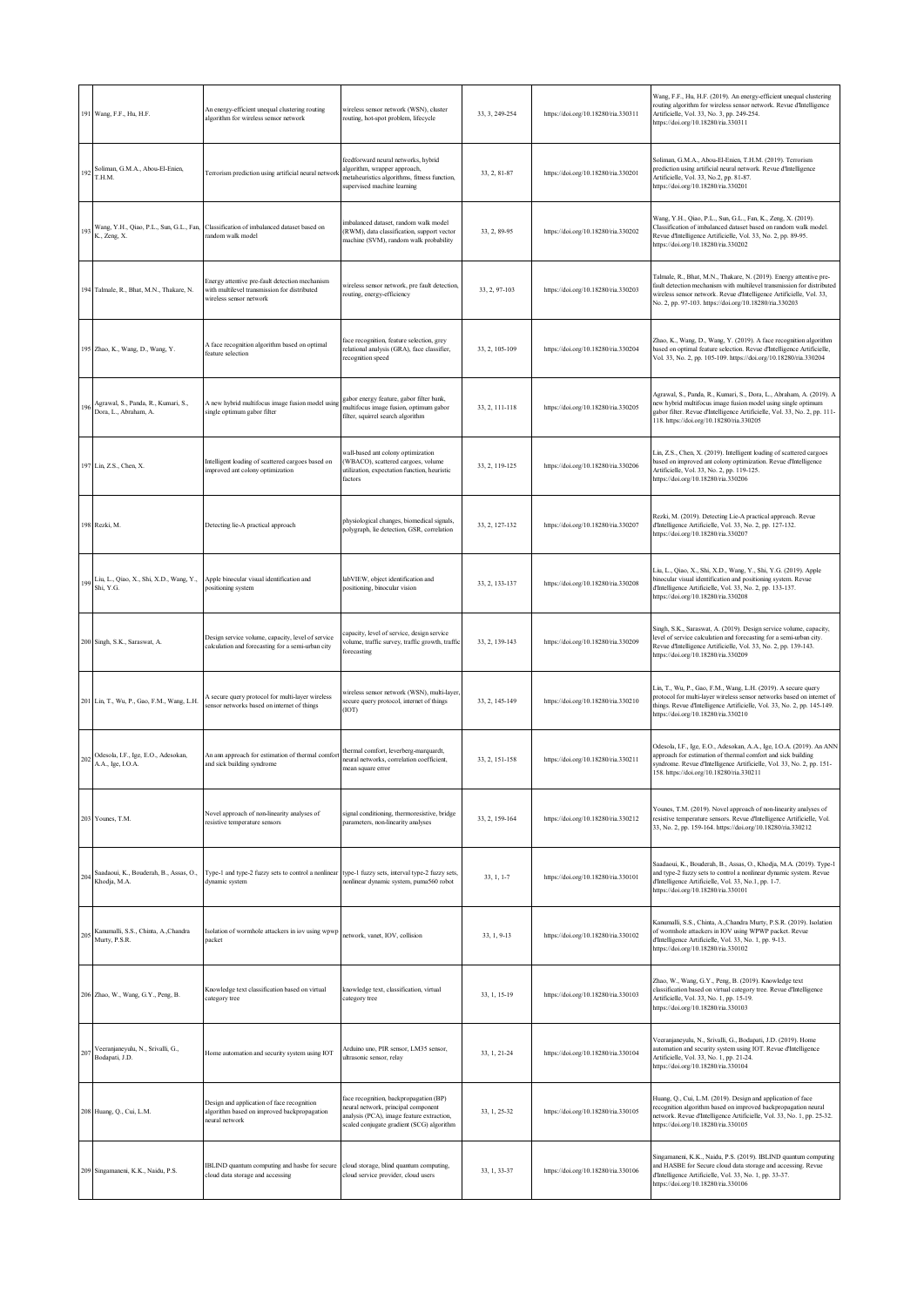|     | 210 Wei, Y.                                                                                       | Design of a fire detection system based on four-<br>rotor aircraft                                                                      | fire detection, four-rotor aircraft, secondary<br>disaster, proportional-integral-derivative<br>(PID) control                                                                               | 33, 1, 39-43     | https://doi.org/10.18280/ria.330107       | Wei, Y. (2019). Design of a fire detection system based on four-rotor<br>aircraft. Revue d'Intelligence Artificielle, Vol. 33, No. 1, pp. 39-43.<br>https://doi.org/10.18280/ria.330107                                                                                                             |
|-----|---------------------------------------------------------------------------------------------------|-----------------------------------------------------------------------------------------------------------------------------------------|---------------------------------------------------------------------------------------------------------------------------------------------------------------------------------------------|------------------|-------------------------------------------|-----------------------------------------------------------------------------------------------------------------------------------------------------------------------------------------------------------------------------------------------------------------------------------------------------|
|     | 211 Narayana, V.L., Gopi, A.P., Chaitanya,                                                        | Avoiding interoperability and delay in healthcare<br>monitoring system using block chain technology                                     | block chain technology, health care<br>monitering, interoperability                                                                                                                         | 33, 1, 45-48     | https://doi.org/10.18280/ria.330108       | Varayana, V.L., Gopi, A.P., Chaitanya, K. (2019). Avoiding<br>interoperability and delay in healthcare monitoring system using block<br>chain technology. Revue d'Intelligence Artificielle, Vol. 33, No. 1, pp.<br>45-48. https://doi.org/10.18280/ria.330108                                      |
|     | 212 Yang, L.L.                                                                                    | An attitude motion planning algorithm for one-<br>legged hopping robot based on spline<br>approximation and particle swarm optimization | one-legged hopping robot, nonholonomic<br>constraint, attitude motion planning, spline<br>approximation, particle swarm optimization<br>(PSO)                                               | 33, 1, 49-52     | https://doi.org/10.18280/ria.330109       | Yang, L.L. (2019). An attitude motion planning algorithm for one-<br>egged hopping robot based on spline approximation and particle<br>warm optimization. Revue d'Intelligence Artificielle, Vol. 33, No. 1,<br>pp. 49-52. https://doi.org/10.18280/ria.330109                                      |
|     | 213 Bikku, T.                                                                                     | An efferent and secure outsourced data<br>aggregation using location sharing services                                                   | location privacy, broadcast encryption,<br>vector commitments, selective total,<br>differential protection, RSA calculation,<br>context privacy, source-location privacy,<br>cyber security | 33, 1, 53-60     | https://doi.org/10.18280/ria.330110       | Bikku, T. (2019). An efferent and secure outsourced data aggregation<br>using location sharing services. Revue d'Intelligence Artificielle, Vol.<br>33, No. 1, pp. 53-60. https://doi.org/10.18280/ria.330110                                                                                       |
|     | $214\begin{array}{l} \text{Yang, F., Liu, B.X., Zhao, L.Q., Peng,} \\ \text{X.F.} \end{array}$    | Recognition of the purchasing intentions of<br>WeChat users based on forgetting curve                                                   | intention recognition, forgetting curve,<br>vechat, data mining, big data, prediction,<br>purchasing intention                                                                              | 33, 1, 61-65     | https://doi.org/10.18280/ria.330111       | Yang, F., Liu, B.X., Zhao, L.Q., Peng, X.F. (2019). Recognition of<br>he purchasing intentions of Wechat users based on forgetting curve.<br>Revue d'Intelligence Artificielle, Vol. 33, No. 1, pp. 61-65.<br>https://doi.org/10.18280/ria.330111                                                   |
|     | 215 Rao, T.S.S., Battula, B.P.                                                                    | A frame work for hospital readmission based on<br>deep learning approach and naive bayes<br>classification model                        | electronic health record, volitional encoders,<br>navie basian, classification, deep learning                                                                                               | 33, 1, 67-74     | https://doi.org/10.18280/ria.330112       | Rao, T.S.S., Battula, B.P. (2019). A frame work for hospital<br>eadmission based on deep learning approach and naive bayes<br>classification model. Revue d'Intelligence Artificielle, Vol. 33, No. 1,<br>pp. 67-74. https://doi.org/10.18280/ria.330112                                            |
|     | 216 Li, Z.Q., Xu, C.J., Liu, C.                                                                   | Frequent subtree mining algorithm for ribonucleic<br>acid topological pattern                                                           | ribonucleic acid, frequent subtree,<br>topological pattern, frequent pattern mining                                                                                                         | 33, 1, 75-80     | https://doi.org/10.18280/ria.330113       | Li, Z.Q., Xu, C.J., Liu, C. (2019). Frequent subtree mining algorithm<br>for ribonucleic acid topological pattern. Revue d'Intelligence<br>Artificielle, Vol. 33, No. 1, pp. 75-80.<br>https://doi.org/10.18280/ria.330113                                                                          |
|     | 217 Tan, Z.F., Li, S.L., Hu, Y., Wang, Z.X., Wei, X.F.                                            | A RecMap-based new construction algorithm for<br>demers cartogram                                                                       | rectangular map, relative position, schematic<br>map, time efficiency.                                                                                                                      | 32, S1, 11-24    | https://doi.org/10.3166/RIA.32.S1.11-24   | lan, Z.F., Li, S.L., Hu, Y., Wang, Z.X., Wei, X.F. (2018). A<br>RecMap-based new construction algorithm for demers cartogram.<br>Revue d'Intelligence Artificielle, Vol. 32, No. S1, pp. 11-24.<br>https://doi.org/ 10.3166/RIA.32.S1.11-24                                                         |
|     | $\begin{array}{c} \mbox{Wang, C., Wang, J.H., Sun, X.H.,}\\ \mbox{Wang, F.S.} \end{array}$        | A novel soil nutrient classification method based<br>on hadoop platform                                                                 | c-means algorithm, hadoop framework, big<br>data, soil nutrient classification.                                                                                                             | 32, S1, 25-40    | https://doi.org/10.3166/RIA.32.S1.25-40   | Wang, C., Wang, J.H., Sun, X.H., Wang, F.S. (2018). A novel soil<br>nutrient classification method based on hadoop platform. Revue<br>d'Intelligence Artificielle, Vol. 32, No. S1, pp. 25-40.https://doi.org/<br>10.3166/RIA.32.S1.25-40                                                           |
|     | 219 Wang, Z.G., Wang, G.L., Yao, C.X.                                                             | Robot path planning based on TGSA and three-<br>order bezier curve                                                                      | robot, path planning, honeycomb grid<br>nethod, tree growth simulation algorithm,<br>third-order bezier curve.                                                                              | 32, S1, 41-56    | https://doi.org/10.3166/RIA.32.S1.41-56   | Wang, Z.G., Wang, G.L., Yao, C.X. (2018). Robot path planning<br>based on TGSA and three-order bezier curve. Revue d'Intelligence<br>Artificielle, Vol. 32, No. S1, pp. 41-56. https://doi.org/<br>10.3166/RIA.32.S1.41-56                                                                          |
|     | 220 Quan, F.                                                                                      | Design of robot ant colony algorithm to reduce<br>transport risks of dangerous chemicals                                                | mobile robot, path planning, ant colony<br>algorithms, maximum and minimum ant<br>colony algorithm, multivariate ant colony<br>algorithm, adaptive ant colony algorithm.                    | 32, S1, 57-66    | https://doi.org/10.3166/RIA.32.S1.57-66   | Quan, F. (2018). Design of robot ant colony algorithm to reduce<br>transport risks of dangerous chemicals. Revue d'Intelligence<br>Artificielle, Vol. 32, No. S1, pp. 57-66. https://doi.org/<br>10.3166/RIA.32.S1.57-66                                                                            |
| 221 | Yang, J.J., Yuan, Y.L., Zhang, X.,<br>Shao, L.F., Gong, L.H., Mi, J., Xu, T.                      | A deep learning-based image recognition algorithn<br>for fecal shape of domestic rabbits                                                | image recognition, deep learning,<br>convolutional neural network (CNN), fecal<br>shape of domestic rabbits.                                                                                | 32, S1, 67-78    | https://doi.org/10.3166/RIA.32.S1.67-78   | Yang, J.J., Yuan, Y.L., Zhang, X., Shao, L.F., Gong, L.H., Mi, J., Xu,<br>1. (2018). A deep learning-based image recognition algorithm for<br>ecal shape of domestic rabbits. Revue d'Intelligence Artificielle, Vol.<br>32, No. S1, pp. 67-78. https://doi.org/ 10.3166/RIA.32.S1.67-78            |
|     | 222 Tang, Z.B., Zeng, X.W., Chen, X.                                                              | Buffer slicing delivery strategy for real-time<br>streaming data based on dynamically expanded<br>buffer                                | dynamically managed buffer, packet<br>dependencies; slicing delivery, minimization,<br>delivery latency.                                                                                    | 32, S1, 79-90    | https://doi.org/10.3166/RIA.32.S1.79-90   | Tang, Z.B., Zeng, X.W., Chen, X. (2018). Buffer slicing delivery<br>strategy for real-time streaming data based on dynamically expanded<br>buffer. Revue d'Intelligence Artificielle, Vol. 32, No. S1, pp. 79-90.<br>https://doi.org/ 10.3166/RIA.32.S1.79-90                                       |
|     | 223 Zhang, Y.Q., Zhang, H., Lin, J.Y.                                                             | Multi-hop and clustering routing algorithm in<br>wireless sensor networks                                                               | WSN, clustering routing algorithm, multi-<br>hop.                                                                                                                                           | 32, S1, 91-102   | https://doi.org/10.3166/RIA.32.S1.91-102  | Zhang, Y.Q., Zhang, H., Lin, J.Y. (2018). Multi-hop and clustering<br>routing algorithm in wireless sensor networks. Revue d'Intelligence<br>Artificielle, Vol. 32, No. S1, pp. 91-102. https://doi.org/<br>10.3166/RIA.32.S1.91-102                                                                |
|     | 224 Shan, F.H., Zhao, L.Q., Yang, F.                                                              | A novel semantic matching method for chatbots<br>based on convolutional neural network and<br>attention mechanism                       | semantic matching, convolutional neural<br>network (CNN), natural language<br>processing, chatbot.                                                                                          | 32, S1, 103-114  | https://doi.org/10.3166/RIA.32.S1.103-114 | Shan, F.H., Zhao, L.Q., Yang, F. (2018). A novel semantic matching<br>method for chatbots based on convolutional neural network and<br>attention mechanism. Revue d'Intelligence Artificielle, Vol. 32, No.<br>S1, pp. 103-114. https://doi.org/ 10.3166/RIA.32.S1.103-114                          |
|     | 225 He, M.                                                                                        | An augmented reality registration algorithm based<br>on the combination of KAZE and optical flow                                        | kaza, optical flow, augmented reality.                                                                                                                                                      | 32, S1, 115-124  | https://doi.org/10.3166/RIA.32.S1.115-124 | He, M. (2018). An augmented reality registration algorithm based on<br>the combination of KAZE and optical flow. Revue d'Intelligence<br>Artificielle, Vol. 32, No. S1, pp. 115-124. https://doi.org/<br>10.3166/RIA.32.S1.115-124                                                                  |
|     | 226 Zhou, M.L., Liu, Y., Sun, G.X., Bin, S.                                                       | A novel public opinion detection algorithm based<br>on complex network                                                                  | internet public opinion, complex network,<br>pagerank (PR) algorithm, hyperlink-induced<br>opic search (HITS) algorithm.                                                                    | 32, S1, 125-134  | https://doi.org/10.3166/RIA.32.S1.125-134 | Zhou, M.L., Liu, Y., Sun, G.X., Bin, S. (2018). A novel public opinion<br>detection algorithm based on complex network. Revue d'Intelligence<br>Artificielle, Vol. 32, No. S1, pp. 125-134.<br>https://doi.org/10.3166/RIA.32.S1.125-134                                                            |
|     | $227\begin{array}{l} {\rm Garreau, F., Garcia, L., LEFÈVRE, C.,}\\ {\rm STÉPHAN, I.} \end{array}$ | Answer Set Programming et interrogation                                                                                                 | answer set programming, query answering,<br>ontology                                                                                                                                        | 32, 5-6, 555-602 | https://doi.org/10.3166/ria.32.555-602    | Garreau, F., Garcia, L., LEFÈVRE, C., STÉPHAN, I. (2018). Answer<br>Set Programming et interrogation. Revue d'Intelligence<br>Artificielle, Vol. 32, No. 5-6, pp. 555-<br>602.https://doi.org/10.3166/ria.32.555-602                                                                                |
|     | 228 Najjar, A., Picard, G., Boissier, O.                                                          | Négociation multi-agents résistante aux pics de<br>charge pour améliorer l'acceptabilité des services<br>d'un fournisseur SaaS ouvert   | regotiation, adaptation, acceptability rate,<br>SAAS, cloud computing                                                                                                                       | 32, 5-6, 603-625 | https://doi.org/10.3166/ria.32.603-625    | Najjar, A., Picard, G., Boissier, O. (2018). Négociation multi-agents r<br>ésistante aux pics de charge pour améliorer l'acceptabilité des<br>services d'un fournisseur SaaS ouvert. Revue d'Intelligence<br>Artificielle, Vol. 32, No. 5-6, pp. 603-625.<br>https://doi.org/10.3166/ria.32.603-625 |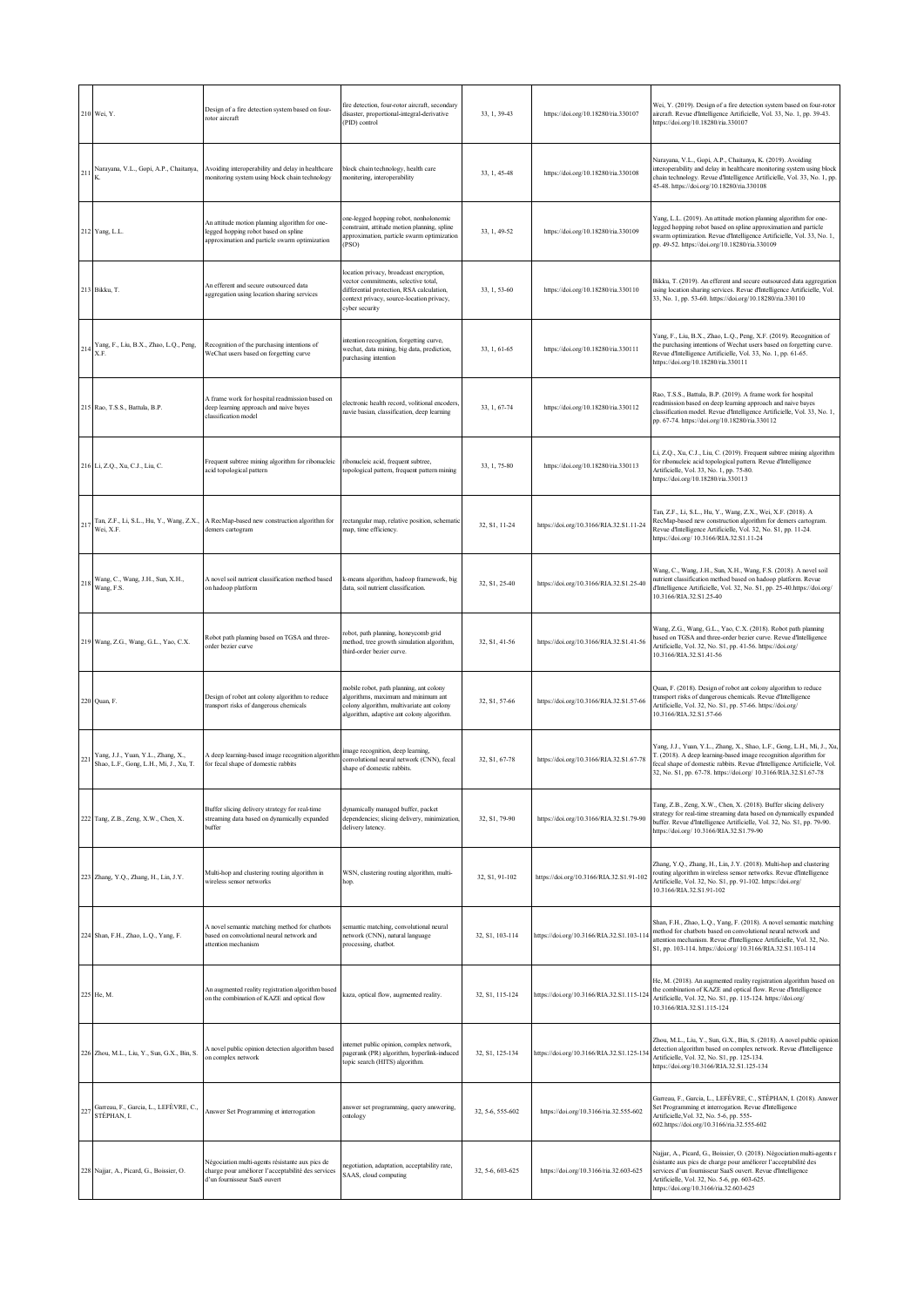|     | 229 Morge, M., Nongaillard, A.                                                | Procédure décentralisée d'affectation d'individus à<br>des activités                                                                   | multi-sgent dystem, fistributed problem<br>solving, negotiation, agent behavior,<br>coalition formation                                                                                                              | 32, 5-6, 627-658 | https://doi.org/10.3166/ria.32.627-658 | Morge, M., Nongaillard, A. (2018). Procédure décentralisée d'<br>affectation d'individus à des activités. Revue d'Intelligence Artificielle,<br>Vol. 32, No. 5-6, pp. 627-658. https://doi.org/10.3166/ria.32.627-658                                                                                                           |
|-----|-------------------------------------------------------------------------------|----------------------------------------------------------------------------------------------------------------------------------------|----------------------------------------------------------------------------------------------------------------------------------------------------------------------------------------------------------------------|------------------|----------------------------------------|---------------------------------------------------------------------------------------------------------------------------------------------------------------------------------------------------------------------------------------------------------------------------------------------------------------------------------|
|     | 230 Guizol, L., Baddoura, R.                                                  | CEMAA : un modèle préliminaire basé sur la<br>variabilité des contextes éthiques                                                       | noral decision making, contextual ethics,<br>ethical model, knowledge representation                                                                                                                                 | 32, 5-6, 659-682 | https://doi.org/10.3166/ria.32.659-682 | Guizol, L., Baddoura, R. (2018). CEMAA: un modèle préliminaire<br>basé sur la variabilité des contextes éthiques. Revue d'Intelligence<br>Artificielle, Vol. 32, No. 5-6, pp. 659-682.<br>https://doi.org/10.3166/ria.32.659-682                                                                                                |
|     | 231 Demolombe, R.                                                             | Modéliser les interactions entre agents : un pré<br>equis pour analyser l'éthique des systèmes<br>complexes                            | agents, causality, influence, ethics, modal<br>logic                                                                                                                                                                 | 32, 5-6, 683-703 | https://doi.org/10.3166/ria.32.683-703 | Demolombe, R. (2018). Modéliser les interactions entre agents: un pré<br>requis pour analyser l'éthique des systèmes complexes. Revue<br>d'Intelligence Artificielle, Vol. 32, No. 5-6, pp. 683-703.<br>https://doi.org/10.3166/ria.32.683-703                                                                                  |
|     | 232 Guo, Q., Zou, G.T., Sun, T.Z.                                             | Discovery of the knowledge on the demands of<br>building users based on extension clustering                                           | the demands of building users (DBU),<br>extension clustering, web data, knowledge<br>discovery                                                                                                                       | 32, 5-6, 705-718 | https://doi.org/10.3166/ria.32.705-718 | Guo, Q., Zou, G.T., Sun, T.Z. (2018). Discovery of the knowledge on<br>the demands of building users based on extension clustering. Revue<br>d'Intelligence Artificielle, Vol. 32, No. 5-6, pp. 705-718.<br>https://doi.org/10.3166/ria.32.705-718                                                                              |
|     | 233 Peng, X.B., Zhu, Y.Q.                                                     | An improved support vector machine algorithm<br>vased on minimum 2-norm                                                                | apport vector machines, sample aliasing,<br>ninimum 2 norm, sample mean                                                                                                                                              | 32, 5-6, 719-728 | https://doi.org/10.3166/ria.32.719-728 | Peng, X.B., Zhu, Y.Q. (2018). An improved support vector machine<br>algorithm based on minimum 2-norm. Revue d'Intelligence Artificielle<br>Vol. 32, No. 5-6, pp. 719-728. https://doi.org/10.3166/ria.32.719-728                                                                                                               |
|     | 234 Xu, X., Zhao, Z.W.                                                        | A novel calculation method for the correlation<br>degree between knowledge elements based on<br>international standard link identifier | international standard link identifier (ISLI),<br>linked data, rich site summary (RSS),<br>resource description framework (RDF)                                                                                      | 32, 5-6, 729-744 | https://doi.org/10.3166/ria.32.729-744 | Xu, X., Zhao, Z.W. (2018). A novel calculation method for the<br>correlation degree between knowledge elements based on international<br>standard link identifier. Revue d'Intelligence Artificielle, Vol. 32, No.<br>5-6, pp. 729-744. https://doi.org/10.3166/ria.32.729-744                                                  |
|     | 235 Lahoual, D., FRÉJUS, M.                                                   | Conception d'interactions éthiques et durables<br>entre l'humain et les systèmes d'intelligence<br>artificielle                        | ethics, sustainability, human-system<br>interactions, artificial intelligence, voice<br>echnologies, voice assistants, domestic<br>activities, uses, acceptability, appropriation,<br>ergonomics, development, users | 32, 4, 417-445   | https://doi.org/10.3166/ria.32.417-445 | Lahoual, D., FRÉJUS, M. (2018). Conception d'interactions éthiques<br>et durables entre l'humain et les systèmes d'intelligence artificielle.<br>Revue d'Intelligence Artificielle, Vol. 32, No. 4, pp. 417-445.<br>https://doi.org/10.3166/ria.32.417-445                                                                      |
|     | 236 PÉGNY, M., Ibnouhsein, I.                                                 | Quelle transparence pour les algorithmes d'<br>apprentissage machine? Revue d'intelligence<br>Artificielle                             | transparency, intelligibility, machine learning                                                                                                                                                                      | 32, 4, 447-478   | https://doi.org/10.3166/ria.32.447-478 | PÉGNY, M., Ibnouhsein, I. (2018). Quelle transparence pour les<br>algorithmes d'apprentissage machine? Revue d'intelligence<br>Artificielle. Revue d'Intelligence Artificielle, Vol. 32, No. 4, pp. 447-<br>478. https://doi.org/10.3166/ria.32.447-478                                                                         |
|     | 237 Berreby, F., Bourgne, G., Ganascia, J.G.                                  | Cadre déclaratif modulaire d'évaluation d'actions<br>selon différents principes éthiques                                               | computational ethics, answer set<br>programming, event calculus, reasoning<br>about actions and change                                                                                                               | 32, 4, 479-518   | https://doi.org/10.3166/ria.32.479-518 | Berreby, F., Bourgne, G., Ganascia, J.G. (2018). Cadre déclaratif<br>modulaire d'évaluation d'actions selon différents principes éthiques.<br>Revue d'Intelligence Artificielle, Vol. 32, No. 4, pp. 479-518.<br>https://doi.org/10.3166/ria.32.479-518                                                                         |
|     | 238 VALLÉE, T., Bonnet, G., Swarte de, T.                                     | Modélisation de valeurs humaines : le cas des<br>vertus dans les jeux hédoniques                                                       | coalitions, human values, multi-agent<br>systems, virtue ethics                                                                                                                                                      | 32, 4, 519-546   | https://doi.org/10.3166/ria.32.519-546 | VALLÉE, T., Bonnet, G., Swarte de, T. (2018). Modélisation de<br>valeurs humaines: le cas des vertus dans les jeux hédoniques. Revue<br>d'Intelligence Artificielle, Vol. 32, No. 4, pp. 519-546.<br>https://doi.org/10.3166/ria.32.519-546                                                                                     |
|     | 239 Lopez, C., Dhouib, M.T., Cabrio, E., Zucker, C.F., Gandon, F., Segond, F. | SMILK, linking natural language and data from the linked data, natural language processing,<br>web                                     | ontologies, web of data                                                                                                                                                                                              | 32, 3, 287-312   | https://doi.org/10.3166/RIA.32.287-312 | Lopez, C., Dhouib, M.T., Cabrio, E., Zucker, C.F., Gandon, F.,<br>Segond, F. (2018). SMILK, linking natural language and data from the<br>web. Revue d'Intelligence Artificielle, Vol. 32, No. 3, pp. 287-312.<br>https://doi.org/10.3166/RIA.32.287-312                                                                        |
| 240 | Amarger, F., Roussey, C., Haemmerlé,<br>O., Hernandez, N., Guillaume, R.      | MUSKCA: Ontology merging system based on<br>consensus and trust evaluation                                                             | non-ontological sources, ontology design<br>pattern, ontology development, ontology<br>merging, trust                                                                                                                | 32, 3, 313-344   | https://doi.org/10.3166/RIA.32.313-344 | Amarger, F., Roussey, C., Haemmerlé, O., Hernandez, N., Guillaume,<br>R. (2018). MUSKCA: Ontology merging system based on consensus<br>and trust evaluation. Revue d'Intelligence Artificielle, Vol. 32, No. 3,<br>pp. 313-344. https://doi.org/10.3166/RIA.32.313-344                                                          |
| 241 | Raad, J., Pernelle, N., Saïs, F., Dibie, J.<br>Ibanescu, L., Dervaux, S.      | low to represent and detect contextual identity<br>links in a knowledge base: Application on<br>experimental data in life sciences     | context, identity links, knowledge base,<br>cientific data                                                                                                                                                           | 32, 3, 345-372   | https://doi.org/10.3166/RIA.32.345-372 | Raad, J., Pernelle, N., Saïs, F., Dibie, J., Ibanescu, L., Dervaux, S.<br>(2018). How to represent and detect contextual identity links in a<br>knowledge base: Application on experimental data in life sciences.<br>Revue d'Intelligence Artificielle, Vol. 32, No. 3, pp. 345-372.<br>https://doi.org/10.3166/RIA.32.345-372 |
|     | 242 Beretta, V., Ranwez, S., Harispe, S.,<br>Mougenot, I.                     | Benefit from domain ontologies and rule mining to<br>improve truth discovery                                                           | truth discovery, ontologies, semantic web,<br>value confidence, source trustworthiness,<br>association rule learning, reasoning                                                                                      | 32, 3, 373-405   | https://doi.org/10.3166/RIA.32.373-405 | Beretta, V., Ranwez, S., Harispe, S., Mougenot, I. (2018). Benefit<br>from domain ontologies and rule mining to improve truth discovery.<br>Revue d'Intelligence Artificielle, Vol. 32, No. 3, pp. 373-405.<br>https://doi.org/10.3166/RIA.32.373-405                                                                           |
|     | 243 Delahaye, J.P., Mathieu, P.                                               | Probabilistic memory-one strategies for the<br>terated prisoner's dilemma                                                              | behaviour, game theory, iterated prisoner's<br>dilemma, mixted strategies                                                                                                                                            | 32, 2, 141-167   | https://doi.org/10.3166/RIA.32.141-167 | Delahaye, J.P., Mathieu, P. (2018). Probabilistic memory-one<br>strategies for the iterated prisoner's dilemma. Revue d'Intelligence<br>Artificielle, Vol. 32, No. 2, pp. 141-167.<br>https://doi.org/10.3166/RIA.32.141-167                                                                                                    |
|     | 244 Vallée, T., Bonnet, G.                                                    | Hedonic coalition games with multiple solution<br>concepts                                                                             | behavior models, coalitions, game theory                                                                                                                                                                             | 32, 2, 169-195   | https://doi.org/10.3166/RIA.32.169-195 | Vallée, T., Bonnet, G. (2018). Hedonic coalition games with multiple<br>solution concepts. Revue d'Intelligence Artificielle, Vol. 32, No. 2, pp.<br>169-195. https://doi.org/10.3166/RIA.32.169-195                                                                                                                            |
|     | Reynaud, Q., Sabouret, N., Haradji, Y.,<br>245 $Sempé, F$ .                   | Human activity simulation: A study on multi-level<br>realism                                                                           | nulti-agent based simulation of human<br>activity, multi-level realism                                                                                                                                               | 32, 2, 197-221   | https://doi.org/10.3166/RIA.32.197-221 | Reynaud, Q., Sabouret, N., Haradji, Y., Sempé, F. (2018). Human<br>activity simulation: A study on multi-level realism. Revue<br>d'Intelligence Artificielle, Vol. 32, No. 2, pp. 197-221.<br>https://doi.org/10.3166/RIA.32.197-221                                                                                            |
|     | 246 Picard, G., Balbo, F., Boissier, O.                                       | Multiagent approaches for the allocation of routes<br>o a fleet of autonomous taxis                                                    | autonomous taxis, DCOP, resource<br>allocation                                                                                                                                                                       | 32, 2, 223-247   | https://doi.org/10.3166/RIA.32.223-247 | Picard, G., Balbo, F., Boissier, O. (2018). Multiagent approaches for<br>the allocation of routes to a fleet of autonomous taxis. Revue<br>d'Intelligence Artificielle, Vol. 32, No. 2, pp. 223-247.<br>https://doi.org/10.3166/RIA.32.223-247                                                                                  |
|     | 247 Guériau, M., Armetta, F., Hassas, S.,<br>Billot, R., El Faouzi, N.E.      | Constructivist learning based on multiagent<br>systems. An application to the complex problem of<br>cooperative traffic regulation     | constructivist learning, control, decision-<br>making                                                                                                                                                                | 32, 2, 249-277   | https://doi.org/10.3166/RIA.32.249-277 | Guériau, M., Armetta, F., Hassas, S., Billot, R., El Faouzi, N.E.<br>(2018). Constructivist learning based on multiagent systems. An<br>application to the complex problem of cooperative traffic regulation.<br>Revue d'Intelligence Artificielle, Vol. 32, No. 2, pp. 249-277.<br>https://doi.org/10.3166/RIA.32.249-277      |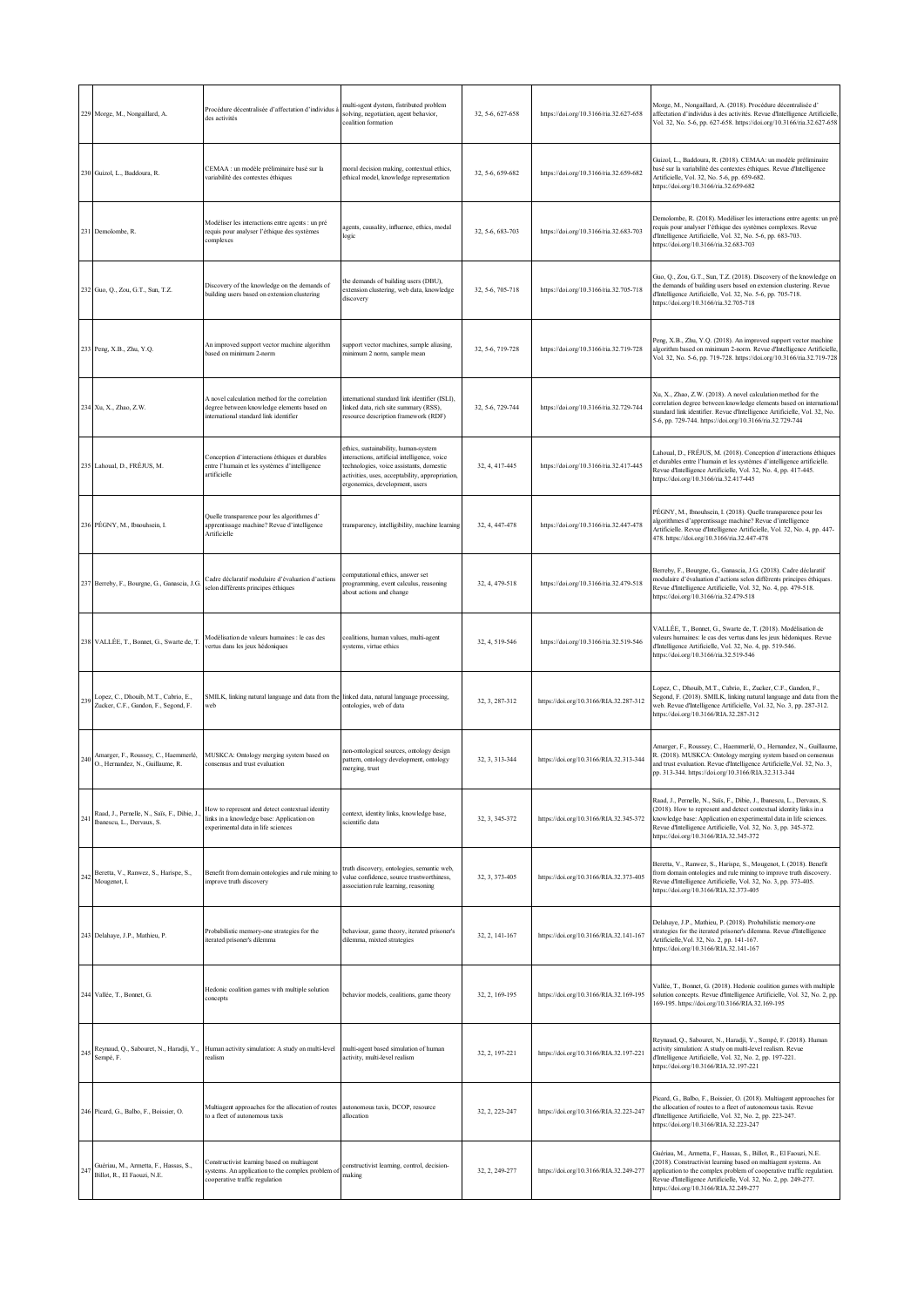|     | 248 Auclair, E., Peyrard, N., Sabbadin, R.                                       | abelled dynamic Bayesian network for learning.<br>the structure of an ecological network                                                                   | dynamic bayesian network, ecological<br>network, ILP                                                                                                   | 32, 1, 11-38   | https://doi.org/10.3166/RIA.32.11-38   | Auclair, E., Peyrard, N., Sabbadin, R. (2018). Labelled dynamic<br>Bayesian network for learning the structure of an ecological network.<br>Revue d'Intelligence Artificielle, Vol. 32, No. 1, pp. 11-<br>38.https://doi.org/10.3166/RIA.32.11-38                                                                                  |
|-----|----------------------------------------------------------------------------------|------------------------------------------------------------------------------------------------------------------------------------------------------------|--------------------------------------------------------------------------------------------------------------------------------------------------------|----------------|----------------------------------------|------------------------------------------------------------------------------------------------------------------------------------------------------------------------------------------------------------------------------------------------------------------------------------------------------------------------------------|
|     | 249 Fargier, H., Gimenez, P.F., Mengin, J.                                       | Recommendation by Bayesian inference.<br>Application to product configuration                                                                              | bayesian inference, bayesian network,<br>product configuration, recommender<br>systems                                                                 | 32, 1, 39-74   | https://doi.org/10.3166/RIA.32.39-74   | Fargier, H., Gimenez, P.F., Mengin, J. (2018). Recommendation by<br>Bayesian inference. Application to product configuration. Revue<br>d'Intelligence Artificielle, Vol. 32, No. 1, pp. 39-74.<br>https://doi.org/10.3166/RIA.32.39-74                                                                                             |
| 250 | Hourbracq, M., Wuillemin, P.H.,<br>Gonzales, C., Baumard, P.                     | earning and selection of dynamic Bayesian<br>retworks for online non-stationary process                                                                    | DBN, learning, non-stationnary, ns-DBN,<br>real time, tv-DBN                                                                                           | 32, 1, 75-109  | https://doi.org/10.3166/RIA.32.75-109  | Hourbracq, M., Wuillemin, P.H., Gonzales, C., Baumard, P. (2018).<br>carning and selection of dynamic Bayesian networks for online non-<br>stationary process. Revue d'Intelligence Artificielle, Vol. 32, No. 1,<br>pp. 75-109. https://doi.org/10.3166/RIA.32.75-109                                                             |
| 251 | Agli, H., Bonnard, P., Gonzales, C.,<br>Wuillemin, P.H.                          | ncremental inference for probabilistic relational<br>nodels and application to object-oriented rule-<br>ased systems                                       | payesian networks, incremental inference,<br>rule based systems                                                                                        | 32, 1, 111-132 | https://doi.org/10.3166/RIA.32.111-132 | Agli, H., Bonnard, P., Gonzales, C., Wuillemin, P.H. (2018).<br>Incremental inference for probabilistic relational models and<br>application to object-oriented rule-based systems. Revue d'Intelligence<br>Artificielle, Vol. 32, No. 1, pp. 111-132.<br>https://doi.org/10.3166/RIA.32.111-132                                   |
| 252 | Nicart, E., Zanuttini, B., Grilhères, B.,<br>Giroux, P., Saval, A.               | Using reinforcement learning to continuously<br>mprove a document treatment chain                                                                          | artificial intelligence, extraction and<br>knowledge management, man-machine<br>nteraction, open source intelligence<br>OSINT), reinforcement learning | 31, 6, 619-648 | https://doi.org/10.3166/RIA.31.619-648 | Nicart, E., Zanuttini, B., Grilhères, B., Giroux, P., Saval, A. (2017).<br>Using reinforcement learning to continuously improve a document<br>reatment chain. Revue d'Intelligence Artificielle, Vol. 31, No. 6, pp.<br>619-648. https://doi.org/10.3166/RIA.31.619-648                                                            |
|     | 253 Kassel, G.                                                                   | Processes, events and temporal and causal<br>couplings                                                                                                     | applied ontology, events ontology, process<br>ontology                                                                                                 | 31, 6, 649-679 | https://doi.org/10.3166/RIA.31.649-679 | Kassel, G. (2017). Processes, events and temporal and causal<br>couplings. Revue d'Intelligence Artificielle, Vol. 31, No. 6, pp. 649-<br>679. https://doi.org/10.3166/RIA.31.649-679                                                                                                                                              |
| 254 | Le Ber, F., Dolques, X., Martin, L.,<br>Mille, A., Benoît, M.                    | Case-based reasoning for modeling crop location<br>in farm fields                                                                                          | adaptation, case based reasoning, energy<br>crop, explanation                                                                                          | 31, 6, 681-707 | https://doi.org/10.3166/RIA.31.681-707 | Le Ber, F., Dolques, X., Martin, L., Mille, A., Benoît, M. (2017).<br>Case-based reasoning for modeling crop location in farm fields. Revue<br>d'Intelligence Artificielle, Vol. 31, No. 6, pp. 681-707.<br>https://doi.org/10.3166/RIA.31.681-707                                                                                 |
|     | 255 Nongaillard, A., Picault, S.                                                 | Multi-level social welfare modelling in MAS :<br>Application to assignment and matching problems                                                           | issignment and matching problems, multi-<br>evel modeling, social choice theory                                                                        | 31, 6, 709-734 | https://doi.org/10.3166/RIA.31.709-739 | Nongaillard, A., Picault, S. (2017). Multi-level social welfare<br>modelling in MAS: Application to assignment and matching problems.<br>Revue d'Intelligence Artificielle, Vol. 31, No. 6, pp. 709-734.<br>https://doi.org/10.3166/RIA.31.709-739                                                                                 |
| 256 | Janssoone, T., Clavel, C., Bailly, K.,<br>Richard, G.                            | lemporal association rules of social signals for the<br>synthesis of behaviors of embodied<br>onversationnal agents. Application to<br>nterpersonal stance | interpersonal stance, social signal<br>processing, temporal association rules,<br>Titarl, virtual agent                                                | 31, 5, 511-536 | https://doi.org/10.3166/RIA.31.511-536 | Janssoone, T., Clavel, C., Bailly, K., Richard, G. (2017). Temporal<br>association rules of social signals for the synthesis of behaviors of<br>embodied conversationnal agents. Application to interpersonal stance.<br>Revue d'Intelligence Artificielle, Vol. 31, No. 5, pp. 511-536.<br>https://doi.org/10.3166/RIA.31.511-536 |
| 257 | Fourati, N., Richard, A., Sabouret, N.,<br>Martin, J.C., Chanoni, E., Clavel, C. | Facial expression of emotions by a virtual narrator<br>for children                                                                                        | appraisal, expressive virtual storyteller,<br>facial expression                                                                                        | 31, 5, 537-556 | https://doi.org/10.3166/RIA.31.537-556 | Fourati, N., Richard, A., Sabouret, N., Martin, J.C., Chanoni, E.,<br>Clavel, C. (2017). Facial expression of emotions by a virtual narrator<br>for children. Revue d'Intelligence Artificielle, Vol. 31, No. 5, pp. 537-<br>556. https://doi.org/10.3166/RIA.31.537-556                                                           |
|     | 258 De Loor, P., Richard, R., Bevacqua, E.                                       | Evolutive body interaction between a human and a<br>virtual character. Theoretical model proposition<br>and evaluation within a fitness exergame           | oupling, decision model, human-agent body<br>interaction                                                                                               | 31, 5, 557-579 | https://doi.org/10.3166/RIA.31.557-579 | De Loor, P., Richard, R., Bevacqua, E. (2017). Evolutive body<br>nteraction between a human and a virtual character. Theoretical<br>nodel proposition and evaluation within a fitness exergame. Revue<br>d'Intelligence Artificielle, Vol. 31, No. 5, pp. 557-579.<br>https://doi.org/10.3166/RIA.31.557-579                       |
|     | 259 Jégou, M., Chevaillier, P.                                                   | Agent architecture for the emergent coordination<br>of speaking turns with a user                                                                          | ehavioral architecture, conversational<br>agent, coordination, perception-action,<br>prosody, turn-taking                                              | 31, 5, 581-608 | https://doi.org/10.3166/RIA.31.541-608 | Jégou, M., Chevaillier, P. (2017). Agent architecture for the emergent<br>coordination of speaking turns with a user, Revue d'Intelligence<br>Artificielle, Vol. 31, No. 5, pp. 581-608.<br>https://doi.org/10.3166/RIA.31.541-608                                                                                                 |
|     | 260 Saraydaryan, J., Jumel, F., Simonin, O.                                      | Dynamic multi-Agent patrolling: Robotic<br>application for service delivery to mobile people                                                               | nulti-agent patrolling, populated<br>environment, service robotics, simulation                                                                         | 31,4, 379-400  | https://doi.org/10.3166/RIA.31.379-400 | Saraydaryan, J., Jumel, F., Simonin, O. (2017). Dynamic multi-Agent<br>patrolling: Robotic application for service delivery to mobile people.<br>Revue d'Intelligence Artificielle, Vol. 31, No. 4, pp. 379-400.<br>https://doi.org/10.3166/RIA.31.379-400                                                                         |
| 261 | Baert, Q., Caron, A.C., Morge, M.,<br>Routier, J.C.                              | Fair task allocation for large data sets analysis                                                                                                          | big data, distributed problem solving,<br>Mapreduce, multiagent system, negotiation                                                                    | 31,4, 401-426  | https://doi.org/10.3166/RIA.31.401-426 | Baert, Q., Caron, A.C., Morge, M., Routier, J.C. (2017). Fair task<br>allocation for large data sets analysis. Revue d'Intelligence Artificielle,<br>Vol. 31, No. 4, pp. 401-426. https://doi.org/10.3166/RIA.31.401-426                                                                                                           |
| 262 | Lequay, V., Lefort, M., Mansour, S.,<br>Hassas, S.                               | Flexible distributed load shedding using a self-<br>Adaptive multi-Agents system                                                                           | gossip algorithm, load shedding, multi-<br>agents system, self-evaluation                                                                              | 31,4, 427-448  | https://doi.org/10.3166/RIA.31.427-448 | Lequay, V., Lefort, M., Mansour, S., Hassas, S. (2017). Flexible<br>distributed load shedding using a self-Adaptive multi-Agents system.<br>Revue d'Intelligence Artificielle, Vol. 31, No. 4, pp. 427-448.<br>https://doi.org/10.3166/RIA.31.427-448                                                                              |
|     | 263 Bonnet, G., Mermet, B., Simon, G.                                            | Formal verification of moral values in MAS                                                                                                                 | omputational ethics, ethic, formal<br>pecification, multi-agent systems                                                                                | 31,4, 449-470  | https://doi.org/10.3166/RIA.31.449-470 | Bonnet, G., Mermet, B., Simon, G. (2017). Formal verification of<br>moral values in MAS. Revue d'Intelligence Artificielle, Vol. 31, No. 4,<br>pp. 449-470. https://doi.org/10.3166/RIA.31.449-470                                                                                                                                 |
|     | 264 Cointe, N., Bonnet, G., Boissier, O.                                         | Ethical judgment in the decision process of a BDI<br>igent                                                                                                 | agent (architecture), multi-agent ethics                                                                                                               | 31,4, 471-499  | https://doi.org/10.3166/RIA.31.471-499 | Cointe, N., Bonnet, G., Boissier, O. (2017). Ethical judgment in the<br>decision process of a BDI agent. Revue d'Intelligence Artificielle, Vol.<br>31, No. 4, pp. 471-499. https://doi.org/10.3166/RIA.31.471-499                                                                                                                 |
|     | 265 Ventos, V., Teytaud, O.                                                      | Bridge: New challenge for artificial intelligence                                                                                                          | oosting ai, computer bridge, machine<br>earning, monte-Carlo                                                                                           | 31, 3, 249-279 | https://doi.org/10.3166/RIA.31.249-279 | Ventos, V., Teytaud, O. (2017). Bridge: New challenge for artificial<br>intelligence. Revue d'Intelligence Artificielle, Vol. 31, No. 3, pp. 249-<br>279. https://doi.org/10.3166/RIA.31.249-279                                                                                                                                   |
| 266 | Koriche, F., Lagrue, S., Piette, É.,<br>Tabary, S.                               | WoodStook: A stochastic constraint-based general international general game playing<br>game players                                                        | pandit-based stochastic sampling (UCB),<br>competition (IGGPC), stochastic constraint<br>satisfaction problem (SCSP)                                   | 31, 3, 281-310 | https://doi.org/10.3166/RIA.31.281-310 | Koriche, F., Lagrue, S., Piette, É., Tabary, S. (2017). WoodStook: A<br>stochastic constraint-based general game players. Revue d'Intelligence<br>Artificielle, Vol. 31, No. 3, pp. 281-310.<br>https://doi.org/10.3166/RIA.31.281-310                                                                                             |